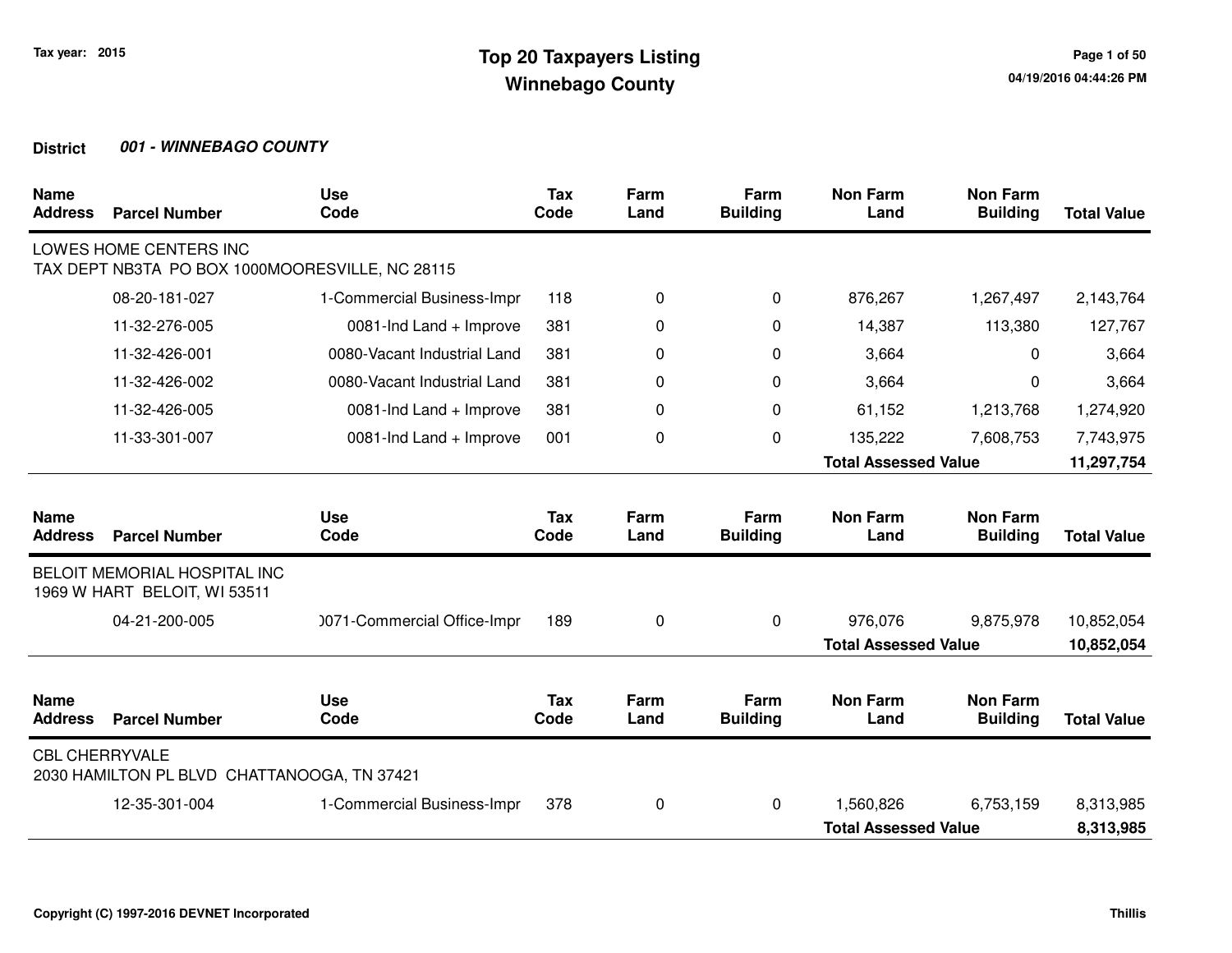| <b>Name</b><br><b>Address</b> | <b>Parcel Number</b>                        | <b>Use</b><br>Code                                        | <b>Tax</b><br>Code | Farm<br>Land | Farm<br><b>Building</b> | <b>Non Farm</b><br>Land     | <b>Non Farm</b><br><b>Building</b> | <b>Total Value</b> |
|-------------------------------|---------------------------------------------|-----------------------------------------------------------|--------------------|--------------|-------------------------|-----------------------------|------------------------------------|--------------------|
| <b>WOODWARD INC</b>           | 5001 N SECOND ST LOVES PARK, IL 61111       |                                                           |                    |              |                         |                             |                                    |                    |
|                               | 08-28-325-002                               | 0080-Vacant Industrial Land                               | 442                | 0            | 0                       | 53,209                      | 0                                  | 53,209             |
|                               | 08-28-353-018                               | 1-Commercial Business-Impr                                | 006                | 0            | $\Omega$                | 32,522                      | 18,096                             | 50,618             |
|                               | 08-28-376-008                               | 0081-Ind Land + Improve                                   | 442                | 0            | 0                       | 425,094                     | 7,121,473                          | 7,546,567          |
|                               |                                             |                                                           |                    |              |                         | <b>Total Assessed Value</b> |                                    | 7,650,394          |
| <b>Name</b><br><b>Address</b> | <b>Parcel Number</b>                        | <b>Use</b><br>Code                                        | <b>Tax</b><br>Code | Farm<br>Land | Farm<br><b>Building</b> | <b>Non Farm</b><br>Land     | <b>Non Farm</b><br><b>Building</b> | <b>Total Value</b> |
|                               | MEIJER STORES LIMITED PARTNERSHIP           | ATTN PROPERTY TAX MANAGER 2929 WALKER AVE N WGRAND RA     |                    |              |                         |                             |                                    |                    |
|                               | 08-21-126-015                               | 1-Commercial Business-Impr                                | 133                | 0            | 0                       | 84,446                      | 112,741                            | 197,187            |
|                               | 08-21-126-016                               | 1-Commercial Business-Impr                                | 133                | 0            | 0                       | 1,133,484                   | 2,781,388                          | 3,914,872          |
|                               | 08-21-126-018                               | 0050-Vac Commercial Land                                  | 133                | 0            | 0                       | 103,868                     | 0                                  | 103,868            |
|                               | 12-14-151-005                               | 1-Commercial Business-Impr                                | 001                | 0            | $\mathbf 0$             | 438,652                     | 1,949,619                          | 2,388,271          |
|                               | 12-14-152-009                               | 1-Commercial Business-Impr                                | 001                | 0            | $\pmb{0}$               | 105,212                     | 57,995                             | 163,207            |
|                               |                                             |                                                           |                    |              |                         | <b>Total Assessed Value</b> |                                    | 6,767,405          |
| <b>Name</b><br><b>Address</b> | <b>Parcel Number</b>                        | <b>Use</b><br>Code                                        | <b>Tax</b><br>Code | Farm<br>Land | Farm<br><b>Building</b> | <b>Non Farm</b><br>Land     | <b>Non Farm</b><br><b>Building</b> | <b>Total Value</b> |
|                               | <b>FOREST PLAZA LLC</b>                     | C/O SIMON PROPERTY GROUP PO BOX 7019INDIANAPOLIS, IN 4620 |                    |              |                         |                             |                                    |                    |
|                               | 12-27-103-007                               | 1-Commercial Business-Impr                                | 001                | 0            | $\Omega$                | 116,737                     | 71,264                             | 188,001            |
|                               | 12-27-103-010                               | 1-Commercial Business-Impr                                | 001                | 0            | $\mathbf 0$             | 456,758                     | 1,598,209                          | 2,054,967          |
|                               | 12-27-103-018                               | 1-Commercial Business-Impr                                | 001                | 0            | 0                       | 645,456                     | 3,389,008                          | 4,034,464          |
|                               | Copyright (C) 1997-2016 DEVNET Incorporated |                                                           |                    |              |                         |                             |                                    | <b>Thillis</b>     |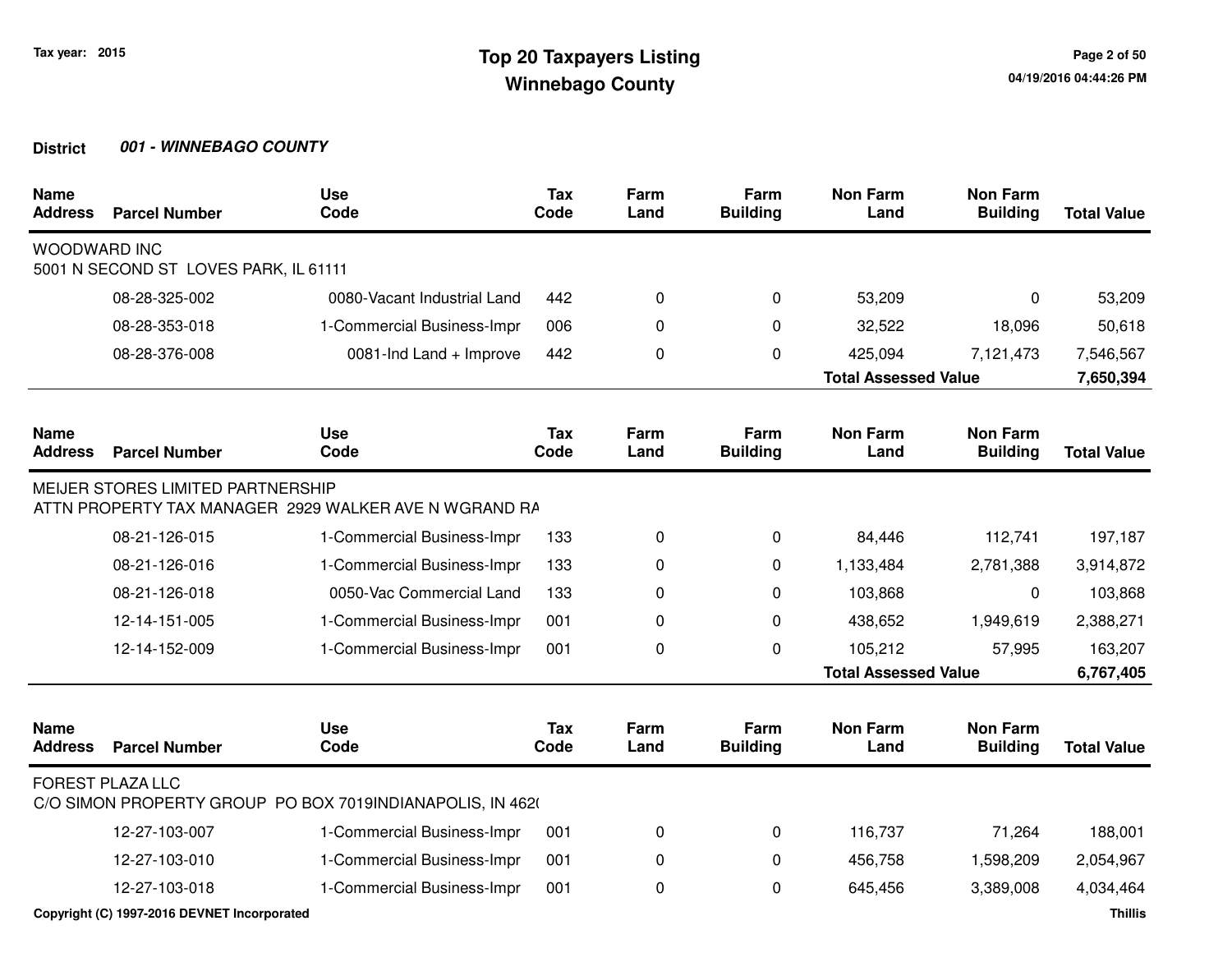| <b>Name</b><br><b>Address</b> | <b>Parcel Number</b>                                                                      | <b>Use</b><br>Code                                        | <b>Tax</b><br>Code | Farm<br>Land | Farm<br><b>Building</b> | <b>Non Farm</b><br>Land     | <b>Non Farm</b><br><b>Building</b> | <b>Total Value</b> |
|-------------------------------|-------------------------------------------------------------------------------------------|-----------------------------------------------------------|--------------------|--------------|-------------------------|-----------------------------|------------------------------------|--------------------|
|                               | <b>FOREST PLAZA LLC</b>                                                                   | C/O SIMON PROPERTY GROUP PO BOX 7019INDIANAPOLIS, IN 4620 |                    |              |                         |                             |                                    |                    |
|                               | 12-27-106-001                                                                             | 1-Commercial Business-Impr                                | 001                | $\pmb{0}$    | $\pmb{0}$               | 6,467                       | 39,641                             | 46,108             |
|                               | 12-27-127-003                                                                             | 1-Commercial Business-Impr                                | 001                | 0            | $\Omega$                | 110,540                     | 193,261                            | 303,801            |
|                               | 12-27-176-002                                                                             | 0050-Vac Commercial Land                                  | 001                | 0            | 0                       | 6,447                       | 0                                  | 6,447              |
|                               | 12-27-176-004                                                                             | 0050-Vac Commercial Land                                  | 001                | $\pmb{0}$    | 0                       | 3,910                       | $\mathbf{0}$                       | 3,910              |
|                               |                                                                                           |                                                           |                    |              |                         | <b>Total Assessed Value</b> |                                    | 6,637,698          |
| <b>Name</b><br><b>Address</b> | <b>Parcel Number</b>                                                                      | <b>Use</b><br>Code                                        | <b>Tax</b><br>Code | Farm<br>Land | Farm<br><b>Building</b> | <b>Non Farm</b><br>Land     | <b>Non Farm</b><br><b>Building</b> | <b>Total Value</b> |
|                               | <b>GREATER ROCKFORD AIRPORT AUTHORITY</b><br>ATTN FINANCE 60 AIRPORT DRROCKFORD, IL 61109 |                                                           |                    |              |                         |                             |                                    |                    |
|                               | 15-11-301-003                                                                             | 0081-Ind Land + Improve                                   | 421                | $\pmb{0}$    | 0                       | 22,474                      | 39,408                             | 61,882             |
|                               | 15-11-301-004                                                                             | 0081-Ind Land + Improve                                   | 421                | 0            | 0                       | 22,474                      | 231,887                            | 254,361            |
|                               | 15-11-301-005                                                                             | 0081-Ind Land + Improve                                   | 421                | 0            | 0                       | 22,072                      | 246,756                            | 268,828            |
|                               | 15-11-326-007                                                                             | 0081-Ind Land + Improve                                   | 421                | 0            | 0                       | 32,644                      | 131,001                            | 163,645            |
|                               | 15-11-326-011                                                                             | 0081-Ind Land + Improve                                   | 421                | 0            | 0                       | 54,465                      | 607,020                            | 661,485            |
|                               | 15-11-376-001                                                                             | 0071-Commercial Office-Impr                               | 392                | 0            | 0                       | 7,423                       | 33,673                             | 41,096             |
|                               | 15-11-376-002                                                                             | 0081-Ind Land + Improve                                   | 392                | 0            | 0                       | 29,208                      | 309,921                            | 339,129            |
|                               | 15-11-376-003                                                                             | 0081-Ind Land + Improve                                   | 392                | 0            | 0                       | 11,843                      | 41,405                             | 53,248             |
|                               | 15-11-376-004                                                                             | 0081-Ind Land + Improve                                   | 392                | 0            | 0                       | 13,048                      | 76,495                             | 89,543             |
|                               | 15-11-376-005                                                                             | 0081-Ind Land + Improve                                   | 392                | 0            | 0                       | 22,929                      | 131,699                            | 154,628            |
|                               | 15-11-451-005                                                                             | 0081-Ind Land + Improve                                   | 392                | $\pmb{0}$    | 0                       | 0                           | 133,241                            | 133,241            |
|                               | 15-14-151-002                                                                             | 0071-Commercial Office-Impr                               | 392                | 0            | 0                       | 7,423                       | 54,234                             | 61,657             |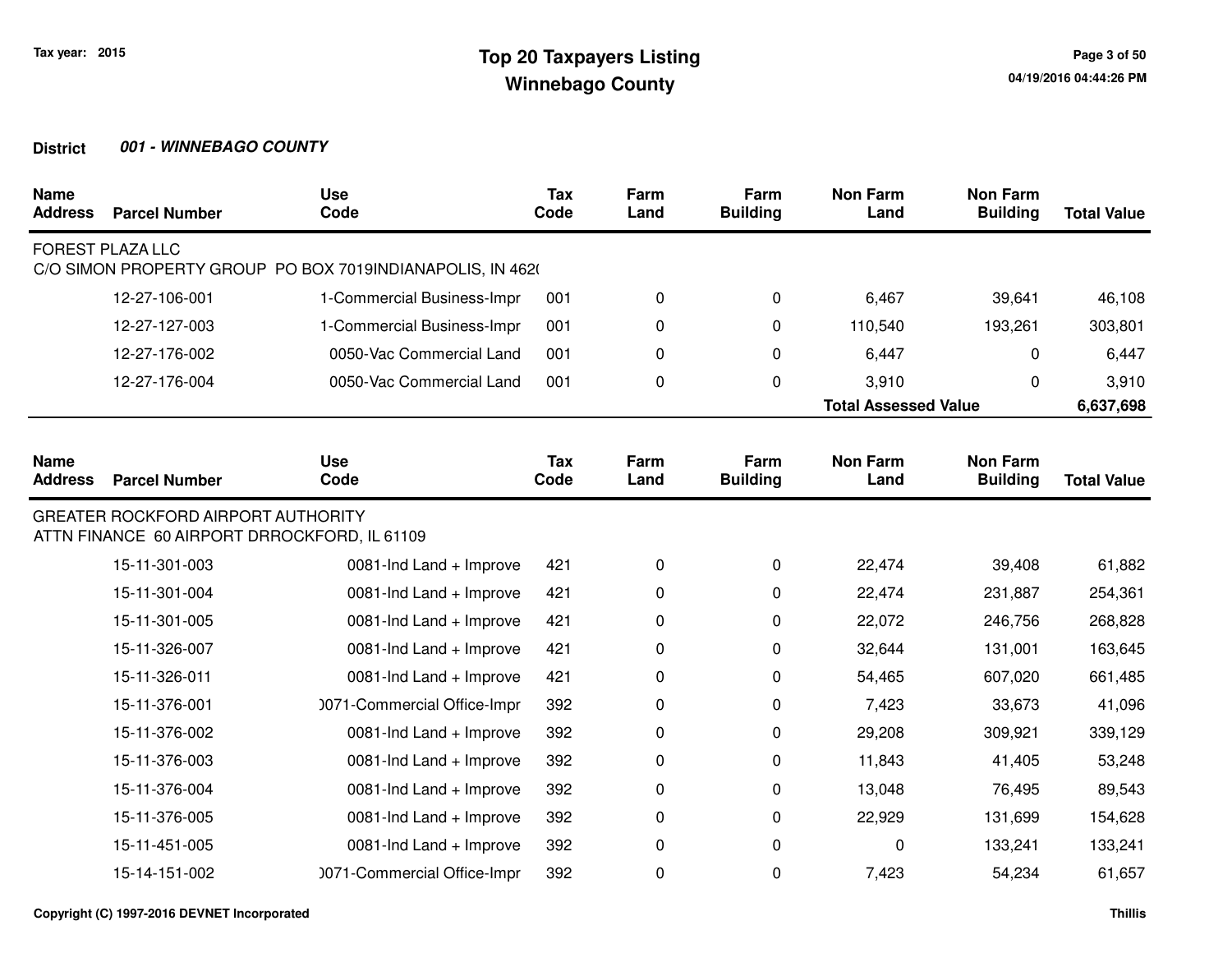| <b>Name</b><br><b>Address</b> | <b>Parcel Number</b>                      | <b>Use</b><br>Code                           | <b>Tax</b><br>Code | Farm<br>Land | Farm<br><b>Building</b> | <b>Non Farm</b><br>Land | <b>Non Farm</b><br><b>Building</b> | <b>Total Value</b> |
|-------------------------------|-------------------------------------------|----------------------------------------------|--------------------|--------------|-------------------------|-------------------------|------------------------------------|--------------------|
|                               | <b>GREATER ROCKFORD AIRPORT AUTHORITY</b> | ATTN FINANCE 60 AIRPORT DRROCKFORD, IL 61109 |                    |              |                         |                         |                                    |                    |
|                               | 15-14-151-004                             | 1-Commercial Business-Impr                   | 392                | 0            | 0                       | 7,423                   | 62,577                             | 70,000             |
|                               | 15-14-151-005                             | 0071-Commercial Office-Impr                  | 392                | 0            | 0                       | 3,812                   | 32,946                             | 36,758             |
|                               | 15-14-152-001                             | 0081-Ind Land + Improve                      | 392                | 0            | 0                       | 0                       | 133                                | 133                |
|                               | 15-14-152-002                             | 0081-Ind Land + Improve                      | 392                | 0            | 0                       | 0                       | 37,428                             | 37,428             |
|                               | 15-14-152-003                             | 0081-Ind Land + Improve                      | 392                | 0            | 0                       | 0                       | 31,697                             | 31,697             |
|                               | 15-14-152-004                             | 0081-Ind Land + Improve                      | 392                | 0            | 0                       | 0                       | 253,064                            | 253,064            |
|                               | 15-14-152-006                             | 0081-Ind Land + Improve                      | 392                | 0            | 0                       | 0                       | 230,988                            | 230,988            |
|                               | 15-14-152-008                             | 1-Commercial Business-Impr                   | 392                | 0            | 0                       | 0                       | 1,081                              | 1,081              |
|                               | 15-14-152-009                             | 1-Commercial Business-Impr                   | 392                | 0            | 0                       | 0                       | 99                                 | 99                 |
|                               | 15-14-152-010                             | 1-Commercial Business-Impr                   | 392                | 0            | 0                       | 0                       | 1,081                              | 1,081              |
|                               | 15-14-201-002                             | 0081-Ind Land + Improve                      | 392                | 0            | 0                       | 0                       | 133                                | 133                |
|                               | 15-14-201-003                             | 0081-Ind Land + Improve                      | 392                | 0            | 0                       | 0                       | 53,607                             | 53,607             |
|                               | 15-14-201-006                             | 0081-Ind Land + Improve                      | 392                | 0            | 0                       | 0                       | 27,869                             | 27,869             |
|                               | 15-14-201-007                             | 0081-Ind Land + Improve                      | 392                | 0            | 0                       | 0                       | 20,428                             | 20,428             |
|                               | 15-14-201-008                             | 0081-Ind Land + Improve                      | 392                | 0            | 0                       | 0                       | 48,772                             | 48,772             |
|                               | 15-14-201-009                             | 0081-Ind Land + Improve                      | 392                | 0            | 0                       | 0                       | 35,220                             | 35,220             |
|                               | 15-14-201-010                             | 0081-Ind Land + Improve                      | 392                | 0            | 0                       | 0                       | 30,852                             | 30,852             |
|                               | 15-14-201-012                             | 0081-Ind Land + Improve                      | 392                | 0            | 0                       | 0                       | 29,569                             | 29,569             |
|                               | 15-14-202-004                             | 0081-Ind Land + Improve                      | 392                | 0            | 0                       | 26,115                  | 222,101                            | 248,216            |
|                               | 15-14-202-005                             | 0081-Ind Land + Improve                      | 392                | 0            | 0                       | 12,818                  | 29,822                             | 42,640             |
|                               | 15-14-351-001                             | 0081-Ind Land + Improve                      | 392                | 0            | 0                       | 0                       | 13,348                             | 13,348             |
|                               | 15-14-402-002                             | 0081-Ind Land + Improve                      | 392                | 0            | 0                       | 16,556                  | 40,132                             | 56,688             |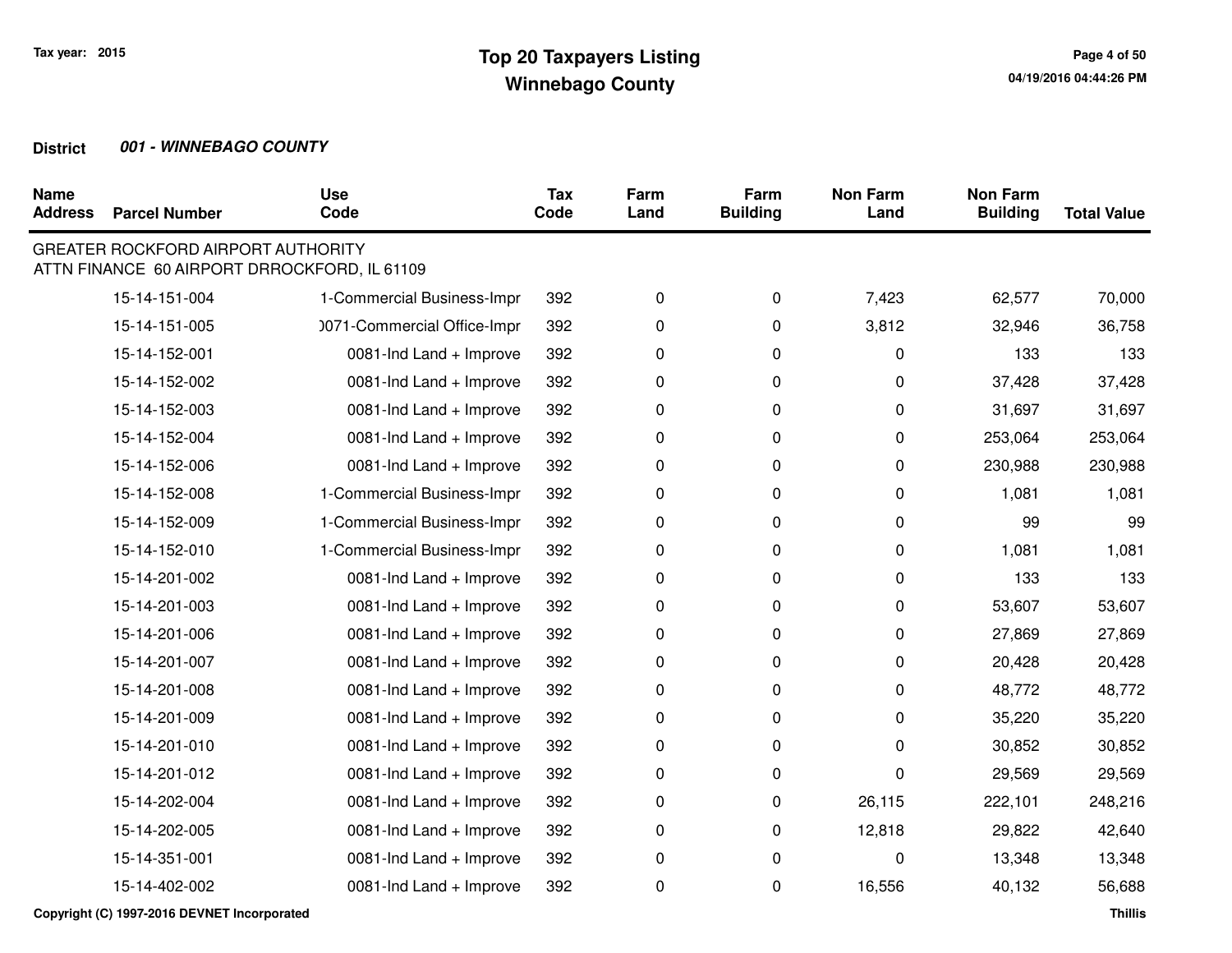| <b>Name</b><br><b>Address</b> | <b>Parcel Number</b>                      | <b>Use</b><br>Code                           | <b>Tax</b><br>Code | Farm<br>Land | Farm<br><b>Building</b> | <b>Non Farm</b><br>Land | <b>Non Farm</b><br><b>Building</b> | <b>Total Value</b> |
|-------------------------------|-------------------------------------------|----------------------------------------------|--------------------|--------------|-------------------------|-------------------------|------------------------------------|--------------------|
|                               | <b>GREATER ROCKFORD AIRPORT AUTHORITY</b> | ATTN FINANCE 60 AIRPORT DRROCKFORD, IL 61109 |                    |              |                         |                         |                                    |                    |
|                               | 15-14-402-004                             | 0081-Ind Land + Improve                      | 392                | 0            | $\mathbf 0$             | 34,629                  | 221,516                            | 256,145            |
|                               | 15-14-402-006                             | 0081-Ind Land + Improve                      | 392                | 0            | $\pmb{0}$               | 34,723                  | 566,542                            | 601,265            |
|                               | 15-14-402-007                             | 0081-Ind Land + Improve                      | 392                | 0            | $\pmb{0}$               | 53,986                  | 806,666                            | 860,652            |
|                               | 15-15-176-007                             | Farm+Improve+Non Farm AV                     | 392                | 870          | $\pmb{0}$               |                         | 0                                  | 871                |
|                               | 15-15-301-003                             | 0020-Vacant Farmland - assd                  | 392                | 273          | 0                       | 0                       | 0                                  | 273                |
|                               | 15-15-301-004                             | Farm+Improve+Non Farm AV                     | 392                | 3,359        | 0                       | 0                       |                                    | 3,360              |
|                               | 15-16-400-006                             | Farm+Improve+Non Farm AV                     | 392                | 862          | 0                       |                         | 0                                  | 863                |
|                               | 15-21-100-004                             | Farm+Improve+Non Farm AV                     | 392                | 787          | 0                       | 0                       |                                    | 788                |
|                               | 15-21-400-004                             | 0081-Ind Land + Improve                      | 392                | 0            | $\Omega$                | 0                       | 151,010                            | 151,010            |
|                               | 15-22-100-020                             | Farm+Improve+Non Farm AV                     | 392                | 99           | 0                       | 0                       |                                    | 100                |
|                               | 15-22-100-025                             | 0020-Vacant Farmland - assd                  | 392                | 309          | 0                       | 0                       | 0                                  | 309                |
|                               | 15-22-203-001                             | 0020-Vacant Farmland - assd                  | 392                | 4,762        | $\pmb{0}$               | 0                       | 0                                  | 4,762              |
|                               | 15-22-226-004                             | 0081-Ind Land + Improve                      | 392                | $\pmb{0}$    | $\mathbf 0$             | $\mathbf 0$             | 25,789                             | 25,789             |
|                               | 15-22-300-004                             | 0080-Vacant Industrial Land                  | 392                | 0            | $\pmb{0}$               | 245                     | 0                                  | 245                |
|                               | 15-22-300-005                             | Farm+Improve+Non Farm AV                     | 392                | 3,369        | 0                       | 0                       |                                    | 3,370              |
|                               | 15-22-300-006                             | Farm+Improve+Non Farm AV                     | 392                | 5,856        | 0                       | 0                       |                                    | 5,857              |
|                               | 15-22-401-003                             | -Farm+Improve-assd/w/H&S                     | 392                | 7,649        | 7,342                   | $\Omega$                | 0                                  | 14,991             |
|                               | 15-22-402-001                             | 0080-Vacant Industrial Land                  | 392                | 0            | 0                       | 504                     | 0                                  | 504                |
|                               | 15-22-426-003                             | 0020-Vacant Farmland - assd                  | 392                | 1,124        | 0                       | 0                       | 0                                  | 1,124              |
|                               | 15-23-101-003                             | 0081-Ind Land + Improve                      | 392                | 0            | 0                       | 0                       | 2,924                              | 2,924              |
|                               | 15-23-201-002                             | 1-Commercial Business-Impr                   | 400                | 0            | 0                       | 13,184                  | 25,562                             | 38,746             |
|                               | 15-23-326-001                             | 0081-Ind Land + Improve                      | 392                | 0            | 0                       | 47,197                  | 19,881                             | 67,078             |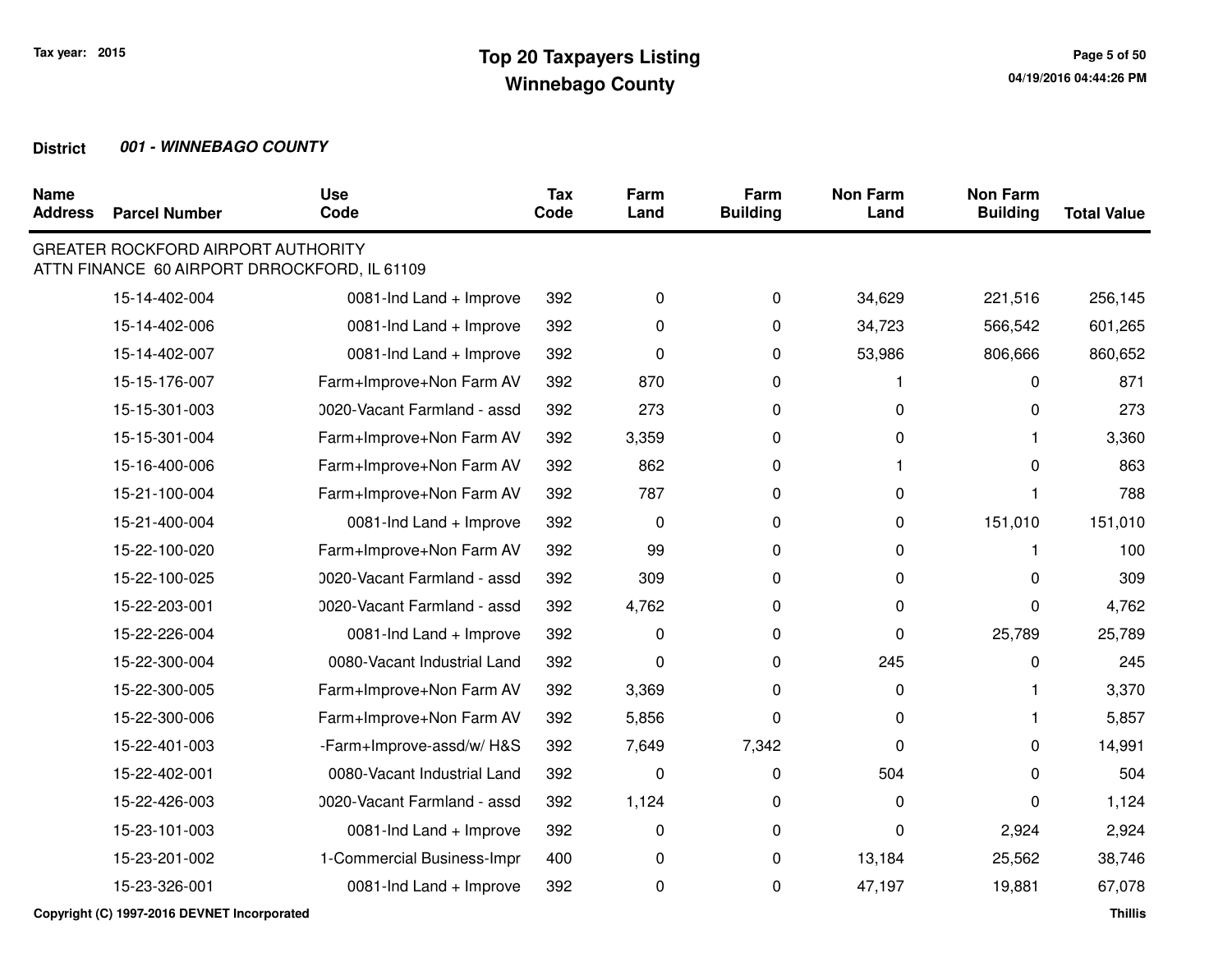| <b>Name</b><br><b>Address</b> | <b>Parcel Number</b>                                                                      | <b>Use</b><br>Code          | <b>Tax</b><br>Code | Farm<br>Land | Farm<br><b>Building</b> | <b>Non Farm</b><br>Land     | <b>Non Farm</b><br><b>Building</b> | <b>Total Value</b> |
|-------------------------------|-------------------------------------------------------------------------------------------|-----------------------------|--------------------|--------------|-------------------------|-----------------------------|------------------------------------|--------------------|
|                               | <b>GREATER ROCKFORD AIRPORT AUTHORITY</b><br>ATTN FINANCE 60 AIRPORT DRROCKFORD, IL 61109 |                             |                    |              |                         |                             |                                    |                    |
|                               | 15-23-351-001                                                                             | 0020-Vacant Farmland - assd | 392                | 587          | 0                       | $\mathbf{0}$                | 0                                  | 587                |
|                               | 15-23-351-002                                                                             | 0020-Vacant Farmland - assd | 392                | 52           | 0                       | $\Omega$                    | 0                                  | 52                 |
|                               | 15-23-376-002                                                                             | 0081-Ind Land + Improve     | 392                | 0            | 0                       | 12,818                      | 23,734                             | 36,552             |
|                               | 15-26-101-001                                                                             | 0020-Vacant Farmland - assd | 392                | 160          | 0                       | $\Omega$                    | 0                                  | 160                |
|                               | 15-26-101-002                                                                             | 0020-Vacant Farmland - assd | 392                | 9            | 0                       | 0                           | $\Omega$                           | 9                  |
|                               | 15-26-151-005                                                                             | Farm+Improve+Non Farm AV    | 001                | 2,743        | 0                       | 146,611                     | 183,300                            | 332,654            |
|                               | 15-26-176-003                                                                             | 0020-Vacant Farmland - assd | 036                | 1,093        | 0                       | 0                           | 0                                  | 1,093              |
|                               | 15-26-300-009                                                                             | Farm+Improve+Non Farm AV    | 001                | 323          | $\Omega$                |                             | 0                                  | 324                |
|                               | 15-27-100-004                                                                             | 0020-Vacant Farmland - assd | 392                | 2,285        | 0                       | 0                           | 0                                  | 2,285              |
|                               | 15-27-201-002                                                                             | 0020-Vacant Farmland - assd | 392                | 1,741        | $\Omega$                | $\mathbf{0}$                | 0                                  | 1,741              |
|                               | 15-27-226-001                                                                             | 0020-Vacant Farmland - assd | 392                | 843          | 0                       | 0                           | 0                                  | 843                |
|                               | 15-27-251-002                                                                             | 0020-Vacant Farmland - assd | 036                | 84           | 0                       | $\mathbf 0$                 | 0                                  | 84                 |
|                               | 15-27-277-002                                                                             | Farm+Improve+Non Farm AV    | 001                | 459          | $\pmb{0}$               |                             | 0                                  | 460                |
|                               |                                                                                           |                             |                    |              |                         | <b>Total Assessed Value</b> |                                    | 5,970,284          |
| <b>Name</b><br><b>Address</b> | <b>Parcel Number</b>                                                                      | <b>Use</b><br>Code          | <b>Tax</b><br>Code | Farm<br>Land | Farm<br><b>Building</b> | <b>Non Farm</b><br>Land     | <b>Non Farm</b><br><b>Building</b> | <b>Total Value</b> |
|                               | PETRY FAMILY TRUST<br>5382 SWANSON RD ROSCOE, IL 61073                                    |                             |                    |              |                         |                             |                                    |                    |
|                               | 04-07-431-015                                                                             | 031-Single Family Residence | 190                | 0            | $\mathbf 0$             | 7,607                       | 25,782                             | 33,389             |
|                               | 04-07-431-016                                                                             | 031-Single Family Residence | 190                | 0            | 0                       | 7,608                       | 26,574                             | 34,182             |
|                               | 04-07-431-019                                                                             | 031-Single Family Residence | 190                | 0            | 0                       | 7,608                       | 26,574                             | 34,182             |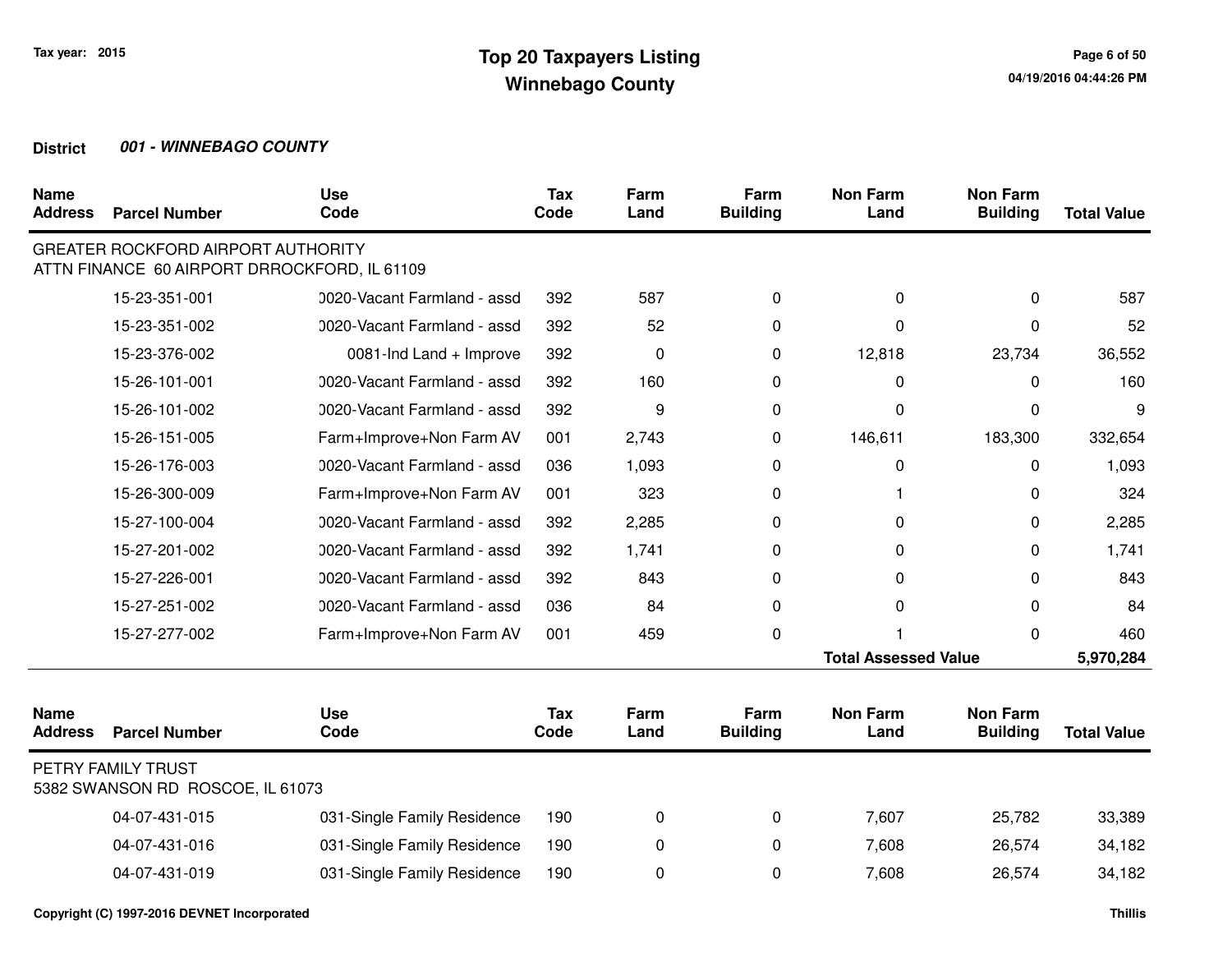| <b>Name</b><br><b>Address</b> | <b>Parcel Number</b>                                   | <b>Use</b><br>Code           | <b>Tax</b><br>Code | Farm<br>Land | Farm<br><b>Building</b> | <b>Non Farm</b><br>Land | <b>Non Farm</b><br><b>Building</b> | <b>Total Value</b> |
|-------------------------------|--------------------------------------------------------|------------------------------|--------------------|--------------|-------------------------|-------------------------|------------------------------------|--------------------|
|                               | PETRY FAMILY TRUST<br>5382 SWANSON RD ROSCOE, IL 61073 |                              |                    |              |                         |                         |                                    |                    |
|                               | 04-07-431-023                                          | 031-Single Family Residence  | 190                | 0            | 0                       | 7,608                   | 23,607                             | 31,215             |
|                               | 04-18-176-004                                          | 031-Single Family Residence  | 201                | 0            | 0                       | 7,598                   | 31,474                             | 39,072             |
|                               | 04-18-176-005                                          | 031-Single Family Residence  | 201                | 0            | 0                       | 7,598                   | 31,474                             | 39,072             |
|                               | 04-32-301-001                                          | 1030-Vacant Residential Land | 187                | 0            | 0                       | 93                      | $\Omega$                           | 93                 |
|                               | 04-32-376-012                                          | 39-Pref Asd Res(not1/3)10-30 | 189                | 0            | 0                       | 91                      | 0                                  | 91                 |
|                               | 04-32-376-013                                          | 0020-Vacant Farmland - assd  | 189                | 1,519        | 0                       | 0                       | 0                                  | 1,519              |
|                               | 08-05-104-008                                          | 0034-Four Family Residence   | 209                | 0            | 0                       | 10,205                  | 89,187                             | 99,392             |
|                               | 08-05-104-009                                          | 0034-Four Family Residence   | 209                | 0            | 0                       | 10,205                  | 89,187                             | 99,392             |
|                               | 08-05-104-010                                          | 0034-Four Family Residence   | 209                | 0            | 0                       | 10,205                  | 89,187                             | 99,392             |
|                               | 08-05-104-011                                          | 0034-Four Family Residence   | 209                | 0            | $\mathbf 0$             | 10,205                  | 89,187                             | 99,392             |
|                               | 08-05-104-012                                          | 0034-Four Family Residence   | 209                | 0            | 0                       | 10,205                  | 89,187                             | 99,392             |
|                               | 08-05-104-013                                          | 0034-Four Family Residence   | 209                | 0            | 0                       | 10,205                  | 89,187                             | 99,392             |
|                               | 08-05-104-014                                          | 0034-Four Family Residence   | 209                | 0            | 0                       | 10,205                  | 89,187                             | 99,392             |
|                               | 08-05-104-015                                          | 0034-Four Family Residence   | 209                | 0            | 0                       | 10,205                  | 89,187                             | 99,392             |
|                               | 08-05-104-016                                          | 39-Pref Asd Res(not1/3)10-30 | 209                | 0            | $\pmb{0}$               | 91                      | 0                                  | 91                 |
|                               | 08-05-151-004                                          | 0034-Four Family Residence   | 209                | 0            | $\pmb{0}$               | 10,205                  | 89,187                             | 99,392             |
|                               | 08-05-151-005                                          | 0034-Four Family Residence   | 209                | 0            | 0                       | 10,205                  | 89,187                             | 99,392             |
|                               | 08-05-151-006                                          | 0034-Four Family Residence   | 209                | 0            | 0                       | 10,205                  | 89,187                             | 99,392             |
|                               | 08-05-151-007                                          | 0034-Four Family Residence   | 209                | 0            | 0                       | 10,205                  | 89,187                             | 99,392             |
|                               | 08-05-151-008                                          | 0034-Four Family Residence   | 209                | 0            | 0                       | 10,205                  | 89,187                             | 99,392             |
|                               | 08-05-152-007                                          | 0034-Four Family Residence   | 209                | 0            | 0                       | 10,205                  | 89,187                             | 99,392             |
|                               | 08-05-152-008                                          | 0034-Four Family Residence   | 209                | 0            | 0                       | 10,205                  | 89,187                             | 99,392             |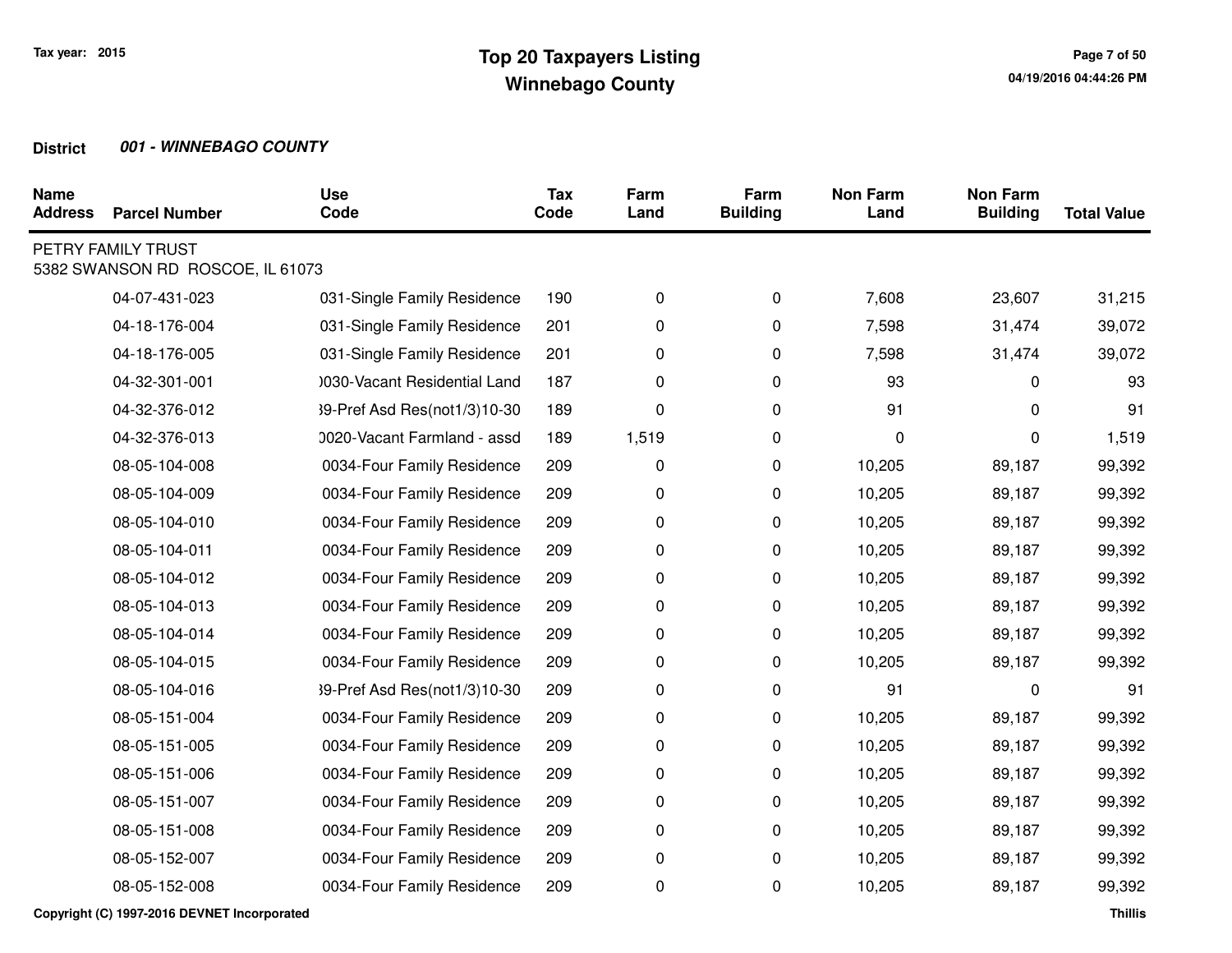| <b>Name</b><br><b>Address</b> | <b>Parcel Number</b>                                   | <b>Use</b><br>Code           | <b>Tax</b><br>Code | Farm<br>Land | Farm<br><b>Building</b> | <b>Non Farm</b><br>Land | <b>Non Farm</b><br><b>Building</b> | <b>Total Value</b> |
|-------------------------------|--------------------------------------------------------|------------------------------|--------------------|--------------|-------------------------|-------------------------|------------------------------------|--------------------|
|                               | PETRY FAMILY TRUST<br>5382 SWANSON RD ROSCOE, IL 61073 |                              |                    |              |                         |                         |                                    |                    |
|                               | 08-05-153-001                                          | 0034-Four Family Residence   | 209                | 0            | 0                       | 10,205                  | 89,187                             | 99,392             |
|                               | 08-05-153-002                                          | 0034-Four Family Residence   | 209                | 0            | 0                       | 10,205                  | 89,187                             | 99,392             |
|                               | 08-05-226-001                                          | 0020-Vacant Farmland - assd  | 187                | 0            | $\pmb{0}$               | 0                       | $\Omega$                           | $\mathbf 0$        |
|                               | 08-06-101-008                                          | 0020-Vacant Farmland - assd  | 209                | 4,588        | 0                       | 0                       | 0                                  | 4,588              |
|                               | 08-06-102-017                                          | 031-Single Family Residence  | 209                | 0            | 0                       | 9,885                   | 36,268                             | 46,153             |
|                               | 08-06-102-018                                          | 031-Single Family Residence  | 209                | 0            | 0                       | 9,885                   | 42,882                             | 52,767             |
|                               | 08-06-102-019                                          | 031-Single Family Residence  | 209                | 0            | 0                       | 9,885                   | 35,717                             | 45,602             |
|                               | 08-06-103-031                                          | 031-Single Family Residence  | 209                | 0            | 0                       | 9,885                   | 35,717                             | 45,602             |
|                               | 08-06-126-003                                          | 39-Pref Asd Res(not1/3)10-30 | 209                | 0            | 0                       | 91                      | $\Omega$                           | 91                 |
|                               | 08-06-226-012                                          | 0034-Four Family Residence   | 209                | 0            | 0                       | 10,205                  | 86,798                             | 97,003             |
|                               | 08-06-226-013                                          | 0034-Four Family Residence   | 209                | 0            | 0                       | 10,205                  | 87,667                             | 97,872             |
|                               | 08-06-226-014                                          | 0034-Four Family Residence   | 209                | 0            | 0                       | 10,205                  | 86,798                             | 97,003             |
|                               | 08-06-226-015                                          | 0034-Four Family Residence   | 209                | 0            | 0                       | 10,205                  | 85,929                             | 96,134             |
|                               | 08-06-226-016                                          | 0034-Four Family Residence   | 209                | 0            | 0                       | 10,205                  | 85,929                             | 96,134             |
|                               | 08-06-226-017                                          | 0034-Four Family Residence   | 209                | 0            | 0                       | 10,205                  | 86,798                             | 97,003             |
|                               | 08-06-226-018                                          | 0034-Four Family Residence   | 209                | 0            | 0                       | 10,205                  | 86,798                             | 97,003             |
|                               | 08-06-226-019                                          | 0034-Four Family Residence   | 209                | 0            | 0                       | 10,205                  | 85,929                             | 96,134             |
|                               | 08-06-226-020                                          | 0034-Four Family Residence   | 209                | 0            | 0                       | 10,205                  | 80,285                             | 90,490             |
|                               | 08-06-226-021                                          | 0034-Four Family Residence   | 209                | 0            | 0                       | 10,205                  | 80,285                             | 90,490             |
|                               | 08-06-226-022                                          | 0034-Four Family Residence   | 209                | 0            | 0                       | 10,205                  | 80,285                             | 90,490             |
|                               | 08-06-226-023                                          | 0034-Four Family Residence   | 209                | 0            | 0                       | 10,205                  | 80,285                             | 90,490             |
|                               | 08-06-226-024                                          | 0034-Four Family Residence   | 209                | 0            | 0                       | 10,205                  | 80,285                             | 90,490             |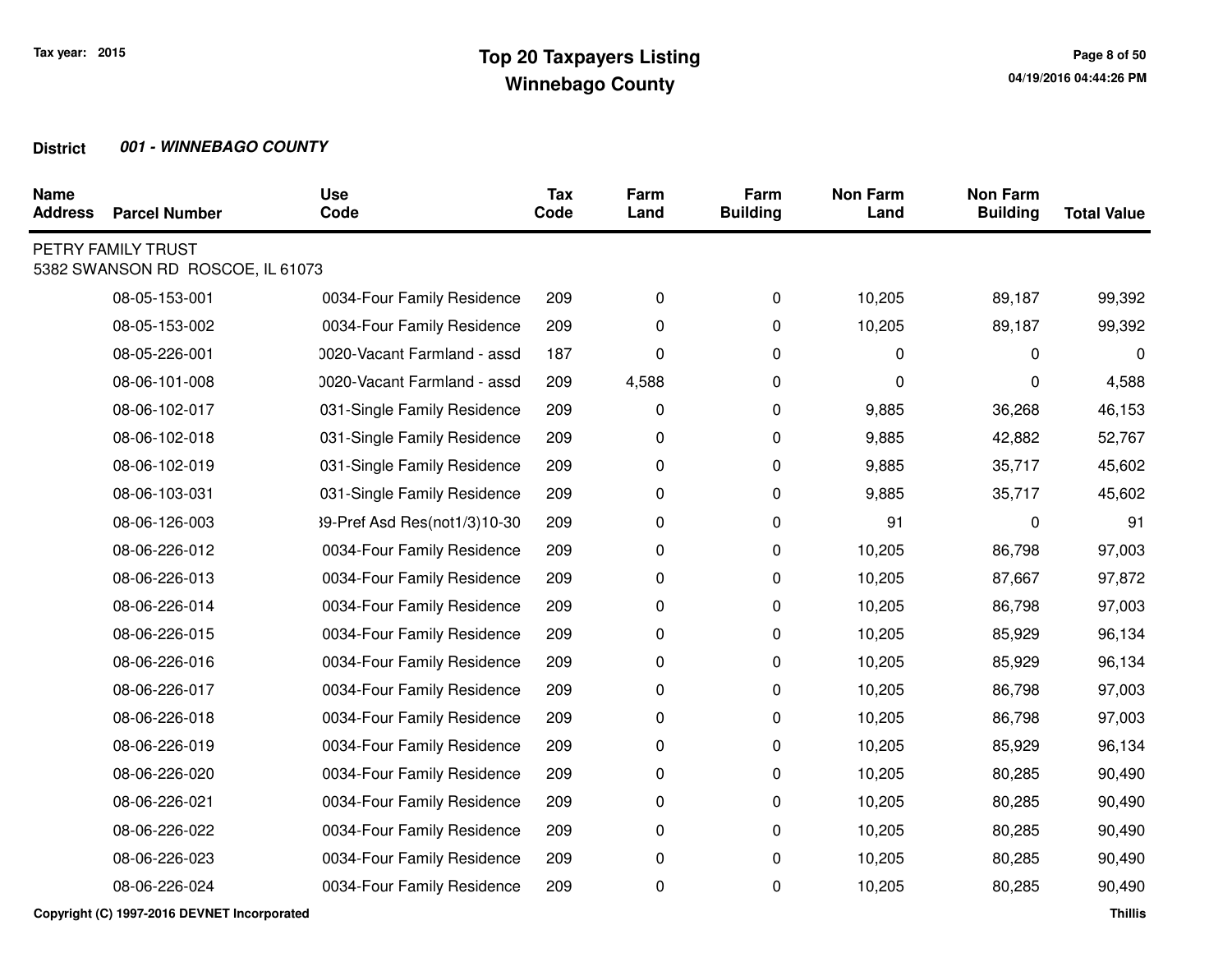| <b>Name</b><br><b>Address</b> | <b>Parcel Number</b>                                   | <b>Use</b><br>Code           | <b>Tax</b><br>Code | Farm<br>Land | Farm<br><b>Building</b> | <b>Non Farm</b><br>Land | <b>Non Farm</b><br><b>Building</b> | <b>Total Value</b> |
|-------------------------------|--------------------------------------------------------|------------------------------|--------------------|--------------|-------------------------|-------------------------|------------------------------------|--------------------|
|                               | PETRY FAMILY TRUST<br>5382 SWANSON RD ROSCOE, IL 61073 |                              |                    |              |                         |                         |                                    |                    |
|                               | 08-06-226-025                                          | 0034-Four Family Residence   | 209                | 0            | 0                       | 10,205                  | 80,285                             | 90,490             |
|                               | 08-06-226-026                                          | 0034-Four Family Residence   | 209                | 0            | 0                       | 10,205                  | 80,285                             | 90,490             |
|                               | 08-06-228-003                                          | 0034-Four Family Residence   | 209                | 0            | 0                       | 10,205                  | 80,285                             | 90,490             |
|                               | 08-06-228-004                                          | 0034-Four Family Residence   | 209                | 0            | $\pmb{0}$               | 10,205                  | 80,285                             | 90,490             |
|                               | 08-06-228-005                                          | 0034-Four Family Residence   | 209                | 0            | 0                       | 10,205                  | 80,285                             | 90,490             |
|                               | 08-06-228-006                                          | 0034-Four Family Residence   | 209                | 0            | 0                       | 10,205                  | 80,285                             | 90,490             |
|                               | 08-06-228-007                                          | 0034-Four Family Residence   | 209                | 0            | 0                       | 10,205                  | 80,285                             | 90,490             |
|                               | 08-06-228-008                                          | 0034-Four Family Residence   | 209                | 0            | 0                       | 10,205                  | 80,265                             | 90,470             |
|                               | 08-06-228-009                                          | 0034-Four Family Residence   | 209                | 0            | 0                       | 10,205                  | 80,285                             | 90,490             |
|                               | 08-06-230-005                                          | 0034-Four Family Residence   | 209                | 0            | 0                       | 10,205                  | 85,168                             | 95,373             |
|                               | 08-06-230-006                                          | 0034-Four Family Residence   | 209                | 0            | 0                       | 10,205                  | 86,037                             | 96,242             |
|                               | 08-06-230-007                                          | 0034-Four Family Residence   | 209                | 0            | 0                       | 10,205                  | 86,037                             | 96,242             |
|                               | 08-06-230-008                                          | 0034-Four Family Residence   | 209                | 0            | 0                       | 10,205                  | 85,168                             | 95,373             |
|                               | 08-06-230-009                                          | 0034-Four Family Residence   | 209                | 0            | 0                       | 10,205                  | 85,168                             | 95,373             |
|                               | 08-06-230-010                                          | 0034-Four Family Residence   | 209                | 0            | 0                       | 10,205                  | 86,906                             | 97,111             |
|                               | 08-06-230-011                                          | 0034-Four Family Residence   | 209                | 0            | 0                       | 10,205                  | 85,168                             | 95,373             |
|                               | 08-06-230-012                                          | 0034-Four Family Residence   | 209                | 0            | $\pmb{0}$               | 10,205                  | 85,168                             | 95,373             |
|                               | 08-06-230-013                                          | 0034-Four Family Residence   | 209                | 0            | 0                       | 10,205                  | 85,168                             | 95,373             |
|                               | 08-06-231-002                                          | 39-Pref Asd Res(not1/3)10-30 | 209                | 0            | 0                       | 91                      | $\Omega$                           | 91                 |
|                               | 08-06-276-002                                          | 0034-Four Family Residence   | 209                | 0            | 0                       | 10,205                  | 80,285                             | 90,490             |
|                               | 08-06-276-006                                          | 39-Pref Asd Res(not1/3)10-30 | 209                | 0            | 0                       | 91                      | 0                                  | 91                 |
|                               | 08-06-276-007                                          | 39-Pref Asd Res(not1/3)10-30 | 209                | 0            | 0                       | 91                      | 0                                  | 91                 |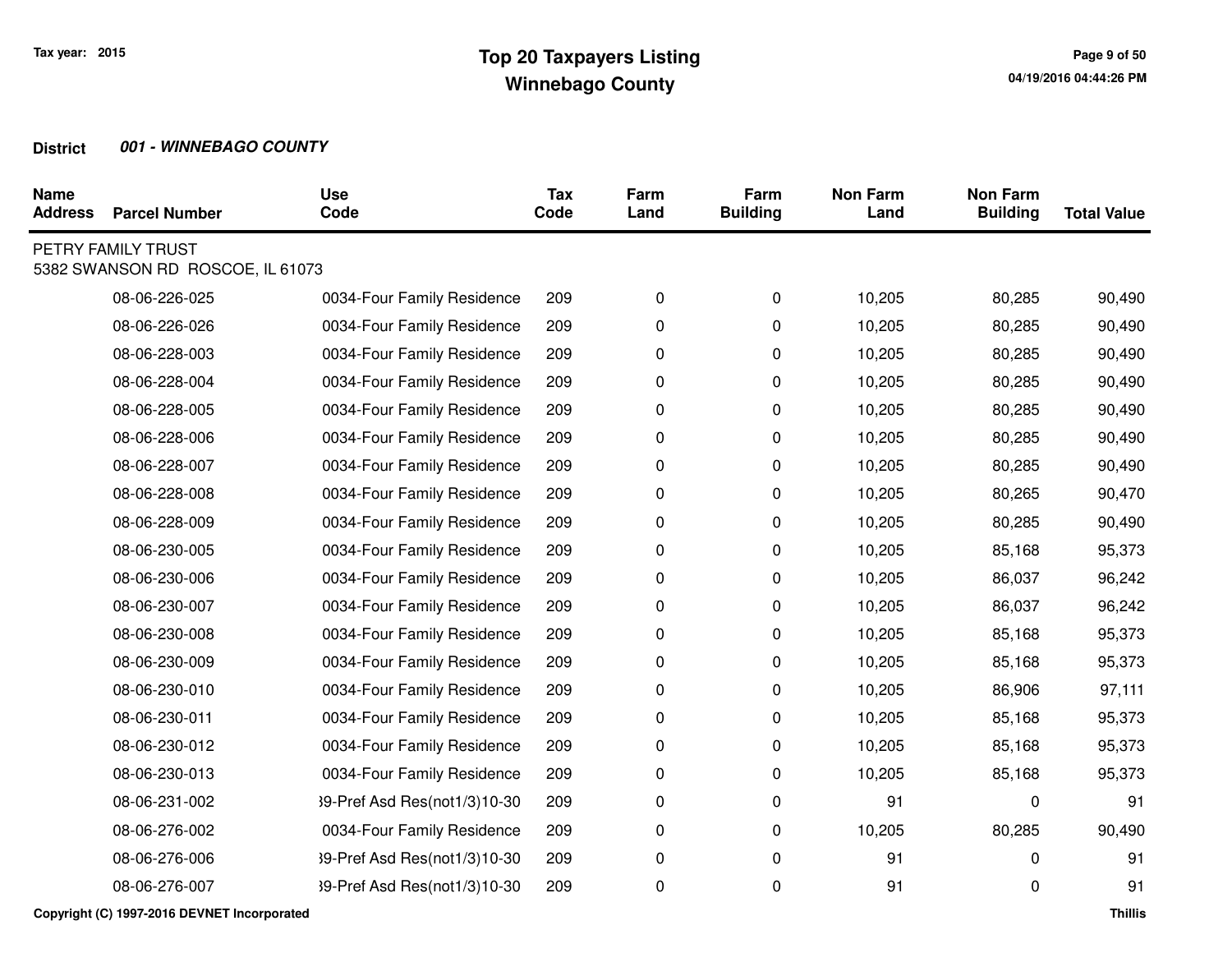| <b>Name</b><br><b>Address</b> | <b>Parcel Number</b>                                   | <b>Use</b><br>Code           | <b>Tax</b><br>Code | Farm<br>Land | Farm<br><b>Building</b> | <b>Non Farm</b><br>Land | <b>Non Farm</b><br><b>Building</b> | <b>Total Value</b> |
|-------------------------------|--------------------------------------------------------|------------------------------|--------------------|--------------|-------------------------|-------------------------|------------------------------------|--------------------|
|                               | PETRY FAMILY TRUST<br>5382 SWANSON RD ROSCOE, IL 61073 |                              |                    |              |                         |                         |                                    |                    |
|                               | 08-06-277-001                                          | 0034-Four Family Residence   | 209                | 0            | 0                       | 10,205                  | 86,798                             | 97,003             |
|                               | 08-06-277-002                                          | 0034-Four Family Residence   | 209                | 0            | 0                       | 10,205                  | 80,285                             | 90,490             |
|                               | 08-06-278-001                                          | 0034-Four Family Residence   | 209                | 0            | 0                       | 10,205                  | 87,667                             | 97,872             |
|                               | 08-06-278-002                                          | 0034-Four Family Residence   | 209                | 0            | 0                       | 10,205                  | 87,667                             | 97,872             |
|                               | 08-06-325-001                                          | 39-Pref Asd Res(not1/3)10-30 | 209                | 0            | 0                       | 91                      | 0                                  | 91                 |
|                               | 08-06-325-002                                          | 39-Pref Asd Res(not1/3)10-30 | 209                | 0            | 0                       | 91                      | 0                                  | 91                 |
|                               | 08-06-325-003                                          | 39-Pref Asd Res(not1/3)10-30 | 209                | 0            | 0                       | 91                      | 0                                  | 91                 |
|                               | 08-06-325-004                                          | 39-Pref Asd Res(not1/3)10-30 | 209                | 0            | 0                       | 91                      | 0                                  | 91                 |
|                               | 08-06-325-005                                          | 39-Pref Asd Res(not1/3)10-30 | 209                | 0            | 0                       | 91                      | 0                                  | 91                 |
|                               | 08-06-325-006                                          | 39-Pref Asd Res(not1/3)10-30 | 209                | 0            | 0                       | 91                      | 0                                  | 91                 |
|                               | 08-06-325-007                                          | 39-Pref Asd Res(not1/3)10-30 | 209                | 0            | 0                       | 91                      | 0                                  | 91                 |
|                               | 08-06-325-008                                          | 39-Pref Asd Res(not1/3)10-30 | 209                | 0            | 0                       | 91                      | 0                                  | 91                 |
|                               | 08-06-325-009                                          | 39-Pref Asd Res(not1/3)10-30 | 209                | 0            | 0                       | 91                      | 0                                  | 91                 |
|                               | 08-06-325-010                                          | 39-Pref Asd Res(not1/3)10-30 | 209                | 0            | 0                       | 91                      | 0                                  | 91                 |
|                               | 08-06-325-011                                          | 39-Pref Asd Res(not1/3)10-30 | 209                | 0            | 0                       | 91                      | 0                                  | 91                 |
|                               | 08-06-325-012                                          | 39-Pref Asd Res(not1/3)10-30 | 209                | 0            | 0                       | 91                      | 0                                  | 91                 |
|                               | 08-06-325-013                                          | 39-Pref Asd Res(not1/3)10-30 | 209                | 0            | 0                       | 91                      | 0                                  | 91                 |
|                               | 08-06-325-014                                          | 39-Pref Asd Res(not1/3)10-30 | 209                | 0            | 0                       | 91                      | 0                                  | 91                 |
|                               | 08-06-326-001                                          | 39-Pref Asd Res(not1/3)10-30 | 209                | 0            | 0                       | 91                      | 0                                  | 91                 |
|                               | 08-06-326-002                                          | 39-Pref Asd Res(not1/3)10-30 | 209                | 0            | 0                       | 91                      | 0                                  | 91                 |
|                               | 08-06-326-003                                          | 39-Pref Asd Res(not1/3)10-30 | 209                | 0            | 0                       | 91                      | 0                                  | 91                 |
|                               | 08-06-326-004                                          | 39-Pref Asd Res(not1/3)10-30 | 209                | 0            | 0                       | 91                      | 0                                  | 91                 |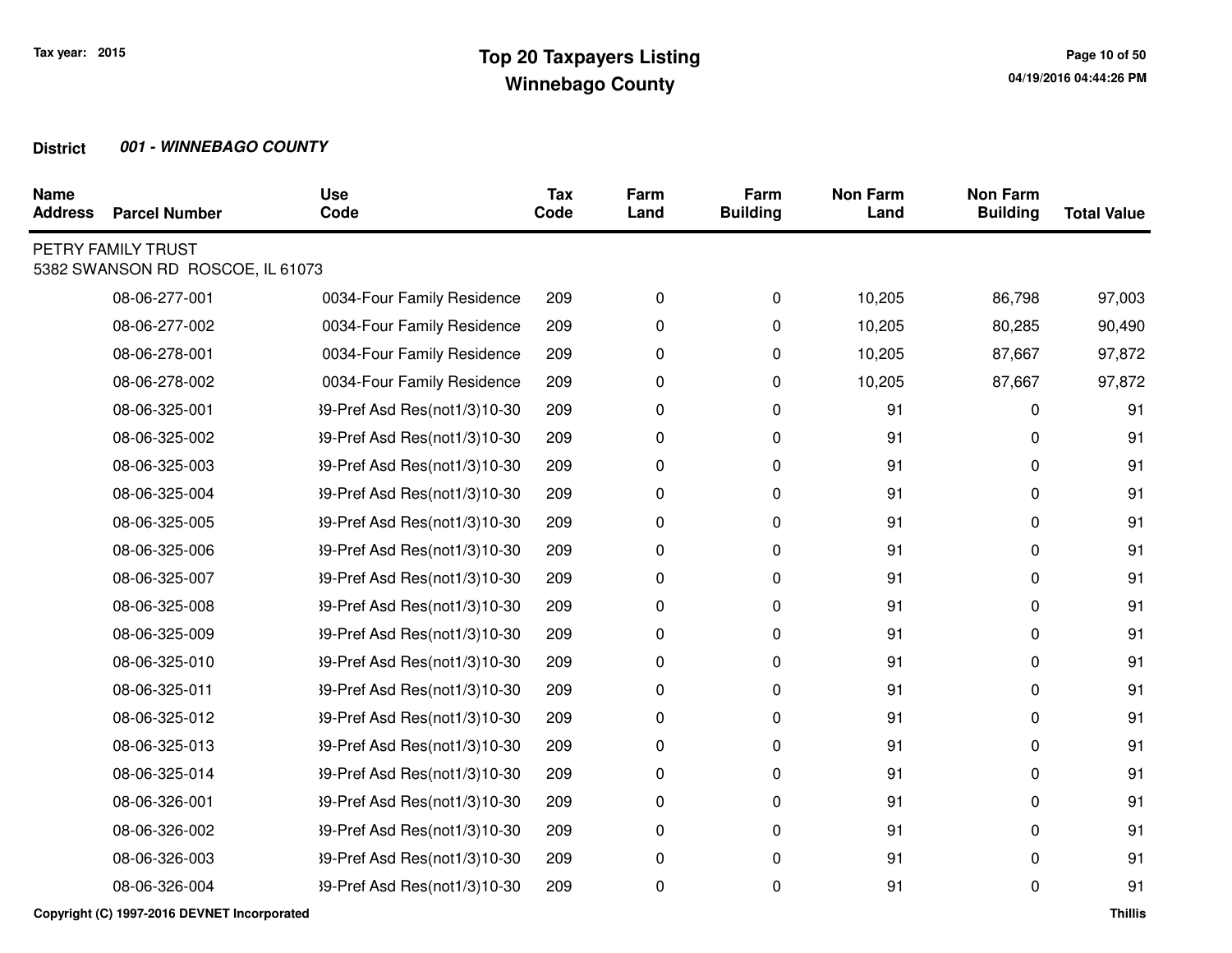| <b>Name</b><br><b>Address</b> | <b>Parcel Number</b>                                   | <b>Use</b><br>Code           | <b>Tax</b><br>Code | Farm<br>Land | Farm<br><b>Building</b> | <b>Non Farm</b><br>Land | <b>Non Farm</b><br><b>Building</b> | <b>Total Value</b> |
|-------------------------------|--------------------------------------------------------|------------------------------|--------------------|--------------|-------------------------|-------------------------|------------------------------------|--------------------|
|                               | PETRY FAMILY TRUST<br>5382 SWANSON RD ROSCOE, IL 61073 |                              |                    |              |                         |                         |                                    |                    |
|                               | 08-06-326-005                                          | 39-Pref Asd Res(not1/3)10-30 | 209                | 0            | 0                       | 91                      | 0                                  | 91                 |
|                               | 08-06-326-006                                          | 39-Pref Asd Res(not1/3)10-30 | 209                | 0            | 0                       | 91                      | 0                                  | 91                 |
|                               | 08-06-326-007                                          | 39-Pref Asd Res(not1/3)10-30 | 209                | 0            | 0                       | 91                      | 0                                  | 91                 |
|                               | 08-06-326-008                                          | 39-Pref Asd Res(not1/3)10-30 | 209                | 0            | 0                       | 91                      | 0                                  | 91                 |
|                               | 08-06-326-009                                          | 39-Pref Asd Res(not1/3)10-30 | 209                | 0            | 0                       | 91                      | 0                                  | 91                 |
|                               | 08-06-326-010                                          | 39-Pref Asd Res(not1/3)10-30 | 209                | 0            | 0                       | 91                      | 0                                  | 91                 |
|                               | 08-06-326-011                                          | 39-Pref Asd Res(not1/3)10-30 | 209                | 0            | 0                       | 91                      | 0                                  | 91                 |
|                               | 08-06-326-012                                          | 39-Pref Asd Res(not1/3)10-30 | 209                | 0            | 0                       | 91                      | 0                                  | 91                 |
|                               | 08-06-326-013                                          | 39-Pref Asd Res(not1/3)10-30 | 209                | 0            | 0                       | 91                      | 0                                  | 91                 |
|                               | 08-06-326-014                                          | 39-Pref Asd Res(not1/3)10-30 | 209                | 0            | 0                       | 91                      | 0                                  | 91                 |
|                               | 08-06-326-015                                          | 39-Pref Asd Res(not1/3)10-30 | 209                | 0            | 0                       | 91                      | 0                                  | 91                 |
|                               | 08-06-326-016                                          | 39-Pref Asd Res(not1/3)10-30 | 209                | 0            | 0                       | 91                      | 0                                  | 91                 |
|                               | 08-06-326-017                                          | 39-Pref Asd Res(not1/3)10-30 | 209                | 0            | 0                       | 91                      | 0                                  | 91                 |
|                               | 08-06-326-018                                          | 39-Pref Asd Res(not1/3)10-30 | 209                | 0            | 0                       | 91                      | 0                                  | 91                 |
|                               | 08-06-326-019                                          | 39-Pref Asd Res(not1/3)10-30 | 209                | 0            | 0                       | 91                      | 0                                  | 91                 |
|                               | 08-06-326-020                                          | 39-Pref Asd Res(not1/3)10-30 | 209                | 0            | 0                       | 91                      | 0                                  | 91                 |
|                               | 08-06-326-021                                          | 39-Pref Asd Res(not1/3)10-30 | 209                | 0            | 0                       | 91                      | 0                                  | 91                 |
|                               | 08-06-326-022                                          | 39-Pref Asd Res(not1/3)10-30 | 209                | 0            | 0                       | 91                      | 0                                  | 91                 |
|                               | 08-06-326-023                                          | 39-Pref Asd Res(not1/3)10-30 | 209                | 0            | 0                       | 91                      | 0                                  | 91                 |
|                               | 08-06-326-024                                          | 39-Pref Asd Res(not1/3)10-30 | 209                | 0            | 0                       | 91                      | 0                                  | 91                 |
|                               | 08-06-326-025                                          | 39-Pref Asd Res(not1/3)10-30 | 209                | 0            | 0                       | 91                      | 0                                  | 91                 |
|                               | 08-06-326-026                                          | 39-Pref Asd Res(not1/3)10-30 | 209                | 0            | 0                       | 91                      | 0                                  | 91                 |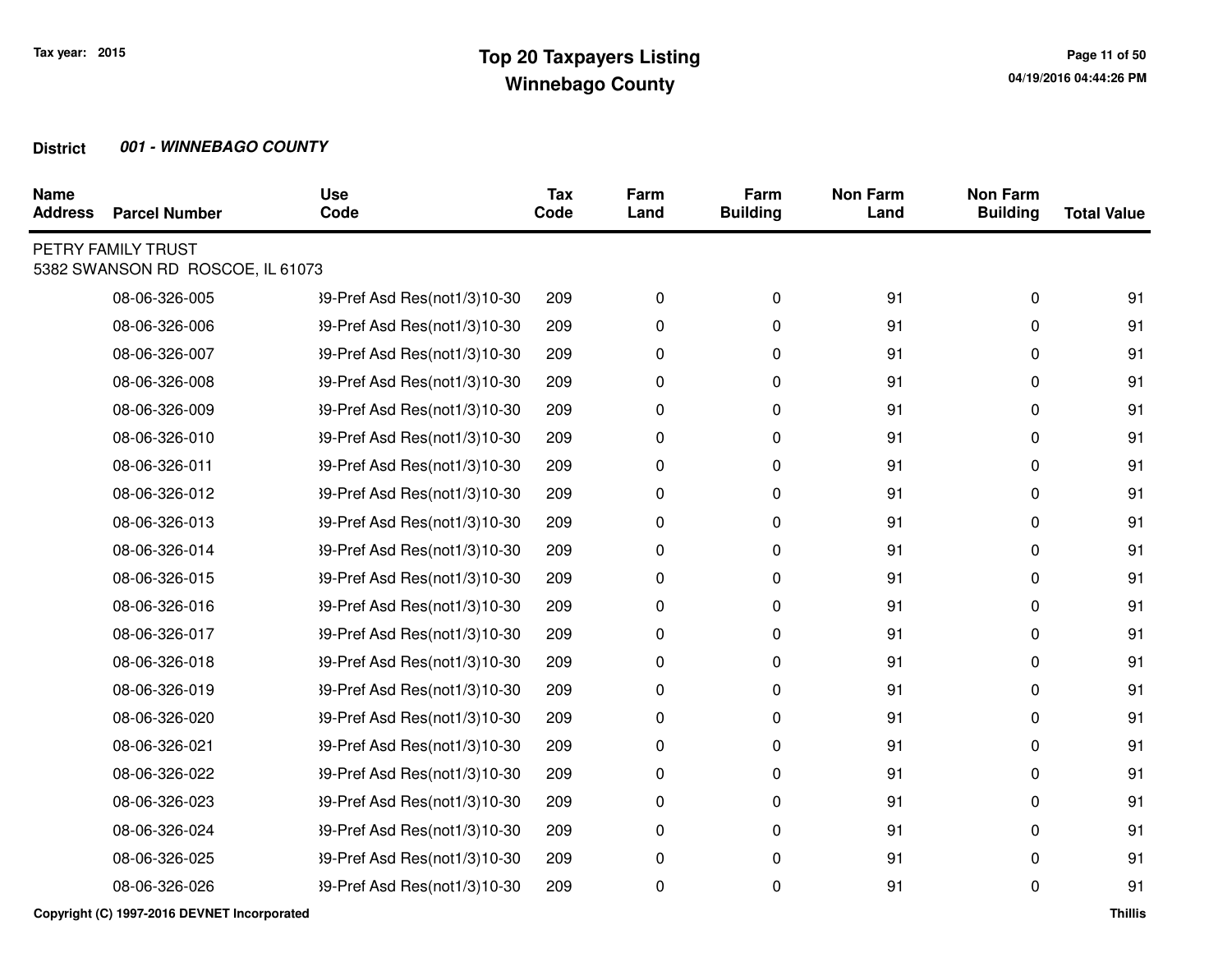| <b>Name</b><br><b>Address</b> | <b>Parcel Number</b>                                   | <b>Use</b><br>Code           | <b>Tax</b><br>Code | Farm<br>Land | Farm<br><b>Building</b> | <b>Non Farm</b><br>Land | <b>Non Farm</b><br><b>Building</b> | <b>Total Value</b> |
|-------------------------------|--------------------------------------------------------|------------------------------|--------------------|--------------|-------------------------|-------------------------|------------------------------------|--------------------|
|                               | PETRY FAMILY TRUST<br>5382 SWANSON RD ROSCOE, IL 61073 |                              |                    |              |                         |                         |                                    |                    |
|                               | 08-06-326-027                                          | 39-Pref Asd Res(not1/3)10-30 | 209                | 0            | 0                       | 91                      | 0                                  | 91                 |
|                               | 08-06-326-028                                          | 39-Pref Asd Res(not1/3)10-30 | 209                | 0            | 0                       | 91                      | 0                                  | 91                 |
|                               | 08-06-326-029                                          | 39-Pref Asd Res(not1/3)10-30 | 209                | 0            | 0                       | 91                      | 0                                  | 91                 |
|                               | 08-06-326-030                                          | 39-Pref Asd Res(not1/3)10-30 | 209                | 0            | 0                       | 91                      | 0                                  | 91                 |
|                               | 08-06-326-031                                          | 39-Pref Asd Res(not1/3)10-30 | 209                | 0            | 0                       | 91                      | 0                                  | 91                 |
|                               | 08-06-326-032                                          | 39-Pref Asd Res(not1/3)10-30 | 209                | 0            | 0                       | 91                      | 0                                  | 91                 |
|                               | 08-06-326-033                                          | 39-Pref Asd Res(not1/3)10-30 | 209                | 0            | 0                       | 91                      | 0                                  | 91                 |
|                               | 08-06-326-034                                          | 39-Pref Asd Res(not1/3)10-30 | 209                | 0            | 0                       | 91                      | 0                                  | 91                 |
|                               | 08-06-326-035                                          | 39-Pref Asd Res(not1/3)10-30 | 209                | 0            | 0                       | 91                      | 0                                  | 91                 |
|                               | 08-06-326-036                                          | 39-Pref Asd Res(not1/3)10-30 | 209                | 0            | 0                       | 91                      | 0                                  | 91                 |
|                               | 08-06-327-001                                          | 39-Pref Asd Res(not1/3)10-30 | 209                | 0            | 0                       | 91                      | 0                                  | 91                 |
|                               | 08-06-327-002                                          | 39-Pref Asd Res(not1/3)10-30 | 209                | 0            | $\pmb{0}$               | 91                      | 0                                  | 91                 |
|                               | 08-06-327-003                                          | 39-Pref Asd Res(not1/3)10-30 | 209                | 0            | 0                       | 91                      | 0                                  | 91                 |
|                               | 08-06-327-004                                          | 39-Pref Asd Res(not1/3)10-30 | 209                | 0            | 0                       | 91                      | 0                                  | 91                 |
|                               | 08-06-327-005                                          | 39-Pref Asd Res(not1/3)10-30 | 209                | 0            | $\pmb{0}$               | 91                      | 0                                  | 91                 |
|                               | 08-06-327-006                                          | 39-Pref Asd Res(not1/3)10-30 | 209                | 0            | 0                       | 91                      | 0                                  | 91                 |
|                               | 08-06-327-007                                          | 39-Pref Asd Res(not1/3)10-30 | 209                | 0            | 0                       | 91                      | 0                                  | 91                 |
|                               | 08-06-327-008                                          | 39-Pref Asd Res(not1/3)10-30 | 209                | 0            | 0                       | 91                      | 0                                  | 91                 |
|                               | 08-06-327-009                                          | 39-Pref Asd Res(not1/3)10-30 | 209                | 0            | 0                       | 91                      | 0                                  | 91                 |
|                               | 08-06-327-010                                          | 39-Pref Asd Res(not1/3)10-30 | 209                | 0            | 0                       | 91                      | 0                                  | 91                 |
|                               | 08-06-327-011                                          | 39-Pref Asd Res(not1/3)10-30 | 209                | 0            | $\pmb{0}$               | 91                      | 0                                  | 91                 |
|                               | 08-06-327-012                                          | 39-Pref Asd Res(not1/3)10-30 | 209                | 0            | 0                       | 91                      | 0                                  | 91                 |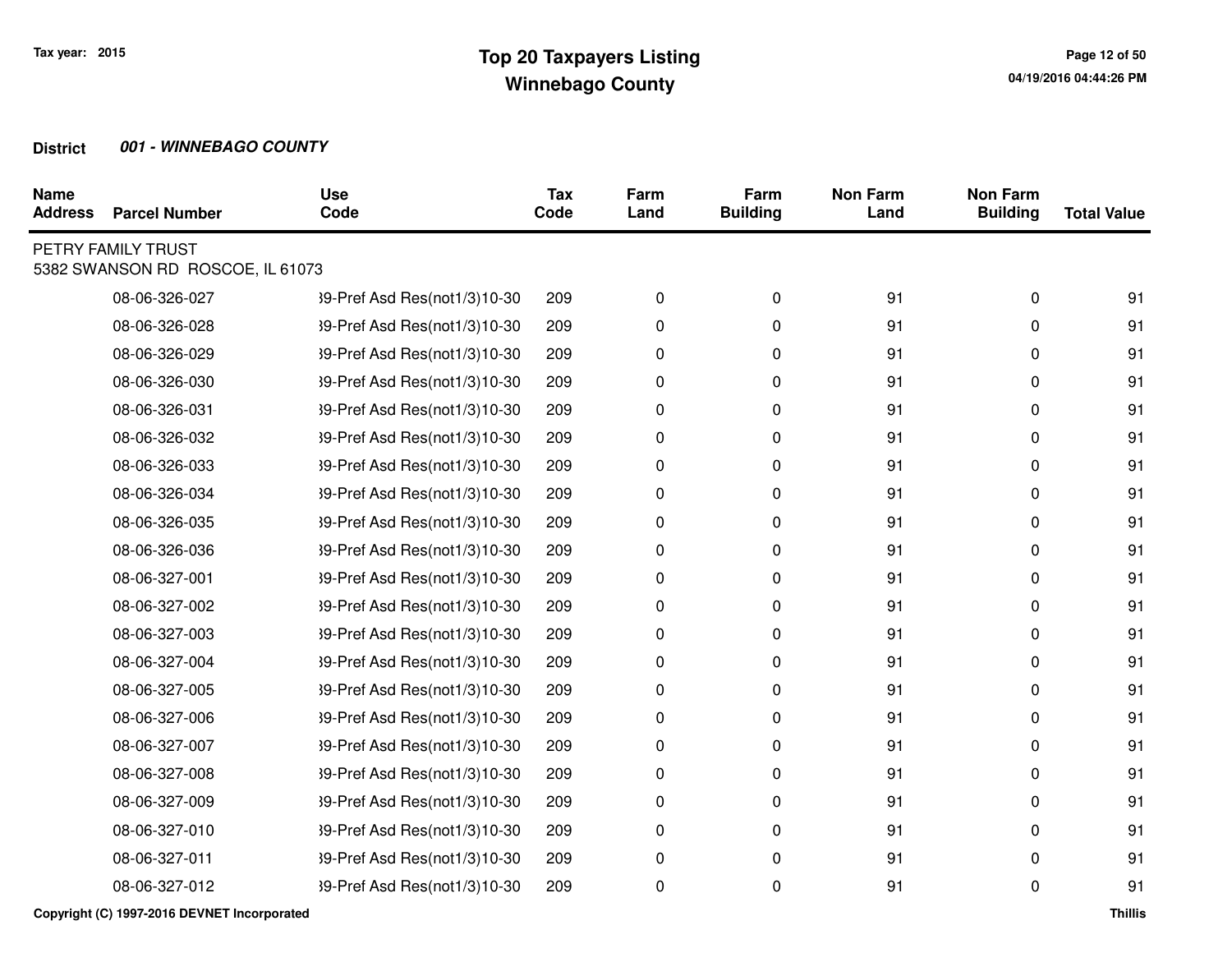| <b>Name</b><br><b>Address</b> | <b>Parcel Number</b>                                   | <b>Use</b><br>Code           | <b>Tax</b><br>Code | Farm<br>Land | Farm<br><b>Building</b> | <b>Non Farm</b><br>Land | <b>Non Farm</b><br><b>Building</b> | <b>Total Value</b> |
|-------------------------------|--------------------------------------------------------|------------------------------|--------------------|--------------|-------------------------|-------------------------|------------------------------------|--------------------|
|                               | PETRY FAMILY TRUST<br>5382 SWANSON RD ROSCOE, IL 61073 |                              |                    |              |                         |                         |                                    |                    |
|                               | 08-06-327-013                                          | 39-Pref Asd Res(not1/3)10-30 | 209                | 0            | 0                       | 91                      | 0                                  | 91                 |
|                               | 08-06-328-001                                          | 39-Pref Asd Res(not1/3)10-30 | 209                | 0            | 0                       | 91                      | 0                                  | 91                 |
|                               | 08-06-328-002                                          | 39-Pref Asd Res(not1/3)10-30 | 209                | 0            | 0                       | 91                      | 0                                  | 91                 |
|                               | 08-06-328-003                                          | 39-Pref Asd Res(not1/3)10-30 | 209                | 0            | 0                       | 91                      | 0                                  | 91                 |
|                               | 08-06-328-004                                          | 39-Pref Asd Res(not1/3)10-30 | 209                | 0            | 0                       | 91                      | 0                                  | 91                 |
|                               | 08-06-328-005                                          | 39-Pref Asd Res(not1/3)10-30 | 209                | 0            | 0                       | 91                      | 0                                  | 91                 |
|                               | 08-06-328-006                                          | 39-Pref Asd Res(not1/3)10-30 | 209                | 0            | 0                       | 91                      | 0                                  | 91                 |
|                               | 08-06-328-007                                          | 39-Pref Asd Res(not1/3)10-30 | 209                | 0            | 0                       | 91                      | 0                                  | 91                 |
|                               | 08-06-328-008                                          | 39-Pref Asd Res(not1/3)10-30 | 209                | 0            | 0                       | 91                      | 0                                  | 91                 |
|                               | 08-06-328-009                                          | 39-Pref Asd Res(not1/3)10-30 | 209                | 0            | 0                       | 91                      | 0                                  | 91                 |
|                               | 08-06-329-001                                          | 39-Pref Asd Res(not1/3)10-30 | 209                | 0            | 0                       | 91                      | 0                                  | 91                 |
|                               | 08-06-329-002                                          | 39-Pref Asd Res(not1/3)10-30 | 209                | 0            | $\pmb{0}$               | 91                      | 0                                  | 91                 |
|                               | 08-06-329-003                                          | 39-Pref Asd Res(not1/3)10-30 | 209                | 0            | 0                       | 91                      | 0                                  | 91                 |
|                               | 08-06-329-004                                          | 39-Pref Asd Res(not1/3)10-30 | 209                | 0            | 0                       | 91                      | 0                                  | 91                 |
|                               | 08-06-329-005                                          | 39-Pref Asd Res(not1/3)10-30 | 209                | 0            | $\pmb{0}$               | 91                      | 0                                  | 91                 |
|                               | 08-06-329-006                                          | 39-Pref Asd Res(not1/3)10-30 | 209                | 0            | 0                       | 91                      | 0                                  | 91                 |
|                               | 08-06-329-007                                          | 39-Pref Asd Res(not1/3)10-30 | 209                | 0            | 0                       | 91                      | 0                                  | 91                 |
|                               | 08-06-329-008                                          | 39-Pref Asd Res(not1/3)10-30 | 209                | 0            | 0                       | 91                      | 0                                  | 91                 |
|                               | 08-06-329-009                                          | 39-Pref Asd Res(not1/3)10-30 | 209                | 0            | 0                       | 91                      | 0                                  | 91                 |
|                               | 08-06-329-010                                          | 39-Pref Asd Res(not1/3)10-30 | 209                | 0            | 0                       | 91                      | $\Omega$                           | 91                 |
|                               | 08-06-329-011                                          | 39-Pref Asd Res(not1/3)10-30 | 209                | 0            | $\pmb{0}$               | 91                      | 0                                  | 91                 |
|                               | 08-06-329-012                                          | 39-Pref Asd Res(not1/3)10-30 | 209                | 0            | 0                       | 91                      | 0                                  | 91                 |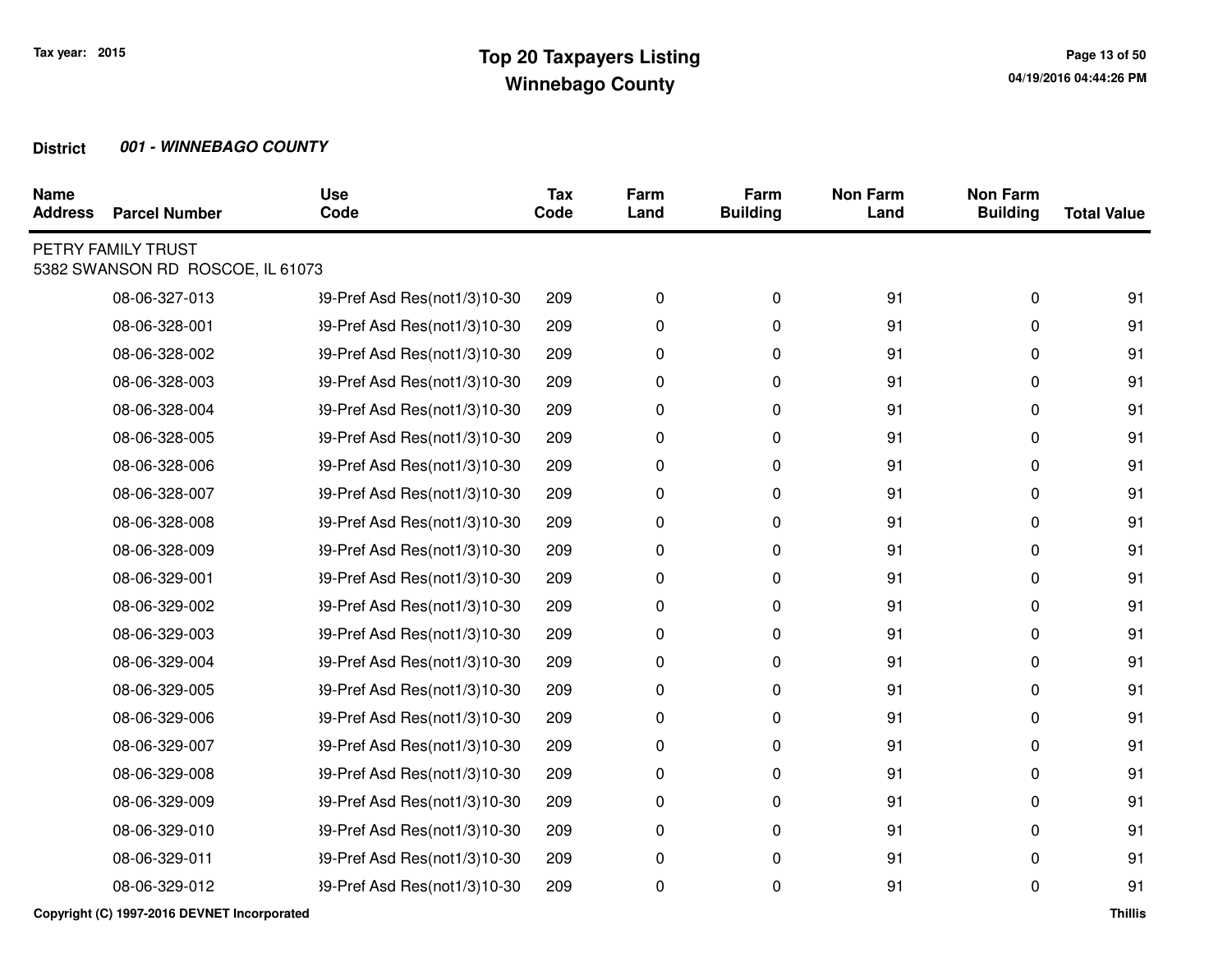| <b>Name</b><br><b>Address</b> | <b>Parcel Number</b>                                   | <b>Use</b><br>Code           | <b>Tax</b><br>Code | Farm<br>Land | Farm<br><b>Building</b> | <b>Non Farm</b><br>Land | <b>Non Farm</b><br><b>Building</b> | <b>Total Value</b> |
|-------------------------------|--------------------------------------------------------|------------------------------|--------------------|--------------|-------------------------|-------------------------|------------------------------------|--------------------|
|                               | PETRY FAMILY TRUST<br>5382 SWANSON RD ROSCOE, IL 61073 |                              |                    |              |                         |                         |                                    |                    |
|                               | 08-06-329-013                                          | 39-Pref Asd Res(not1/3)10-30 | 209                | 0            | 0                       | 91                      | 0                                  | 91                 |
|                               | 08-06-329-014                                          | 39-Pref Asd Res(not1/3)10-30 | 209                | 0            | 0                       | 91                      | 0                                  | 91                 |
|                               | 08-06-329-015                                          | 39-Pref Asd Res(not1/3)10-30 | 209                | 0            | 0                       | 91                      | 0                                  | 91                 |
|                               | 08-06-329-016                                          | 39-Pref Asd Res(not1/3)10-30 | 209                | 0            | 0                       | 91                      | 0                                  | 91                 |
|                               | 08-06-329-017                                          | 39-Pref Asd Res(not1/3)10-30 | 209                | 0            | 0                       | 91                      | 0                                  | 91                 |
|                               | 08-06-329-018                                          | 39-Pref Asd Res(not1/3)10-30 | 209                | 0            | 0                       | 91                      | 0                                  | 91                 |
|                               | 08-06-329-019                                          | 39-Pref Asd Res(not1/3)10-30 | 209                | 0            | 0                       | 91                      | 0                                  | 91                 |
|                               | 08-06-329-020                                          | 39-Pref Asd Res(not1/3)10-30 | 209                | 0            | 0                       | 91                      | 0                                  | 91                 |
|                               | 08-06-329-021                                          | 39-Pref Asd Res(not1/3)10-30 | 209                | 0            | 0                       | 91                      | 0                                  | 91                 |
|                               | 08-06-329-022                                          | 39-Pref Asd Res(not1/3)10-30 | 209                | 0            | 0                       | 91                      | 0                                  | 91                 |
|                               | 08-06-329-023                                          | 39-Pref Asd Res(not1/3)10-30 | 209                | 0            | 0                       | 91                      | 0                                  | 91                 |
|                               | 08-06-329-024                                          | 39-Pref Asd Res(not1/3)10-30 | 209                | 0            | $\pmb{0}$               | 91                      | 0                                  | 91                 |
|                               | 08-06-330-001                                          | 39-Pref Asd Res(not1/3)10-30 | 209                | 0            | 0                       | 91                      | 0                                  | 91                 |
|                               | 08-06-330-002                                          | 39-Pref Asd Res(not1/3)10-30 | 209                | 0            | 0                       | 91                      | 0                                  | 91                 |
|                               | 08-06-330-003                                          | 39-Pref Asd Res(not1/3)10-30 | 209                | 0            | $\pmb{0}$               | 91                      | 0                                  | 91                 |
|                               | 08-06-330-004                                          | 39-Pref Asd Res(not1/3)10-30 | 209                | 0            | 0                       | 91                      | 0                                  | 91                 |
|                               | 08-06-330-005                                          | 39-Pref Asd Res(not1/3)10-30 | 209                | 0            | 0                       | 91                      | 0                                  | 91                 |
|                               | 08-06-330-006                                          | 39-Pref Asd Res(not1/3)10-30 | 209                | 0            | 0                       | 91                      | 0                                  | 91                 |
|                               | 08-06-330-007                                          | 39-Pref Asd Res(not1/3)10-30 | 209                | 0            | 0                       | 91                      | 0                                  | 91                 |
|                               | 08-06-330-008                                          | 39-Pref Asd Res(not1/3)10-30 | 209                | 0            | 0                       | 91                      | $\Omega$                           | 91                 |
|                               | 08-06-330-009                                          | 39-Pref Asd Res(not1/3)10-30 | 209                | 0            | $\pmb{0}$               | 91                      | 0                                  | 91                 |
|                               | 08-06-330-010                                          | 39-Pref Asd Res(not1/3)10-30 | 209                | 0            | 0                       | 91                      | 0                                  | 91                 |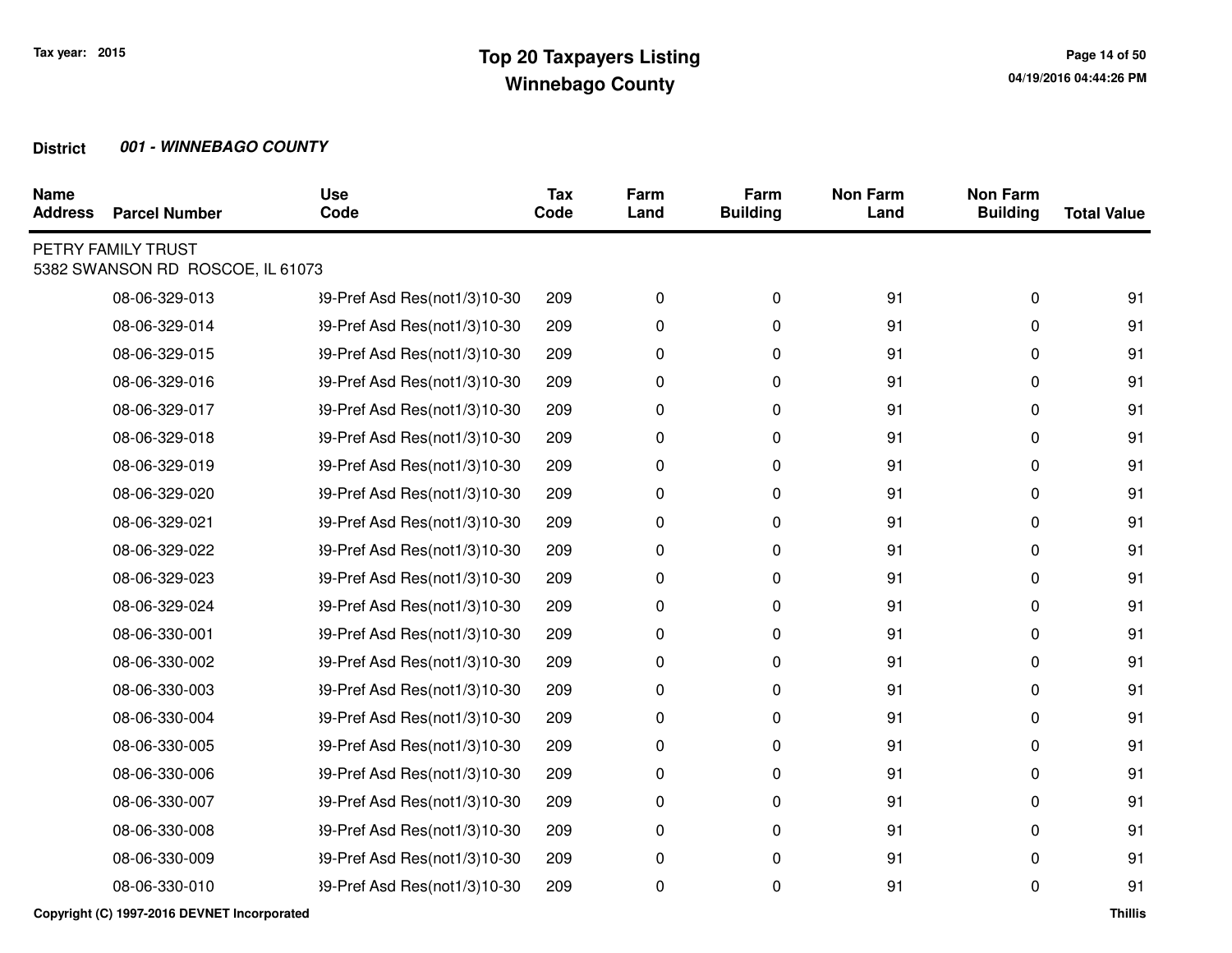| <b>Name</b><br><b>Address</b> | <b>Parcel Number</b>                                   | <b>Use</b><br>Code           | <b>Tax</b><br>Code | Farm<br>Land | Farm<br><b>Building</b> | <b>Non Farm</b><br>Land | <b>Non Farm</b><br><b>Building</b> | <b>Total Value</b> |
|-------------------------------|--------------------------------------------------------|------------------------------|--------------------|--------------|-------------------------|-------------------------|------------------------------------|--------------------|
|                               | PETRY FAMILY TRUST<br>5382 SWANSON RD ROSCOE, IL 61073 |                              |                    |              |                         |                         |                                    |                    |
|                               | 08-06-375-001                                          | 39-Pref Asd Res(not1/3)10-30 | 209                | 0            | 0                       | 91                      | 0                                  | 91                 |
|                               | 08-06-375-002                                          | 39-Pref Asd Res(not1/3)10-30 | 209                | 0            | 0                       | 91                      | 0                                  | 91                 |
|                               | 08-06-375-003                                          | 39-Pref Asd Res(not1/3)10-30 | 209                | 0            | 0                       | 91                      | 0                                  | 91                 |
|                               | 08-06-375-004                                          | 39-Pref Asd Res(not1/3)10-30 | 209                | 0            | 0                       | 91                      | 0                                  | 91                 |
|                               | 08-06-375-005                                          | 39-Pref Asd Res(not1/3)10-30 | 209                | 0            | 0                       | 91                      | 0                                  | 91                 |
|                               | 08-06-375-006                                          | 39-Pref Asd Res(not1/3)10-30 | 209                | 0            | 0                       | 91                      | 0                                  | 91                 |
|                               | 08-06-375-007                                          | 39-Pref Asd Res(not1/3)10-30 | 209                | 0            | 0                       | 91                      | 0                                  | 91                 |
|                               | 08-06-375-008                                          | 39-Pref Asd Res(not1/3)10-30 | 209                | 0            | 0                       | 91                      | 0                                  | 91                 |
|                               | 08-06-375-009                                          | 39-Pref Asd Res(not1/3)10-30 | 209                | 0            | 0                       | 91                      | 0                                  | 91                 |
|                               | 08-06-375-010                                          | 39-Pref Asd Res(not1/3)10-30 | 209                | 0            | 0                       | 91                      | 0                                  | 91                 |
|                               | 08-06-375-011                                          | 39-Pref Asd Res(not1/3)10-30 | 209                | 0            | 0                       | 91                      | 0                                  | 91                 |
|                               | 08-06-375-012                                          | 39-Pref Asd Res(not1/3)10-30 | 209                | 0            | $\pmb{0}$               | 91                      | 0                                  | 91                 |
|                               | 08-06-375-013                                          | 39-Pref Asd Res(not1/3)10-30 | 209                | 0            | 0                       | 91                      | 0                                  | 91                 |
|                               | 08-06-375-014                                          | 39-Pref Asd Res(not1/3)10-30 | 209                | 0            | 0                       | 91                      | 0                                  | 91                 |
|                               | 08-06-375-015                                          | 39-Pref Asd Res(not1/3)10-30 | 209                | 0            | 0                       | 91                      | 0                                  | 91                 |
|                               | 08-06-375-016                                          | 39-Pref Asd Res(not1/3)10-30 | 209                | 0            | 0                       | 91                      | 0                                  | 91                 |
|                               | 08-06-375-017                                          | 39-Pref Asd Res(not1/3)10-30 | 209                | 0            | 0                       | 91                      | 0                                  | 91                 |
|                               | 08-06-375-018                                          | 39-Pref Asd Res(not1/3)10-30 | 209                | 0            | 0                       | 91                      | 0                                  | 91                 |
|                               | 08-06-375-019                                          | 39-Pref Asd Res(not1/3)10-30 | 209                | 0            | 0                       | 91                      | 0                                  | 91                 |
|                               | 08-06-375-020                                          | 39-Pref Asd Res(not1/3)10-30 | 209                | 0            | 0                       | 91                      | 0                                  | 91                 |
|                               | 08-06-375-021                                          | 39-Pref Asd Res(not1/3)10-30 | 209                | 0            | $\pmb{0}$               | 91                      | 0                                  | 91                 |
|                               | 08-06-376-001                                          | 39-Pref Asd Res(not1/3)10-30 | 209                | 0            | 0                       | 91                      | 0                                  | 91                 |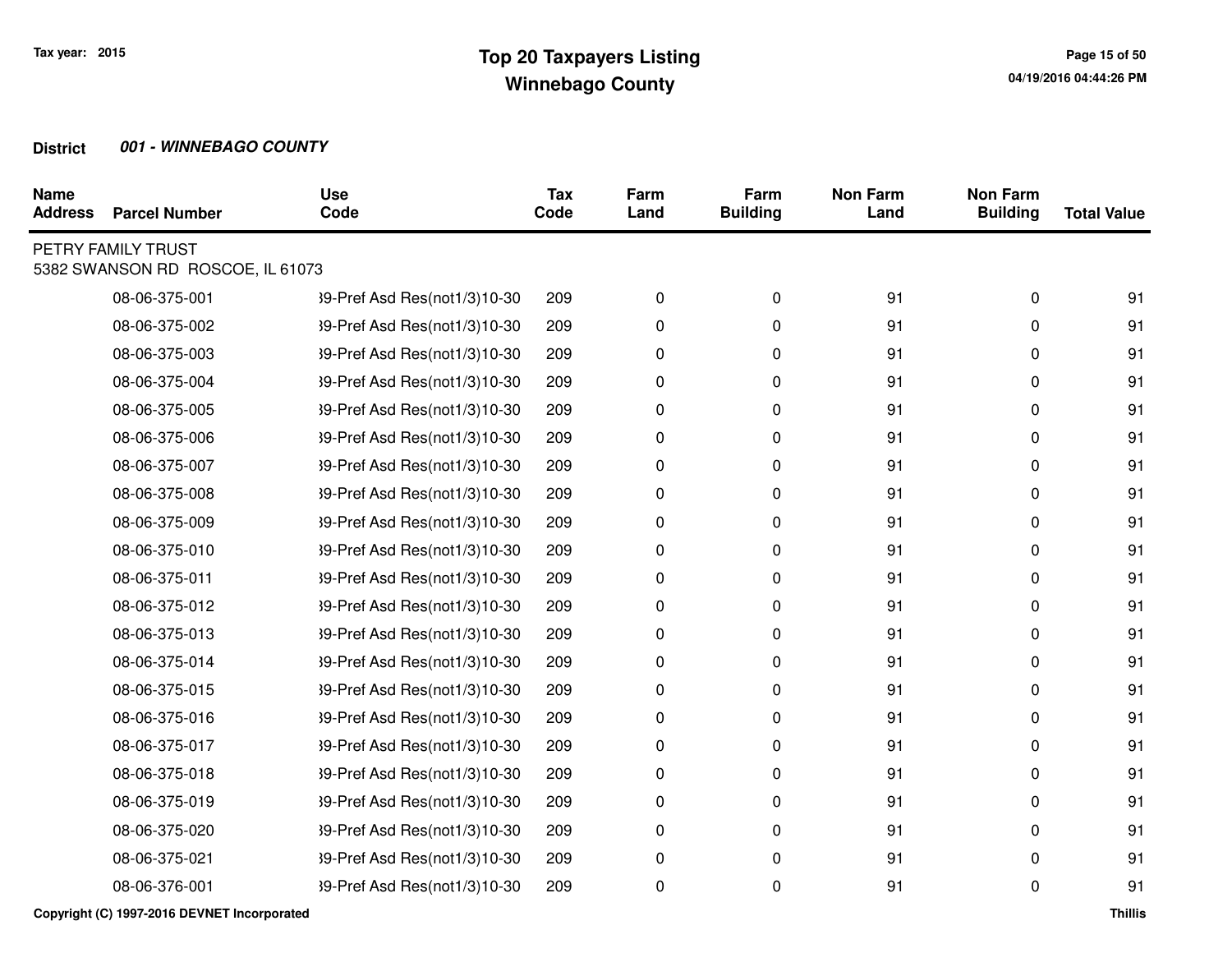| <b>Name</b><br><b>Address</b> | <b>Parcel Number</b>                                   | <b>Use</b><br>Code           | <b>Tax</b><br>Code | Farm<br>Land | Farm<br><b>Building</b> | <b>Non Farm</b><br>Land | <b>Non Farm</b><br><b>Building</b> | <b>Total Value</b> |
|-------------------------------|--------------------------------------------------------|------------------------------|--------------------|--------------|-------------------------|-------------------------|------------------------------------|--------------------|
|                               | PETRY FAMILY TRUST<br>5382 SWANSON RD ROSCOE, IL 61073 |                              |                    |              |                         |                         |                                    |                    |
|                               | 08-06-376-002                                          | 39-Pref Asd Res(not1/3)10-30 | 209                | 0            | 0                       | 91                      | 0                                  | 91                 |
|                               | 08-06-376-003                                          | 39-Pref Asd Res(not1/3)10-30 | 209                | 0            | 0                       | 91                      | 0                                  | 91                 |
|                               | 08-06-376-004                                          | 39-Pref Asd Res(not1/3)10-30 | 209                | 0            | $\mathbf 0$             | 91                      | 0                                  | 91                 |
|                               | 08-06-376-005                                          | 39-Pref Asd Res(not1/3)10-30 | 209                | 0            | 0                       | 91                      | 0                                  | 91                 |
|                               | 08-06-376-006                                          | 39-Pref Asd Res(not1/3)10-30 | 209                | 0            | 0                       | 91                      | 0                                  | 91                 |
|                               | 08-06-376-007                                          | 39-Pref Asd Res(not1/3)10-30 | 209                | 0            | 0                       | 91                      | 0                                  | 91                 |
|                               | 08-06-376-008                                          | 39-Pref Asd Res(not1/3)10-30 | 209                | 0            | 0                       | 91                      | 0                                  | 91                 |
|                               | 08-06-376-009                                          | 39-Pref Asd Res(not1/3)10-30 | 209                | 0            | 0                       | 91                      | 0                                  | 91                 |
|                               | 08-06-376-010                                          | 39-Pref Asd Res(not1/3)10-30 | 209                | 0            | $\mathbf 0$             | 91                      | 0                                  | 91                 |
|                               | 08-06-376-011                                          | 39-Pref Asd Res(not1/3)10-30 | 209                | 0            | 0                       | 91                      | 0                                  | 91                 |
|                               | 08-06-376-012                                          | 39-Pref Asd Res(not1/3)10-30 | 209                | 0            | 0                       | 91                      | 0                                  | 91                 |
|                               | 08-06-376-013                                          | 39-Pref Asd Res(not1/3)10-30 | 209                | 0            | $\pmb{0}$               | 91                      | 0                                  | 91                 |
|                               | 08-06-376-014                                          | 39-Pref Asd Res(not1/3)10-30 | 209                | 0            | 0                       | 91                      | 0                                  | 91                 |
|                               | 08-06-377-001                                          | 39-Pref Asd Res(not1/3)10-30 | 209                | 0            | 0                       | 91                      | 0                                  | 91                 |
|                               | 08-06-377-002                                          | 39-Pref Asd Res(not1/3)10-30 | 209                | 0            | $\pmb{0}$               | 91                      | 0                                  | 91                 |
|                               | 08-06-377-003                                          | 39-Pref Asd Res(not1/3)10-30 | 209                | 0            | 0                       | 91                      | 0                                  | 91                 |
|                               | 08-06-377-004                                          | 39-Pref Asd Res(not1/3)10-30 | 209                | 0            | 0                       | 91                      | 0                                  | 91                 |
|                               | 08-06-377-005                                          | 39-Pref Asd Res(not1/3)10-30 | 209                | 0            | 0                       | 91                      | 0                                  | 91                 |
|                               | 08-06-377-006                                          | 39-Pref Asd Res(not1/3)10-30 | 209                | 0            | $\pmb{0}$               | 91                      | 0                                  | 91                 |
|                               | 08-06-377-007                                          | 39-Pref Asd Res(not1/3)10-30 | 209                | 0            | 0                       | 91                      | 0                                  | 91                 |
|                               | 08-06-377-008                                          | 39-Pref Asd Res(not1/3)10-30 | 209                | 0            | 0                       | 91                      | 0                                  | 91                 |
|                               | 08-06-377-009                                          | 39-Pref Asd Res(not1/3)10-30 | 209                | 0            | $\mathbf 0$             | 91                      | 0                                  | 91                 |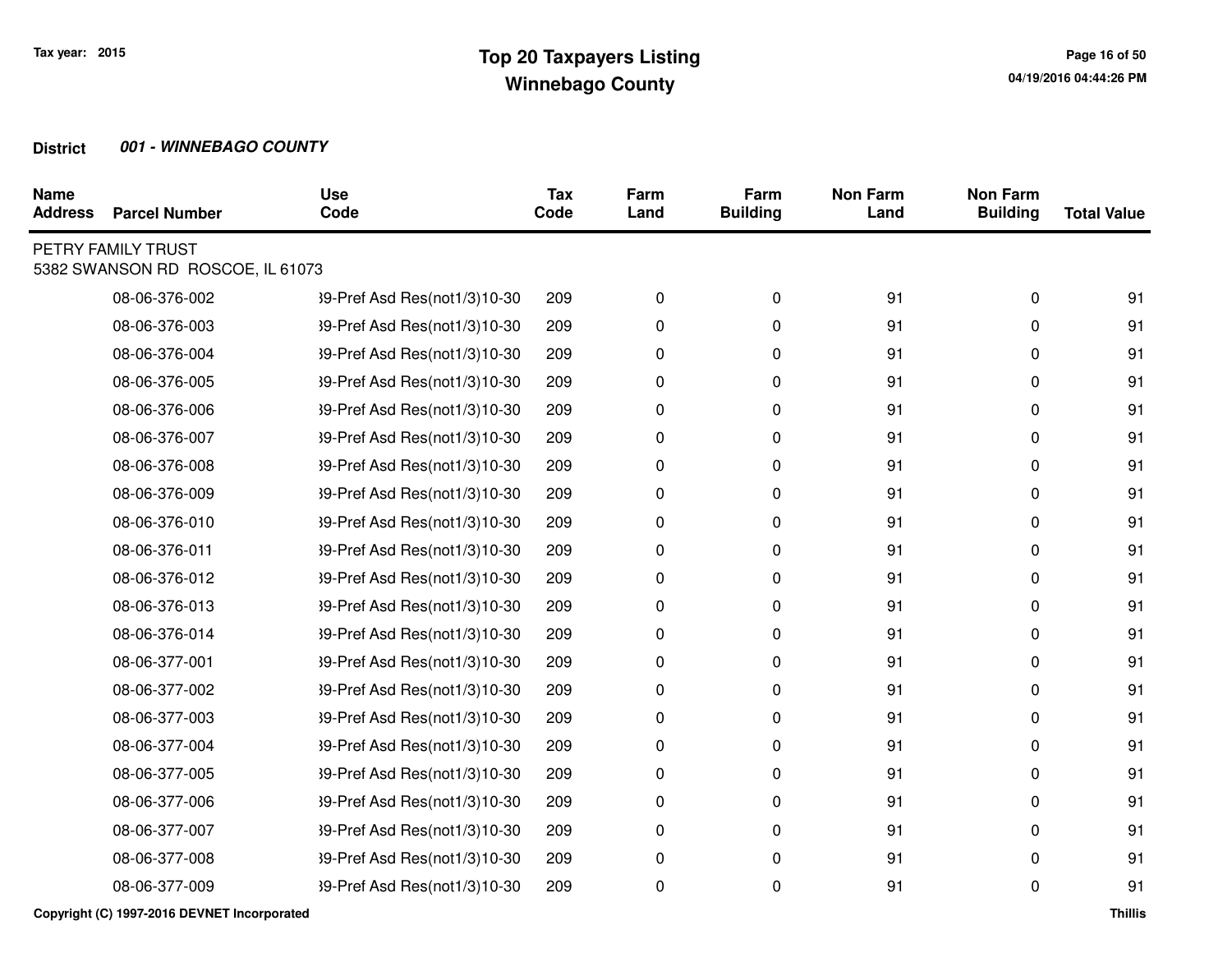| <b>Name</b><br><b>Address</b> | <b>Parcel Number</b>                                   | <b>Use</b><br>Code           | <b>Tax</b><br>Code | Farm<br>Land | Farm<br><b>Building</b> | <b>Non Farm</b><br>Land | <b>Non Farm</b><br><b>Building</b> | <b>Total Value</b> |
|-------------------------------|--------------------------------------------------------|------------------------------|--------------------|--------------|-------------------------|-------------------------|------------------------------------|--------------------|
|                               | PETRY FAMILY TRUST<br>5382 SWANSON RD ROSCOE, IL 61073 |                              |                    |              |                         |                         |                                    |                    |
|                               | 08-06-377-010                                          | 39-Pref Asd Res(not1/3)10-30 | 209                | 0            | 0                       | 91                      | 0                                  | 91                 |
|                               | 08-06-377-011                                          | 39-Pref Asd Res(not1/3)10-30 | 209                | 0            | 0                       | 91                      | 0                                  | 91                 |
|                               | 08-06-377-012                                          | 39-Pref Asd Res(not1/3)10-30 | 209                | 0            | $\mathbf 0$             | 91                      | 0                                  | 91                 |
|                               | 08-06-377-013                                          | 39-Pref Asd Res(not1/3)10-30 | 209                | 0            | 0                       | 91                      | 0                                  | 91                 |
|                               | 08-06-378-001                                          | 39-Pref Asd Res(not1/3)10-30 | 209                | 0            | 0                       | 91                      | 0                                  | 91                 |
|                               | 08-06-378-002                                          | 39-Pref Asd Res(not1/3)10-30 | 209                | 0            | 0                       | 91                      | 0                                  | 91                 |
|                               | 08-06-378-003                                          | 39-Pref Asd Res(not1/3)10-30 | 209                | 0            | 0                       | 91                      | 0                                  | 91                 |
|                               | 08-06-378-004                                          | 39-Pref Asd Res(not1/3)10-30 | 209                | 0            | 0                       | 91                      | 0                                  | 91                 |
|                               | 08-06-378-005                                          | 39-Pref Asd Res(not1/3)10-30 | 209                | 0            | $\mathbf 0$             | 91                      | 0                                  | 91                 |
|                               | 08-06-378-006                                          | 39-Pref Asd Res(not1/3)10-30 | 209                | 0            | 0                       | 91                      | 0                                  | 91                 |
|                               | 08-06-378-007                                          | 39-Pref Asd Res(not1/3)10-30 | 209                | 0            | 0                       | 91                      | 0                                  | 91                 |
|                               | 08-06-378-008                                          | 39-Pref Asd Res(not1/3)10-30 | 209                | 0            | $\pmb{0}$               | 91                      | 0                                  | 91                 |
|                               | 08-06-378-009                                          | 39-Pref Asd Res(not1/3)10-30 | 209                | 0            | 0                       | 91                      | 0                                  | 91                 |
|                               | 08-06-378-010                                          | 39-Pref Asd Res(not1/3)10-30 | 209                | 0            | 0                       | 91                      | 0                                  | 91                 |
|                               | 08-06-378-011                                          | 39-Pref Asd Res(not1/3)10-30 | 209                | 0            | $\pmb{0}$               | 91                      | 0                                  | 91                 |
|                               | 08-06-379-001                                          | 39-Pref Asd Res(not1/3)10-30 | 209                | 0            | 0                       | 91                      | 0                                  | 91                 |
|                               | 08-06-379-002                                          | 39-Pref Asd Res(not1/3)10-30 | 209                | 0            | 0                       | 91                      | 0                                  | 91                 |
|                               | 08-06-379-003                                          | 39-Pref Asd Res(not1/3)10-30 | 209                | 0            | 0                       | 91                      | 0                                  | 91                 |
|                               | 08-06-379-004                                          | 39-Pref Asd Res(not1/3)10-30 | 209                | 0            | $\pmb{0}$               | 91                      | 0                                  | 91                 |
|                               | 08-06-379-005                                          | 39-Pref Asd Res(not1/3)10-30 | 209                | 0            | 0                       | 91                      | 0                                  | 91                 |
|                               | 08-06-379-006                                          | 39-Pref Asd Res(not1/3)10-30 | 209                | 0            | 0                       | 91                      | 0                                  | 91                 |
|                               | 08-06-379-007                                          | 39-Pref Asd Res(not1/3)10-30 | 209                | 0            | $\mathbf 0$             | 91                      | 0                                  | 91                 |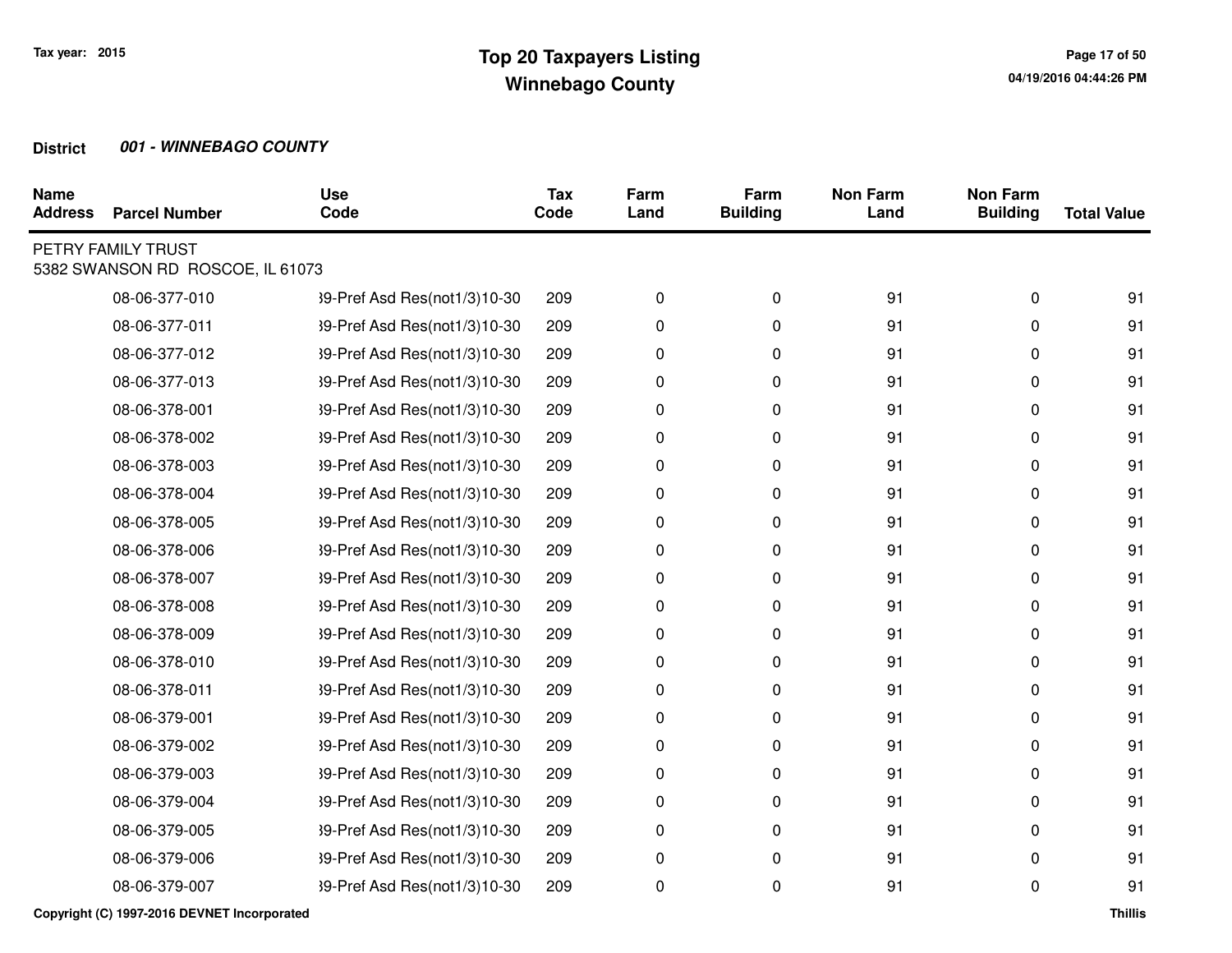| <b>Name</b><br><b>Address</b> | <b>Parcel Number</b>                                   | <b>Use</b><br>Code           | <b>Tax</b><br>Code | Farm<br>Land | Farm<br><b>Building</b> | <b>Non Farm</b><br>Land | <b>Non Farm</b><br><b>Building</b> | <b>Total Value</b> |
|-------------------------------|--------------------------------------------------------|------------------------------|--------------------|--------------|-------------------------|-------------------------|------------------------------------|--------------------|
|                               | PETRY FAMILY TRUST<br>5382 SWANSON RD ROSCOE, IL 61073 |                              |                    |              |                         |                         |                                    |                    |
|                               | 08-06-379-008                                          | 39-Pref Asd Res(not1/3)10-30 | 209                | 0            | 0                       | 91                      | 0                                  | 91                 |
|                               | 08-06-379-009                                          | 39-Pref Asd Res(not1/3)10-30 | 209                | 0            | 0                       | 91                      | 0                                  | 91                 |
|                               | 08-06-379-010                                          | 39-Pref Asd Res(not1/3)10-30 | 209                | 0            | 0                       | 91                      | 0                                  | 91                 |
|                               | 08-06-379-011                                          | 39-Pref Asd Res(not1/3)10-30 | 209                | 0            | 0                       | 91                      | 0                                  | 91                 |
|                               | 08-06-379-012                                          | 39-Pref Asd Res(not1/3)10-30 | 209                | 0            | 0                       | 91                      | 0                                  | 91                 |
|                               | 08-06-379-013                                          | 39-Pref Asd Res(not1/3)10-30 | 209                | 0            | 0                       | 91                      | 0                                  | 91                 |
|                               | 08-06-379-014                                          | 39-Pref Asd Res(not1/3)10-30 | 209                | 0            | 0                       | 91                      | 0                                  | 91                 |
|                               | 08-06-379-015                                          | 39-Pref Asd Res(not1/3)10-30 | 209                | 0            | 0                       | 91                      | 0                                  | 91                 |
|                               | 08-06-379-016                                          | 39-Pref Asd Res(not1/3)10-30 | 209                | 0            | 0                       | 91                      | 0                                  | 91                 |
|                               | 08-06-379-017                                          | 39-Pref Asd Res(not1/3)10-30 | 209                | 0            | 0                       | 91                      | 0                                  | 91                 |
|                               | 08-06-379-018                                          | 39-Pref Asd Res(not1/3)10-30 | 209                | 0            | 0                       | 91                      | 0                                  | 91                 |
|                               | 08-06-379-019                                          | 39-Pref Asd Res(not1/3)10-30 | 209                | 0            | $\pmb{0}$               | 91                      | 0                                  | 91                 |
|                               | 08-06-379-020                                          | 39-Pref Asd Res(not1/3)10-30 | 209                | 0            | 0                       | 91                      | 0                                  | 91                 |
|                               | 08-06-379-021                                          | 39-Pref Asd Res(not1/3)10-30 | 209                | 0            | 0                       | 91                      | 0                                  | 91                 |
|                               | 08-06-379-022                                          | 39-Pref Asd Res(not1/3)10-30 | 209                | 0            | 0                       | 91                      | 0                                  | 91                 |
|                               | 08-06-379-023                                          | 39-Pref Asd Res(not1/3)10-30 | 209                | 0            | 0                       | 91                      | 0                                  | 91                 |
|                               | 08-06-379-024                                          | 39-Pref Asd Res(not1/3)10-30 | 209                | 0            | 0                       | 91                      | 0                                  | 91                 |
|                               | 08-06-379-025                                          | 39-Pref Asd Res(not1/3)10-30 | 209                | 0            | 0                       | 91                      | 0                                  | 91                 |
|                               | 08-06-379-026                                          | 39-Pref Asd Res(not1/3)10-30 | 209                | 0            | 0                       | 91                      | 0                                  | 91                 |
|                               | 08-06-379-027                                          | 39-Pref Asd Res(not1/3)10-30 | 209                | 0            | 0                       | 91                      | $\Omega$                           | 91                 |
|                               | 08-06-379-028                                          | 39-Pref Asd Res(not1/3)10-30 | 209                | 0            | $\pmb{0}$               | 91                      | 0                                  | 91                 |
|                               | 08-06-379-029                                          | 39-Pref Asd Res(not1/3)10-30 | 209                | 0            | 0                       | 91                      | 0                                  | 91                 |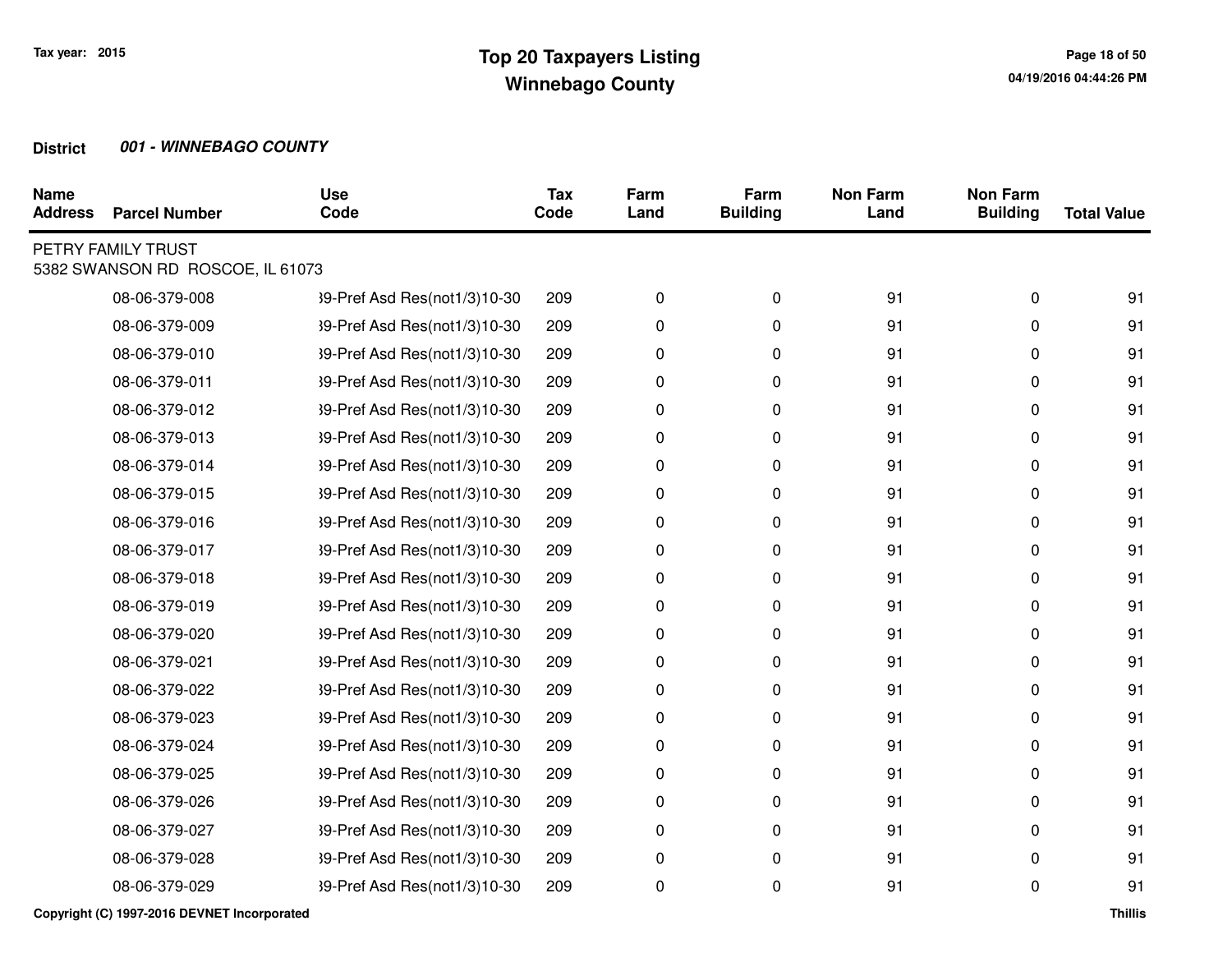| <b>Name</b><br><b>Address</b> | <b>Parcel Number</b>                                   | <b>Use</b><br>Code           | <b>Tax</b><br>Code | Farm<br>Land | Farm<br><b>Building</b> | <b>Non Farm</b><br>Land | <b>Non Farm</b><br><b>Building</b> | <b>Total Value</b> |
|-------------------------------|--------------------------------------------------------|------------------------------|--------------------|--------------|-------------------------|-------------------------|------------------------------------|--------------------|
|                               | PETRY FAMILY TRUST<br>5382 SWANSON RD ROSCOE, IL 61073 |                              |                    |              |                         |                         |                                    |                    |
|                               | 08-06-379-030                                          | 39-Pref Asd Res(not1/3)10-30 | 209                | 0            | 0                       | 91                      | 0                                  | 91                 |
|                               | 08-06-379-031                                          | 39-Pref Asd Res(not1/3)10-30 | 209                | 0            | 0                       | 91                      | 0                                  | 91                 |
|                               | 08-06-379-032                                          | 39-Pref Asd Res(not1/3)10-30 | 209                | 0            | 0                       | 91                      | 0                                  | 91                 |
|                               | 08-06-379-033                                          | 39-Pref Asd Res(not1/3)10-30 | 209                | 0            | 0                       | 91                      | 0                                  | 91                 |
|                               | 08-06-379-034                                          | 39-Pref Asd Res(not1/3)10-30 | 209                | 0            | 0                       | 91                      | 0                                  | 91                 |
|                               | 08-06-379-035                                          | 39-Pref Asd Res(not1/3)10-30 | 209                | 0            | 0                       | 91                      | 0                                  | 91                 |
|                               | 08-06-379-036                                          | 39-Pref Asd Res(not1/3)10-30 | 209                | 0            | 0                       | 91                      | 0                                  | 91                 |
|                               | 08-06-379-037                                          | 39-Pref Asd Res(not1/3)10-30 | 209                | 0            | 0                       | 91                      | 0                                  | 91                 |
|                               | 08-06-380-001                                          | 39-Pref Asd Res(not1/3)10-30 | 209                | 0            | 0                       | 91                      | 0                                  | 91                 |
|                               | 08-06-380-002                                          | 39-Pref Asd Res(not1/3)10-30 | 209                | 0            | 0                       | 91                      | 0                                  | 91                 |
|                               | 08-06-380-003                                          | 39-Pref Asd Res(not1/3)10-30 | 209                | 0            | 0                       | 91                      | 0                                  | 91                 |
|                               | 08-06-380-004                                          | 39-Pref Asd Res(not1/3)10-30 | 209                | 0            | 0                       | 91                      | 0                                  | 91                 |
|                               | 08-06-380-005                                          | 39-Pref Asd Res(not1/3)10-30 | 209                | 0            | 0                       | 91                      | 0                                  | 91                 |
|                               | 08-06-380-006                                          | 39-Pref Asd Res(not1/3)10-30 | 209                | 0            | 0                       | 91                      | 0                                  | 91                 |
|                               | 08-06-401-004                                          | 39-Pref Asd Res(not1/3)10-30 | 209                | 0            | 0                       | 91                      | 0                                  | 91                 |
|                               | 08-06-401-005                                          | 39-Pref Asd Res(not1/3)10-30 | 209                | 0            | 0                       | 91                      | 0                                  | 91                 |
|                               | 08-06-402-001                                          | 39-Pref Asd Res(not1/3)10-30 | 209                | 0            | 0                       | 91                      | 0                                  | 91                 |
|                               | 08-06-402-002                                          | 39-Pref Asd Res(not1/3)10-30 | 209                | 0            | 0                       | 91                      | 0                                  | 91                 |
|                               | 08-06-402-003                                          | 39-Pref Asd Res(not1/3)10-30 | 209                | 0            | 0                       | 91                      | 0                                  | 91                 |
|                               | 08-06-402-004                                          | 39-Pref Asd Res(not1/3)10-30 | 209                | 0            | 0                       | 91                      | 0                                  | 91                 |
|                               | 08-06-402-005                                          | 39-Pref Asd Res(not1/3)10-30 | 209                | 0            | 0                       | 91                      | 0                                  | 91                 |
|                               | 08-06-402-006                                          | 39-Pref Asd Res(not1/3)10-30 | 209                | 0            | 0                       | 91                      | 0                                  | 91                 |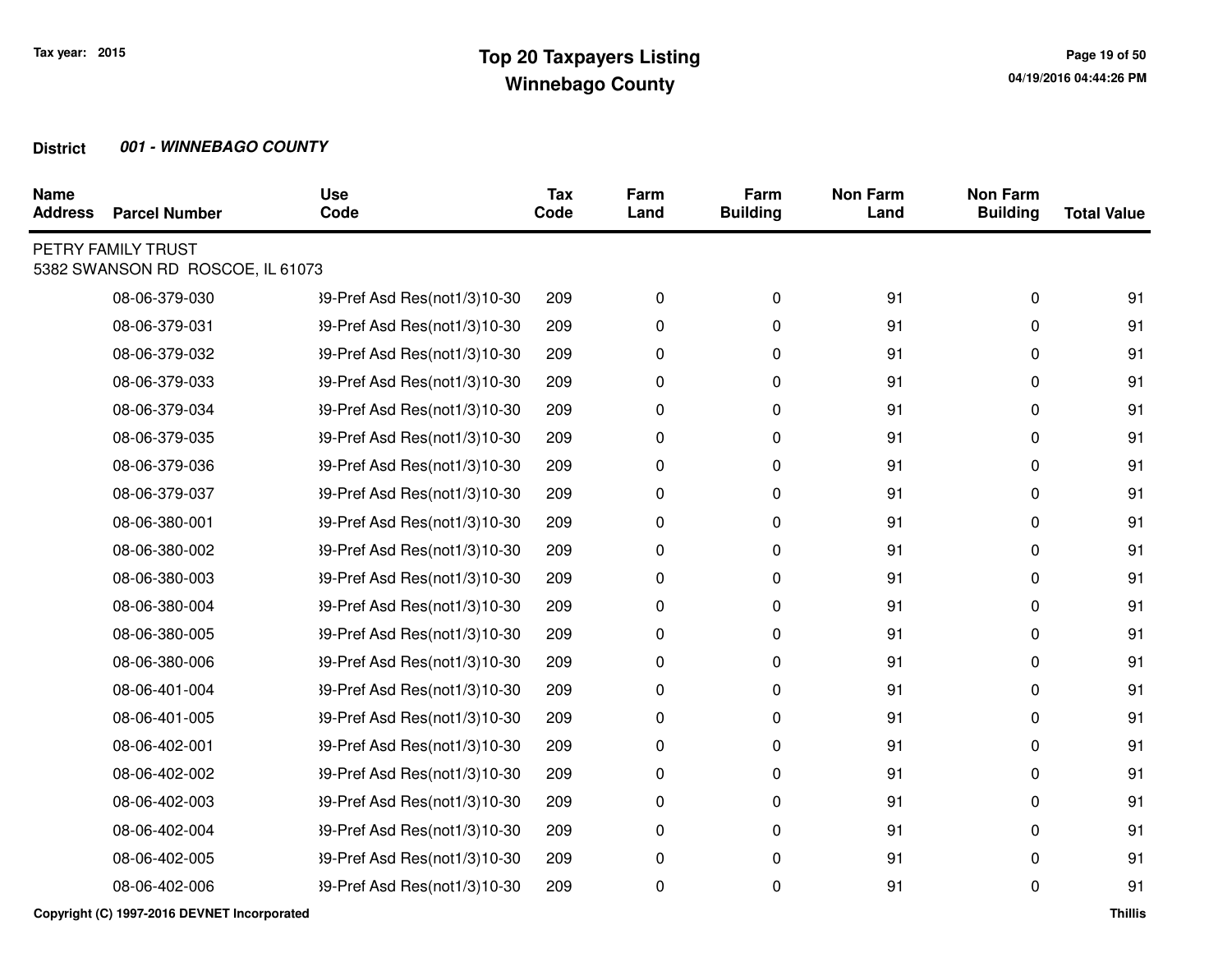| <b>Name</b><br><b>Address</b> | <b>Parcel Number</b>                                   | <b>Use</b><br>Code           | <b>Tax</b><br>Code | Farm<br>Land | Farm<br><b>Building</b> | <b>Non Farm</b><br>Land | <b>Non Farm</b><br><b>Building</b> | <b>Total Value</b> |
|-------------------------------|--------------------------------------------------------|------------------------------|--------------------|--------------|-------------------------|-------------------------|------------------------------------|--------------------|
|                               | PETRY FAMILY TRUST<br>5382 SWANSON RD ROSCOE, IL 61073 |                              |                    |              |                         |                         |                                    |                    |
|                               | 08-06-402-007                                          | 39-Pref Asd Res(not1/3)10-30 | 209                | 0            | 0                       | 91                      | 0                                  | 91                 |
|                               | 08-06-402-008                                          | 39-Pref Asd Res(not1/3)10-30 | 209                | 0            | 0                       | 91                      | 0                                  | 91                 |
|                               | 08-06-402-009                                          | 39-Pref Asd Res(not1/3)10-30 | 209                | 0            | 0                       | 91                      | 0                                  | 91                 |
|                               | 08-06-402-010                                          | 39-Pref Asd Res(not1/3)10-30 | 209                | 0            | 0                       | 91                      | 0                                  | 91                 |
|                               | 08-06-402-011                                          | 39-Pref Asd Res(not1/3)10-30 | 209                | 0            | 0                       | 91                      | 0                                  | 91                 |
|                               | 08-06-402-012                                          | 39-Pref Asd Res(not1/3)10-30 | 209                | 0            | 0                       | 91                      | 0                                  | 91                 |
|                               | 08-06-402-013                                          | 39-Pref Asd Res(not1/3)10-30 | 209                | 0            | 0                       | 91                      | 0                                  | 91                 |
|                               | 08-06-402-014                                          | 39-Pref Asd Res(not1/3)10-30 | 209                | 0            | 0                       | 91                      | 0                                  | 91                 |
|                               | 08-06-402-015                                          | 39-Pref Asd Res(not1/3)10-30 | 209                | 0            | 0                       | 91                      | 0                                  | 91                 |
|                               | 08-06-402-016                                          | 39-Pref Asd Res(not1/3)10-30 | 209                | 0            | 0                       | 91                      | 0                                  | 91                 |
|                               | 08-06-402-017                                          | 39-Pref Asd Res(not1/3)10-30 | 209                | 0            | 0                       | 91                      | 0                                  | 91                 |
|                               | 08-06-403-001                                          | 39-Pref Asd Res(not1/3)10-30 | 209                | 0            | $\pmb{0}$               | 91                      | 0                                  | 91                 |
|                               | 08-06-403-002                                          | 39-Pref Asd Res(not1/3)10-30 | 209                | 0            | 0                       | 91                      | 0                                  | 91                 |
|                               | 08-06-403-003                                          | 39-Pref Asd Res(not1/3)10-30 | 209                | 0            | 0                       | 91                      | 0                                  | 91                 |
|                               | 08-06-403-004                                          | 39-Pref Asd Res(not1/3)10-30 | 209                | 0            | $\pmb{0}$               | 91                      | 0                                  | 91                 |
|                               | 08-06-403-005                                          | 39-Pref Asd Res(not1/3)10-30 | 209                | 0            | 0                       | 91                      | 0                                  | 91                 |
|                               | 08-06-403-006                                          | 39-Pref Asd Res(not1/3)10-30 | 209                | 0            | 0                       | 91                      | 0                                  | 91                 |
|                               | 08-06-403-007                                          | 39-Pref Asd Res(not1/3)10-30 | 209                | 0            | 0                       | 91                      | 0                                  | 91                 |
|                               | 08-06-403-008                                          | 39-Pref Asd Res(not1/3)10-30 | 209                | 0            | 0                       | 91                      | 0                                  | 91                 |
|                               | 08-06-403-009                                          | 39-Pref Asd Res(not1/3)10-30 | 209                | 0            | 0                       | 91                      | $\Omega$                           | 91                 |
|                               | 08-06-403-010                                          | 39-Pref Asd Res(not1/3)10-30 | 209                | 0            | $\pmb{0}$               | 91                      | 0                                  | 91                 |
|                               | 08-06-403-011                                          | 39-Pref Asd Res(not1/3)10-30 | 209                | 0            | 0                       | 91                      | 0                                  | 91                 |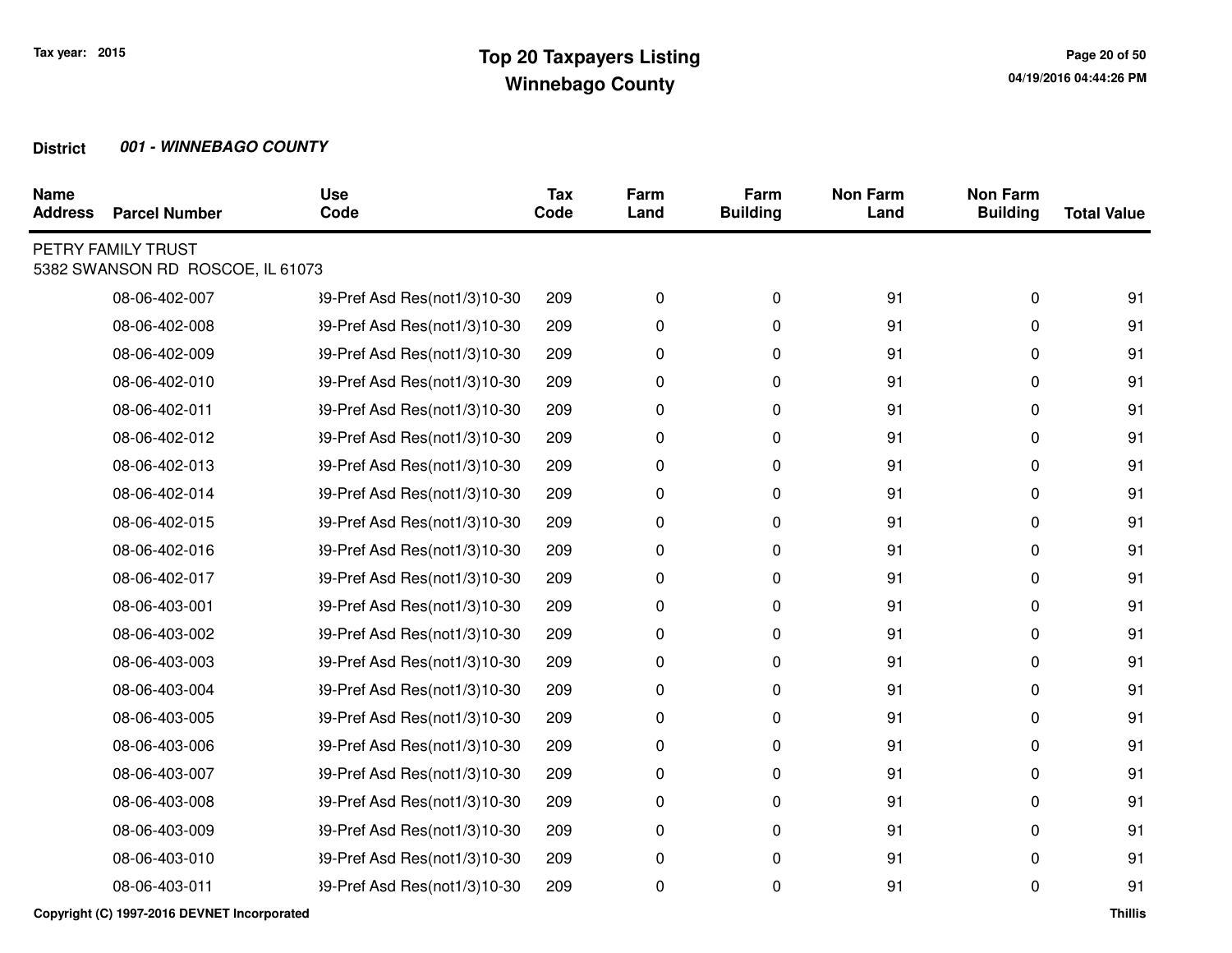| <b>Name</b><br><b>Address</b> | <b>Parcel Number</b>                                   | <b>Use</b><br>Code           | <b>Tax</b><br>Code | Farm<br>Land | Farm<br><b>Building</b> | <b>Non Farm</b><br>Land | <b>Non Farm</b><br><b>Building</b> | <b>Total Value</b> |
|-------------------------------|--------------------------------------------------------|------------------------------|--------------------|--------------|-------------------------|-------------------------|------------------------------------|--------------------|
|                               | PETRY FAMILY TRUST<br>5382 SWANSON RD ROSCOE, IL 61073 |                              |                    |              |                         |                         |                                    |                    |
|                               | 08-06-403-012                                          | 39-Pref Asd Res(not1/3)10-30 | 209                | 0            | 0                       | 91                      | 0                                  | 91                 |
|                               | 08-06-403-013                                          | 39-Pref Asd Res(not1/3)10-30 | 209                | 0            | 0                       | 91                      | 0                                  | 91                 |
|                               | 08-06-403-014                                          | 39-Pref Asd Res(not1/3)10-30 | 209                | 0            | 0                       | 91                      | 0                                  | 91                 |
|                               | 08-06-403-015                                          | 39-Pref Asd Res(not1/3)10-30 | 209                | 0            | 0                       | 91                      | 0                                  | 91                 |
|                               | 08-06-403-016                                          | 39-Pref Asd Res(not1/3)10-30 | 209                | 0            | 0                       | 91                      | 0                                  | 91                 |
|                               | 08-06-403-017                                          | 39-Pref Asd Res(not1/3)10-30 | 209                | 0            | 0                       | 91                      | 0                                  | 91                 |
|                               | 08-06-403-018                                          | 39-Pref Asd Res(not1/3)10-30 | 209                | 0            | 0                       | 91                      | 0                                  | 91                 |
|                               | 08-06-403-019                                          | 39-Pref Asd Res(not1/3)10-30 | 209                | 0            | 0                       | 91                      | 0                                  | 91                 |
|                               | 08-06-404-001                                          | 39-Pref Asd Res(not1/3)10-30 | 209                | 0            | 0                       | 91                      | 0                                  | 91                 |
|                               | 08-06-404-002                                          | 39-Pref Asd Res(not1/3)10-30 | 209                | 0            | 0                       | 91                      | 0                                  | 91                 |
|                               | 08-06-404-003                                          | 39-Pref Asd Res(not1/3)10-30 | 209                | 0            | 0                       | 91                      | 0                                  | 91                 |
|                               | 08-06-404-004                                          | 39-Pref Asd Res(not1/3)10-30 | 209                | 0            | 0                       | 91                      | 0                                  | 91                 |
|                               | 08-06-404-005                                          | 39-Pref Asd Res(not1/3)10-30 | 209                | 0            | 0                       | 91                      | 0                                  | 91                 |
|                               | 08-06-404-006                                          | 39-Pref Asd Res(not1/3)10-30 | 209                | 0            | 0                       | 91                      | 0                                  | 91                 |
|                               | 08-06-404-007                                          | 39-Pref Asd Res(not1/3)10-30 | 209                | 0            | 0                       | 91                      | 0                                  | 91                 |
|                               | 08-06-404-008                                          | 39-Pref Asd Res(not1/3)10-30 | 209                | 0            | 0                       | 91                      | 0                                  | 91                 |
|                               | 08-06-404-009                                          | 39-Pref Asd Res(not1/3)10-30 | 209                | 0            | 0                       | 91                      | 0                                  | 91                 |
|                               | 08-06-404-010                                          | 39-Pref Asd Res(not1/3)10-30 | 209                | 0            | 0                       | 91                      | 0                                  | 91                 |
|                               | 08-06-404-011                                          | 39-Pref Asd Res(not1/3)10-30 | 209                | 0            | 0                       | 91                      | 0                                  | 91                 |
|                               | 08-06-404-012                                          | 39-Pref Asd Res(not1/3)10-30 | 209                | 0            | 0                       | 91                      | 0                                  | 91                 |
|                               | 08-06-404-013                                          | 39-Pref Asd Res(not1/3)10-30 | 209                | 0            | 0                       | 91                      | 0                                  | 91                 |
|                               | 08-06-405-001                                          | 39-Pref Asd Res(not1/3)10-30 | 209                | 0            | 0                       | 91                      | 0                                  | 91                 |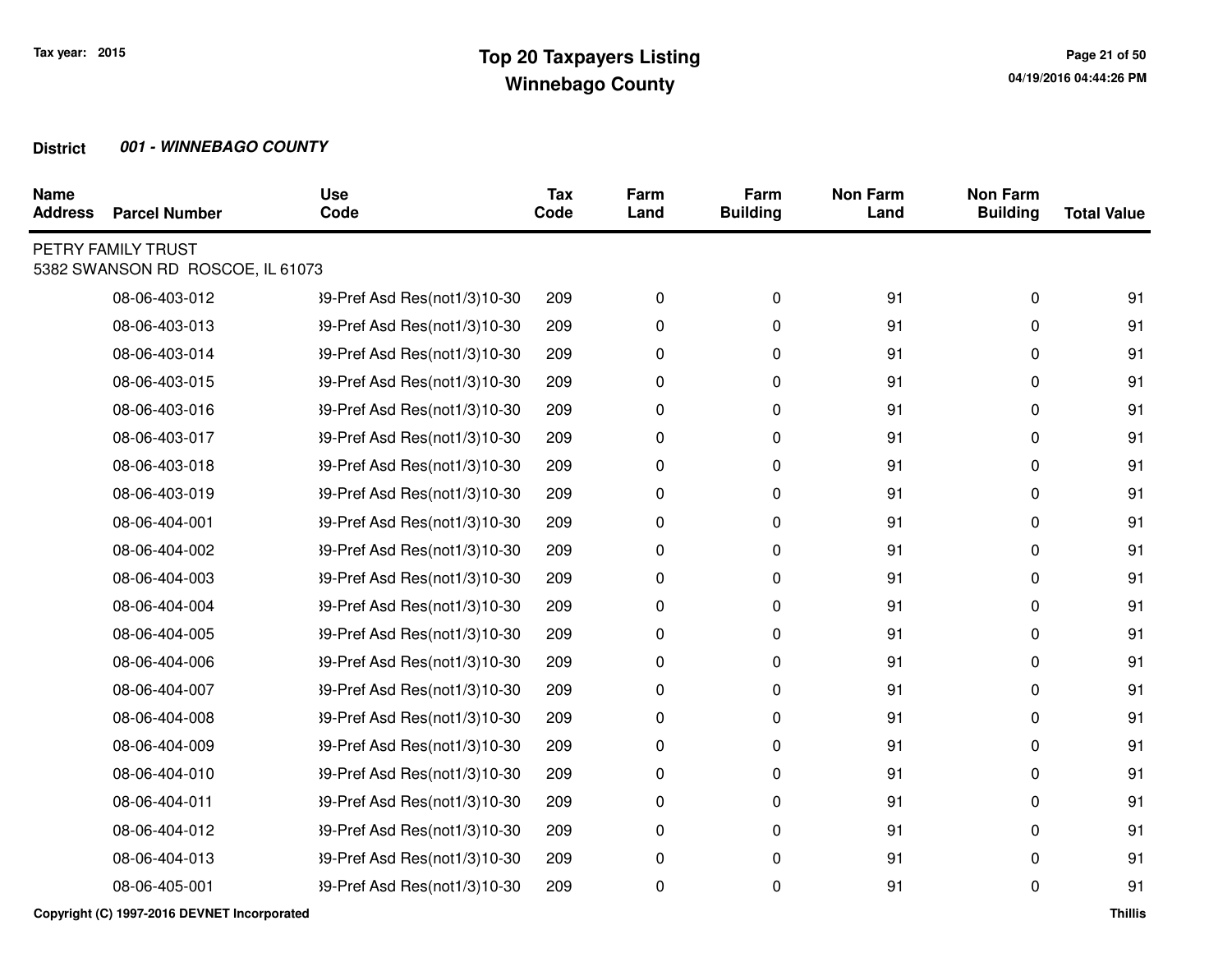| <b>Name</b><br><b>Address</b> | <b>Parcel Number</b>                                   | <b>Use</b><br>Code           | <b>Tax</b><br>Code | Farm<br>Land | Farm<br><b>Building</b> | <b>Non Farm</b><br>Land | <b>Non Farm</b><br><b>Building</b> | <b>Total Value</b> |
|-------------------------------|--------------------------------------------------------|------------------------------|--------------------|--------------|-------------------------|-------------------------|------------------------------------|--------------------|
|                               | PETRY FAMILY TRUST<br>5382 SWANSON RD ROSCOE, IL 61073 |                              |                    |              |                         |                         |                                    |                    |
|                               | 08-06-405-002                                          | 39-Pref Asd Res(not1/3)10-30 | 209                | 0            | 0                       | 91                      | 0                                  | 91                 |
|                               | 08-06-405-003                                          | 39-Pref Asd Res(not1/3)10-30 | 209                | 0            | 0                       | 91                      | 0                                  | 91                 |
|                               | 08-06-405-004                                          | 39-Pref Asd Res(not1/3)10-30 | 209                | 0            | 0                       | 91                      | 0                                  | 91                 |
|                               | 08-06-406-001                                          | 39-Pref Asd Res(not1/3)10-30 | 209                | 0            | 0                       | 91                      | 0                                  | 91                 |
|                               | 08-06-406-002                                          | 39-Pref Asd Res(not1/3)10-30 | 209                | 0            | 0                       | 91                      | 0                                  | 91                 |
|                               | 08-06-406-003                                          | 39-Pref Asd Res(not1/3)10-30 | 209                | 0            | 0                       | 91                      | 0                                  | 91                 |
|                               | 08-06-406-004                                          | 39-Pref Asd Res(not1/3)10-30 | 209                | 0            | 0                       | 91                      | 0                                  | 91                 |
|                               | 08-06-406-005                                          | 39-Pref Asd Res(not1/3)10-30 | 209                | 0            | $\mathbf 0$             | 91                      | 0                                  | 91                 |
|                               | 08-06-406-007                                          | 39-Pref Asd Res(not1/3)10-30 | 209                | 0            | 0                       | 91                      | 0                                  | 91                 |
|                               | 08-06-406-008                                          | 39-Pref Asd Res(not1/3)10-30 | 209                | 0            | 0                       | 91                      | 0                                  | 91                 |
|                               | 08-06-406-009                                          | 39-Pref Asd Res(not1/3)10-30 | 209                | 0            | $\mathbf 0$             | 91                      | 0                                  | 91                 |
|                               | 08-06-406-010                                          | 39-Pref Asd Res(not1/3)10-30 | 209                | 0            | 0                       | 91                      | 0                                  | 91                 |
|                               | 08-06-406-011                                          | 39-Pref Asd Res(not1/3)10-30 | 209                | 0            | 0                       | 91                      | 0                                  | 91                 |
|                               | 08-06-406-012                                          | 39-Pref Asd Res(not1/3)10-30 | 209                | 0            | $\mathbf 0$             | 91                      | 0                                  | 91                 |
|                               | 08-06-407-001                                          | 39-Pref Asd Res(not1/3)10-30 | 209                | 0            | 0                       | 91                      | 0                                  | 91                 |
|                               | 08-06-407-002                                          | 39-Pref Asd Res(not1/3)10-30 | 209                | 0            | 0                       | 91                      | 0                                  | 91                 |
|                               | 08-06-407-003                                          | 39-Pref Asd Res(not1/3)10-30 | 209                | 0            | 0                       | 91                      | 0                                  | 91                 |
|                               | 08-06-407-004                                          | 39-Pref Asd Res(not1/3)10-30 | 209                | 0            | 0                       | 91                      | 0                                  | 91                 |
|                               | 08-06-407-005                                          | 39-Pref Asd Res(not1/3)10-30 | 209                | 0            | 0                       | 91                      | 0                                  | 91                 |
|                               | 08-06-407-006                                          | 39-Pref Asd Res(not1/3)10-30 | 209                | 0            | 0                       | 91                      | 0                                  | 91                 |
|                               | 08-06-407-007                                          | 39-Pref Asd Res(not1/3)10-30 | 209                | 0            | 0                       | 91                      | 0                                  | 91                 |
|                               | 08-06-407-008                                          | 39-Pref Asd Res(not1/3)10-30 | 209                | 0            | 0                       | 91                      | 0                                  | 91                 |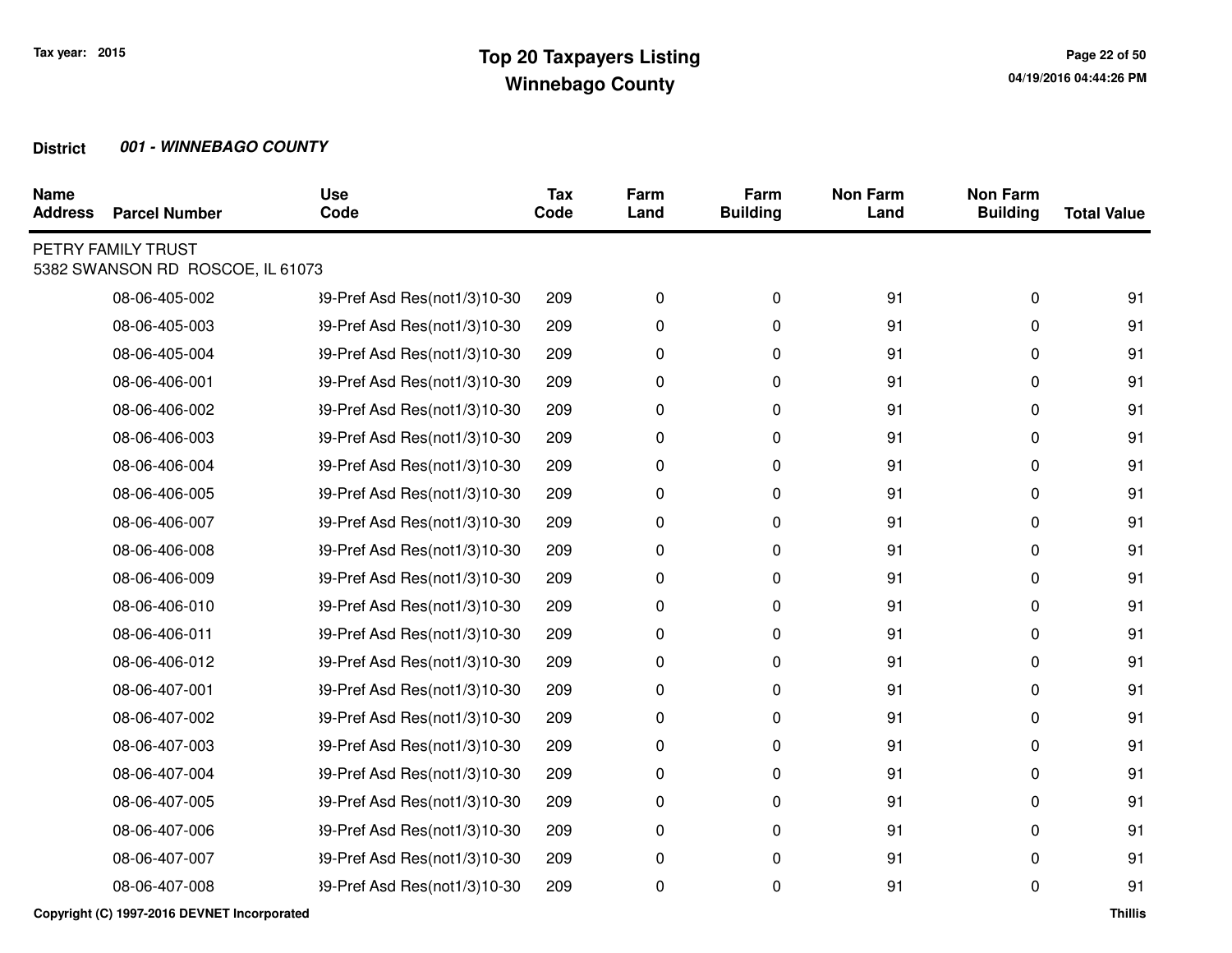| <b>Name</b><br><b>Address</b> | <b>Parcel Number</b>                                   | <b>Use</b><br>Code           | <b>Tax</b><br>Code | Farm<br>Land | Farm<br><b>Building</b> | <b>Non Farm</b><br>Land | <b>Non Farm</b><br><b>Building</b> | <b>Total Value</b> |
|-------------------------------|--------------------------------------------------------|------------------------------|--------------------|--------------|-------------------------|-------------------------|------------------------------------|--------------------|
|                               | PETRY FAMILY TRUST<br>5382 SWANSON RD ROSCOE, IL 61073 |                              |                    |              |                         |                         |                                    |                    |
|                               | 08-06-407-009                                          | 39-Pref Asd Res(not1/3)10-30 | 209                | 0            | 0                       | 91                      | 0                                  | 91                 |
|                               | 08-06-407-010                                          | 39-Pref Asd Res(not1/3)10-30 | 209                | 0            | 0                       | 91                      | 0                                  | 91                 |
|                               | 08-06-407-011                                          | 39-Pref Asd Res(not1/3)10-30 | 209                | 0            | 0                       | 91                      | 0                                  | 91                 |
|                               | 08-06-407-012                                          | 39-Pref Asd Res(not1/3)10-30 | 209                | 0            | 0                       | 91                      | 0                                  | 91                 |
|                               | 08-06-408-001                                          | 39-Pref Asd Res(not1/3)10-30 | 209                | 0            | 0                       | 91                      | 0                                  | 91                 |
|                               | 08-06-408-002                                          | 39-Pref Asd Res(not1/3)10-30 | 209                | 0            | 0                       | 91                      | 0                                  | 91                 |
|                               | 08-06-408-003                                          | 39-Pref Asd Res(not1/3)10-30 | 209                | 0            | 0                       | 91                      | 0                                  | 91                 |
|                               | 08-06-408-004                                          | 39-Pref Asd Res(not1/3)10-30 | 209                | 0            | $\mathbf 0$             | 91                      | 0                                  | 91                 |
|                               | 08-06-408-005                                          | 39-Pref Asd Res(not1/3)10-30 | 209                | 0            | 0                       | 91                      | 0                                  | 91                 |
|                               | 08-06-408-006                                          | 39-Pref Asd Res(not1/3)10-30 | 209                | 0            | 0                       | 91                      | 0                                  | 91                 |
|                               | 08-06-408-007                                          | 39-Pref Asd Res(not1/3)10-30 | 209                | 0            | $\mathbf 0$             | 91                      | 0                                  | 91                 |
|                               | 08-06-408-008                                          | 39-Pref Asd Res(not1/3)10-30 | 209                | 0            | 0                       | 91                      | 0                                  | 91                 |
|                               | 08-06-408-009                                          | 39-Pref Asd Res(not1/3)10-30 | 209                | 0            | 0                       | 91                      | 0                                  | 91                 |
|                               | 08-06-408-010                                          | 39-Pref Asd Res(not1/3)10-30 | 209                | 0            | $\mathbf 0$             | 91                      | 0                                  | 91                 |
|                               | 08-06-408-011                                          | 39-Pref Asd Res(not1/3)10-30 | 209                | 0            | 0                       | 91                      | 0                                  | 91                 |
|                               | 08-06-408-012                                          | 39-Pref Asd Res(not1/3)10-30 | 209                | 0            | 0                       | 91                      | 0                                  | 91                 |
|                               | 08-06-408-013                                          | 39-Pref Asd Res(not1/3)10-30 | 209                | 0            | 0                       | 91                      | 0                                  | 91                 |
|                               | 08-06-408-014                                          | 39-Pref Asd Res(not1/3)10-30 | 209                | 0            | 0                       | 91                      | 0                                  | 91                 |
|                               | 08-06-408-015                                          | 39-Pref Asd Res(not1/3)10-30 | 209                | 0            | 0                       | 91                      | 0                                  | 91                 |
|                               | 08-06-408-016                                          | 39-Pref Asd Res(not1/3)10-30 | 209                | 0            | 0                       | 91                      | 0                                  | 91                 |
|                               | 08-06-408-017                                          | 39-Pref Asd Res(not1/3)10-30 | 209                | 0            | 0                       | 91                      | 0                                  | 91                 |
|                               | 08-06-408-018                                          | 39-Pref Asd Res(not1/3)10-30 | 209                | 0            | 0                       | 91                      | 0                                  | 91                 |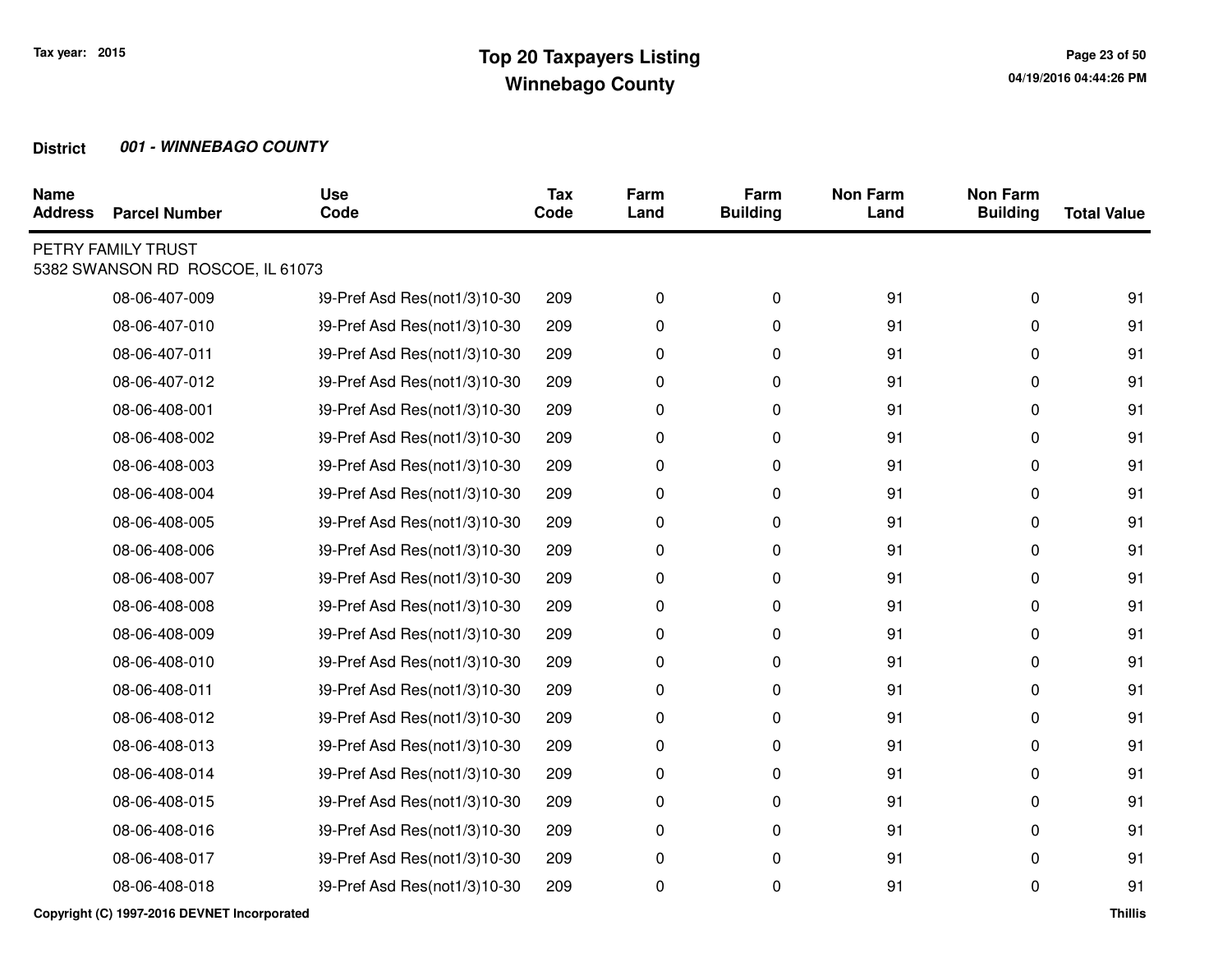| <b>Name</b><br><b>Address</b> | <b>Parcel Number</b>                                   | <b>Use</b><br>Code           | <b>Tax</b><br>Code | Farm<br>Land | Farm<br><b>Building</b> | <b>Non Farm</b><br>Land | <b>Non Farm</b><br><b>Building</b> | <b>Total Value</b> |
|-------------------------------|--------------------------------------------------------|------------------------------|--------------------|--------------|-------------------------|-------------------------|------------------------------------|--------------------|
|                               | PETRY FAMILY TRUST<br>5382 SWANSON RD ROSCOE, IL 61073 |                              |                    |              |                         |                         |                                    |                    |
|                               | 08-06-408-019                                          | 39-Pref Asd Res(not1/3)10-30 | 209                | 0            | 0                       | 91                      | 0                                  | 91                 |
|                               | 08-06-408-020                                          | 39-Pref Asd Res(not1/3)10-30 | 209                | 0            | 0                       | 91                      | 0                                  | 91                 |
|                               | 08-06-409-001                                          | 39-Pref Asd Res(not1/3)10-30 | 209                | 0            | 0                       | 91                      | 0                                  | 91                 |
|                               | 08-06-409-002                                          | 39-Pref Asd Res(not1/3)10-30 | 209                | 0            | 0                       | 91                      | 0                                  | 91                 |
|                               | 08-06-409-003                                          | 39-Pref Asd Res(not1/3)10-30 | 209                | 0            | 0                       | 91                      | 0                                  | 91                 |
|                               | 08-06-409-004                                          | 39-Pref Asd Res(not1/3)10-30 | 209                | 0            | 0                       | 91                      | 0                                  | 91                 |
|                               | 08-06-409-005                                          | 39-Pref Asd Res(not1/3)10-30 | 209                | 0            | 0                       | 91                      | 0                                  | 91                 |
|                               | 08-06-409-006                                          | 39-Pref Asd Res(not1/3)10-30 | 209                | 0            | 0                       | 91                      | 0                                  | 91                 |
|                               | 08-06-425-001                                          | 39-Pref Asd Res(not1/3)10-30 | 209                | 0            | 0                       | 91                      | 0                                  | 91                 |
|                               | 08-06-425-002                                          | 39-Pref Asd Res(not1/3)10-30 | 209                | 0            | 0                       | 91                      | 0                                  | 91                 |
|                               | 08-06-425-003                                          | 39-Pref Asd Res(not1/3)10-30 | 209                | 0            | 0                       | 91                      | 0                                  | 91                 |
|                               | 08-06-425-004                                          | 39-Pref Asd Res(not1/3)10-30 | 209                | 0            | 0                       | 91                      | 0                                  | 91                 |
|                               | 08-06-425-005                                          | 39-Pref Asd Res(not1/3)10-30 | 209                | 0            | 0                       | 91                      | 0                                  | 91                 |
|                               | 08-06-425-006                                          | 39-Pref Asd Res(not1/3)10-30 | 209                | 0            | 0                       | 91                      | 0                                  | 91                 |
|                               | 08-06-425-007                                          | 39-Pref Asd Res(not1/3)10-30 | 209                | 0            | 0                       | 91                      | 0                                  | 91                 |
|                               | 08-06-425-008                                          | 39-Pref Asd Res(not1/3)10-30 | 209                | 0            | 0                       | 91                      | 0                                  | 91                 |
|                               | 08-06-425-009                                          | 39-Pref Asd Res(not1/3)10-30 | 209                | 0            | 0                       | 91                      | 0                                  | 91                 |
|                               | 08-06-425-010                                          | 39-Pref Asd Res(not1/3)10-30 | 209                | 0            | 0                       | 91                      | 0                                  | 91                 |
|                               | 08-06-425-011                                          | 39-Pref Asd Res(not1/3)10-30 | 209                | 0            | 0                       | 91                      | 0                                  | 91                 |
|                               | 08-06-425-012                                          | 39-Pref Asd Res(not1/3)10-30 | 209                | 0            | 0                       | 91                      | 0                                  | 91                 |
|                               | 08-06-425-013                                          | 39-Pref Asd Res(not1/3)10-30 | 209                | 0            | 0                       | 91                      | 0                                  | 91                 |
|                               | 08-06-425-014                                          | 39-Pref Asd Res(not1/3)10-30 | 209                | 0            | 0                       | 91                      | 0                                  | 91                 |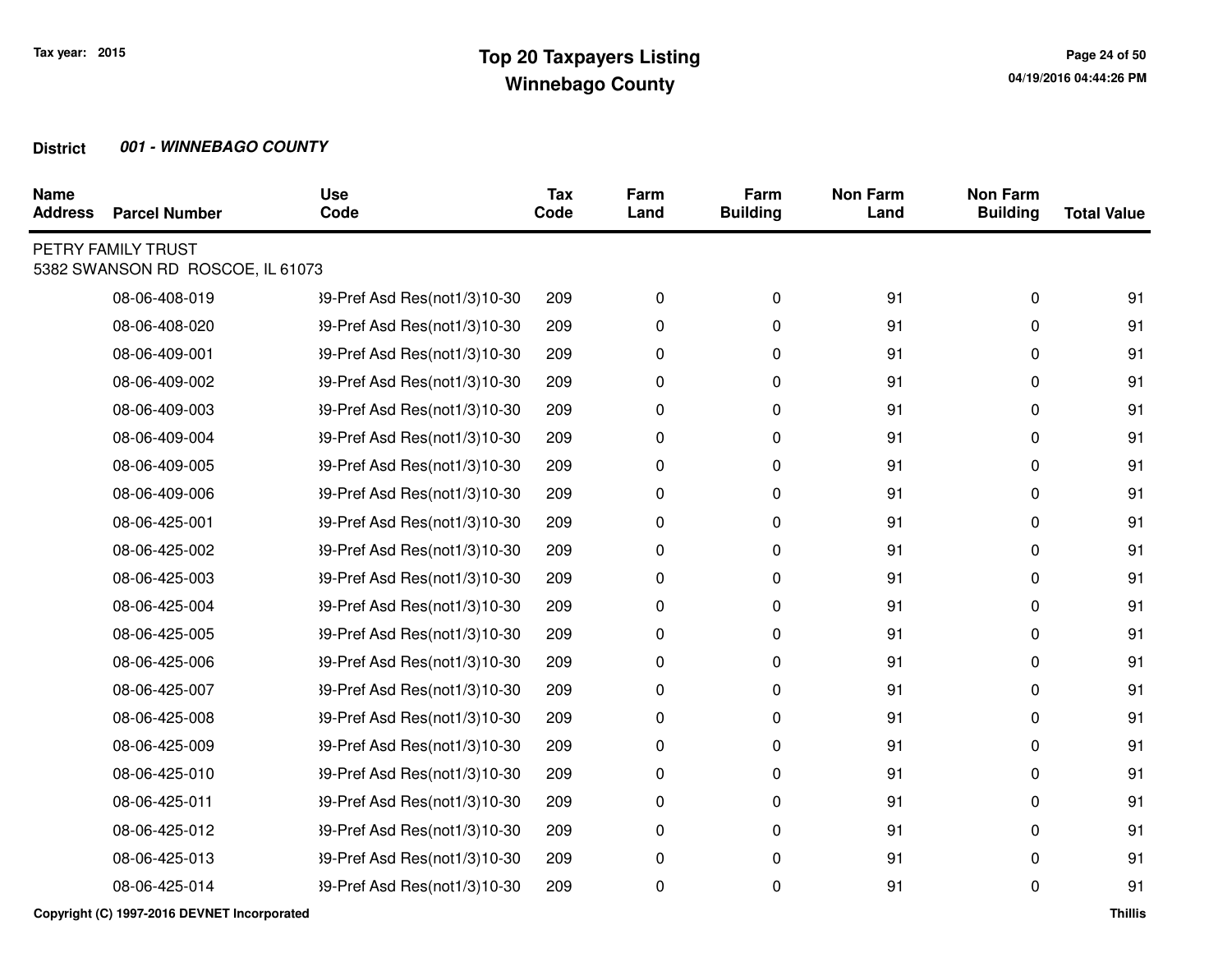| <b>Name</b><br><b>Address</b> | <b>Parcel Number</b>                                   | <b>Use</b><br>Code           | <b>Tax</b><br>Code | Farm<br>Land | Farm<br><b>Building</b> | <b>Non Farm</b><br>Land | <b>Non Farm</b><br><b>Building</b> | <b>Total Value</b> |
|-------------------------------|--------------------------------------------------------|------------------------------|--------------------|--------------|-------------------------|-------------------------|------------------------------------|--------------------|
|                               | PETRY FAMILY TRUST<br>5382 SWANSON RD ROSCOE, IL 61073 |                              |                    |              |                         |                         |                                    |                    |
|                               | 08-06-425-015                                          | 39-Pref Asd Res(not1/3)10-30 | 209                | 0            | 0                       | 91                      | 0                                  | 91                 |
|                               | 08-06-425-016                                          | 39-Pref Asd Res(not1/3)10-30 | 209                | 0            | 0                       | 91                      | 0                                  | 91                 |
|                               | 08-06-425-017                                          | 39-Pref Asd Res(not1/3)10-30 | 209                | 0            | 0                       | 91                      | 0                                  | 91                 |
|                               | 08-06-451-001                                          | 0011-Rural Prop+Imprv        | 209                | 0            | 0                       | 76,533                  | 183,240                            | 259,773            |
|                               | 08-06-452-001                                          | 39-Pref Asd Res(not1/3)10-30 | 209                | 0            | 0                       | 91                      | 0                                  | 91                 |
|                               | 08-06-452-002                                          | 39-Pref Asd Res(not1/3)10-30 | 209                | 0            | 0                       | 91                      | 0                                  | 91                 |
|                               | 08-06-452-003                                          | 39-Pref Asd Res(not1/3)10-30 | 209                | 0            | 0                       | 91                      | 0                                  | 91                 |
|                               | 08-06-452-004                                          | 39-Pref Asd Res(not1/3)10-30 | 209                | 0            | 0                       | 91                      | 0                                  | 91                 |
|                               | 08-06-452-005                                          | 39-Pref Asd Res(not1/3)10-30 | 209                | 0            | 0                       | 91                      | 0                                  | 91                 |
|                               | 08-06-453-001                                          | 39-Pref Asd Res(not1/3)10-30 | 209                | 0            | 0                       | 91                      | 0                                  | 91                 |
|                               | 08-06-453-002                                          | 39-Pref Asd Res(not1/3)10-30 | 209                | 0            | 0                       | 91                      | 0                                  | 91                 |
|                               | 08-06-453-003                                          | 39-Pref Asd Res(not1/3)10-30 | 209                | 0            | 0                       | 91                      | 0                                  | 91                 |
|                               | 08-06-453-004                                          | 39-Pref Asd Res(not1/3)10-30 | 209                | 0            | 0                       | 91                      | 0                                  | 91                 |
|                               | 08-06-453-005                                          | 39-Pref Asd Res(not1/3)10-30 | 209                | 0            | 0                       | 91                      | 0                                  | 91                 |
|                               | 08-06-453-006                                          | 39-Pref Asd Res(not1/3)10-30 | 209                | 0            | $\mathbf 0$             | 91                      | 0                                  | 91                 |
|                               | 08-06-453-007                                          | 39-Pref Asd Res(not1/3)10-30 | 209                | 0            | 0                       | 91                      | 0                                  | 91                 |
|                               | 08-06-453-008                                          | 39-Pref Asd Res(not1/3)10-30 | 209                | 0            | 0                       | 91                      | 0                                  | 91                 |
|                               | 08-06-453-009                                          | 39-Pref Asd Res(not1/3)10-30 | 209                | 0            | 0                       | 91                      | 0                                  | 91                 |
|                               | 08-06-453-010                                          | 39-Pref Asd Res(not1/3)10-30 | 209                | 0            | 0                       | 91                      | 0                                  | 91                 |
|                               | 08-06-453-011                                          | 39-Pref Asd Res(not1/3)10-30 | 209                | 0            | 0                       | 91                      | 0                                  | 91                 |
|                               | 08-06-453-012                                          | 39-Pref Asd Res(not1/3)10-30 | 209                | 0            | $\mathbf 0$             | 91                      | 0                                  | 91                 |
|                               | 08-06-453-013                                          | 39-Pref Asd Res(not1/3)10-30 | 209                | 0            | $\mathbf 0$             | 91                      | 0                                  | 91                 |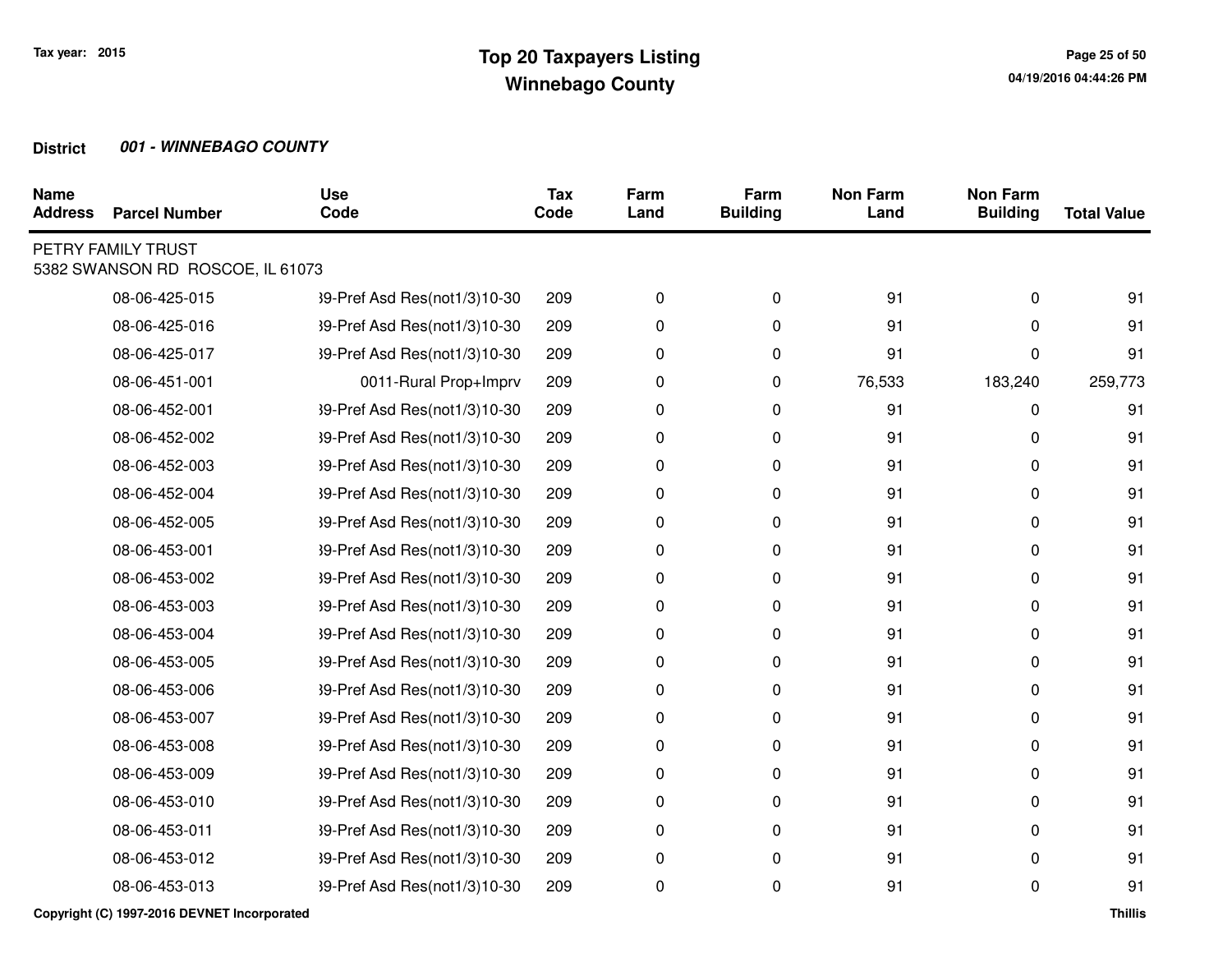| <b>Name</b><br><b>Address</b> | <b>Parcel Number</b>                                   | <b>Use</b><br>Code           | <b>Tax</b><br>Code | Farm<br>Land | Farm<br><b>Building</b> | <b>Non Farm</b><br>Land     | <b>Non Farm</b><br><b>Building</b> | <b>Total Value</b> |
|-------------------------------|--------------------------------------------------------|------------------------------|--------------------|--------------|-------------------------|-----------------------------|------------------------------------|--------------------|
|                               | PETRY FAMILY TRUST<br>5382 SWANSON RD ROSCOE, IL 61073 |                              |                    |              |                         |                             |                                    |                    |
|                               | 08-06-453-014                                          | 39-Pref Asd Res(not1/3)10-30 | 209                | 0            | 0                       | 91                          | 0                                  | 91                 |
|                               | 08-06-453-015                                          | 39-Pref Asd Res(not1/3)10-30 | 209                | 0            | 0                       | 91                          | 0                                  | 91                 |
|                               | 08-06-453-016                                          | 39-Pref Asd Res(not1/3)10-30 | 209                | 0            | 0                       | 91                          | 0                                  | 91                 |
|                               | 08-06-453-017                                          | 39-Pref Asd Res(not1/3)10-30 | 209                | 0            | 0                       | 91                          | 0                                  | 91                 |
|                               | 08-06-453-018                                          | 39-Pref Asd Res(not1/3)10-30 | 209                | 0            | 0                       | 91                          | 0                                  | 91                 |
|                               | 08-06-453-019                                          | 39-Pref Asd Res(not1/3)10-30 | 209                | 0            | 0                       | 91                          | 0                                  | 91                 |
|                               | 08-06-453-020                                          | 39-Pref Asd Res(not1/3)10-30 | 209                | 0            | 0                       | 91                          | 0                                  | 91                 |
|                               | 08-06-454-001                                          | 39-Pref Asd Res(not1/3)10-30 | 209                | 0            | 0                       | 91                          | 0                                  | 91                 |
|                               | 08-06-454-002                                          | 39-Pref Asd Res(not1/3)10-30 | 209                | 0            | 0                       | 91                          | 0                                  | 91                 |
|                               | 08-06-454-003                                          | 39-Pref Asd Res(not1/3)10-30 | 209                | 0            | 0                       | 91                          | 0                                  | 91                 |
|                               | 08-06-454-004                                          | 39-Pref Asd Res(not1/3)10-30 | 209                | 0            | 0                       | 91                          | 0                                  | 91                 |
|                               | 08-06-454-005                                          | 39-Pref Asd Res(not1/3)10-30 | 209                | 0            | 0                       | 91                          | 0                                  | 91                 |
|                               | 08-06-454-006                                          | 39-Pref Asd Res(not1/3)10-30 | 209                | 0            | 0                       | 91                          | 0                                  | 91                 |
|                               | 08-06-454-007                                          | 39-Pref Asd Res(not1/3)10-30 | 209                | 0            | 0                       | 91                          | 0                                  | 91                 |
|                               | 08-06-454-008                                          | 39-Pref Asd Res(not1/3)10-30 | 209                | 0            | 0                       | 91                          | 0                                  | 91                 |
|                               | 08-06-454-009                                          | 39-Pref Asd Res(not1/3)10-30 | 209                | 0            | 0                       | 91                          | 0                                  | 91                 |
|                               | 08-06-454-010                                          | 39-Pref Asd Res(not1/3)10-30 | 209                | 0            | 0                       | 91                          | 0                                  | 91                 |
|                               | 08-06-454-011                                          | 39-Pref Asd Res(not1/3)10-30 | 209                | 0            | 0                       | 91                          | $\Omega$                           | 91                 |
|                               | 08-15-327-016                                          | 031-Single Family Residence  | 109                | 0            | 0                       | 6,915                       | 29,652                             | 36,567             |
|                               |                                                        |                              |                    |              |                         | <b>Total Assessed Value</b> |                                    | 5,803,887          |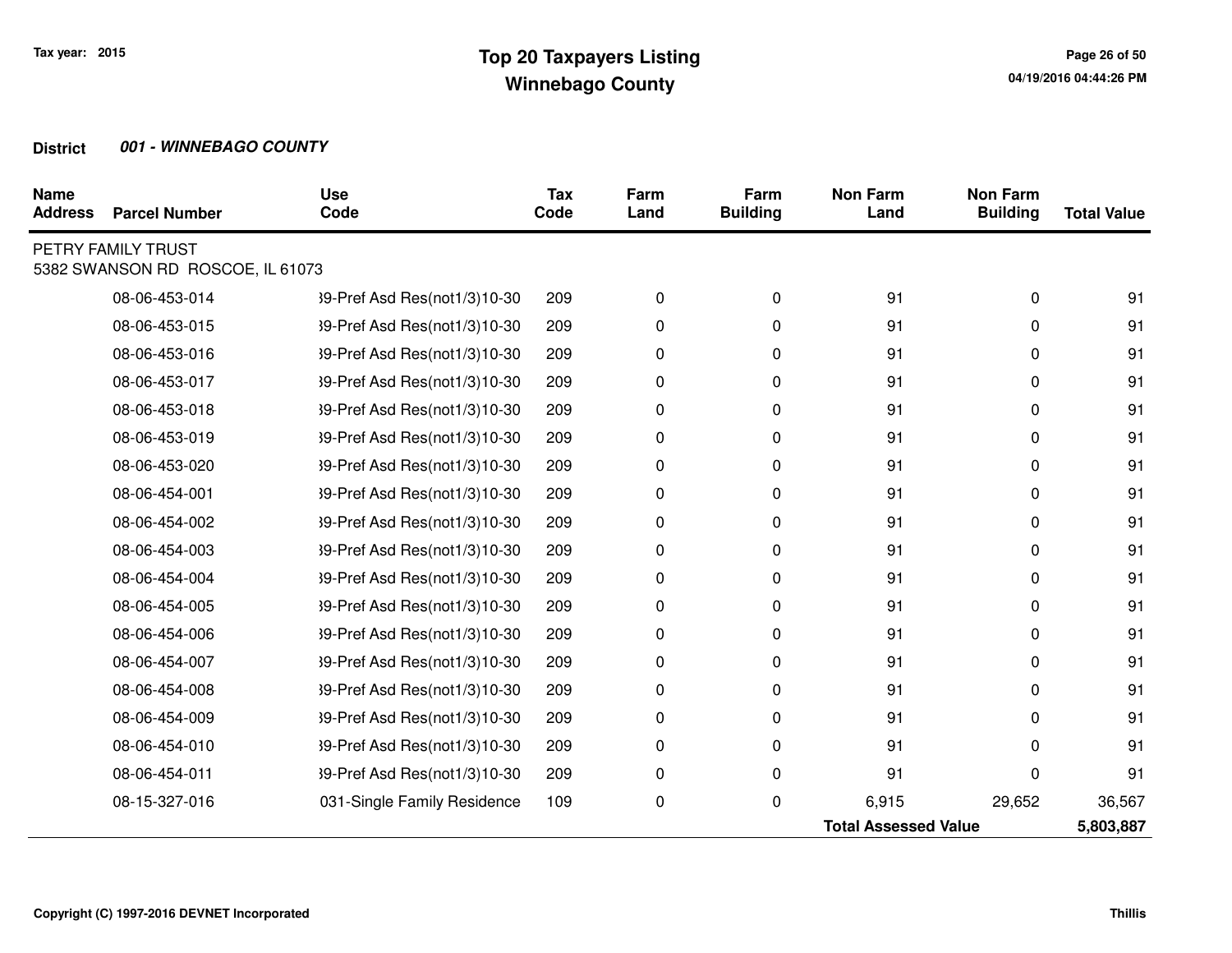| <b>Name</b><br><b>Address</b> | <b>Parcel Number</b>                                                      | <b>Use</b><br>Code          | <b>Tax</b><br>Code | Farm<br>Land | Farm<br><b>Building</b> | <b>Non Farm</b><br>Land     | <b>Non Farm</b><br><b>Building</b> | <b>Total Value</b> |
|-------------------------------|---------------------------------------------------------------------------|-----------------------------|--------------------|--------------|-------------------------|-----------------------------|------------------------------------|--------------------|
|                               | LUBRIZOL HOLDING INC<br>29400 LAKELAND BLVD WICKLIFFE, OH 44092           |                             |                    |              |                         |                             |                                    |                    |
|                               | 03-12-376-001                                                             | 0080-Vacant Industrial Land | 420                | 0            | 0                       | 53,251                      | 0                                  | 53,251             |
|                               | 03-12-452-002                                                             | 0081-Ind Land + Improve     | 420                | 0            | 0                       | 69,597                      | 57,605                             | 127,202            |
|                               | 03-13-126-001                                                             | 0080-Vacant Industrial Land | 420                | 0            | 0                       | 230,886                     | 0                                  | 230,886            |
|                               | 03-13-176-004                                                             | 0080-Vacant Industrial Land | 420                | 0            | 0                       | 24,649                      | 0                                  | 24,649             |
|                               | 03-13-201-002                                                             | 0081-Ind Land + Improve     | 420                | 0            | 0                       | 180,911                     | 3,294,454                          | 3,475,365          |
|                               | 04-18-301-005                                                             | 0081-Ind Land + Improve     | 197                | 0            | 0                       | 146,907                     | 1,484,666                          | 1,631,573          |
|                               |                                                                           |                             |                    |              |                         | <b>Total Assessed Value</b> |                                    | 5,542,926          |
| <b>Name</b><br><b>Address</b> | <b>Parcel Number</b>                                                      | <b>Use</b><br>Code          | Tax<br>Code        | Farm<br>Land | Farm<br><b>Building</b> | <b>Non Farm</b><br>Land     | <b>Non Farm</b><br><b>Building</b> | <b>Total Value</b> |
|                               | GREATER ROCKFORD AIRPORT ATTN FINANCE<br>60 AIRPORT DR ROCKFORD, IL 61109 |                             |                    |              |                         |                             |                                    |                    |
|                               | 15-11-451-007                                                             | 0081-Ind Land + Improve     | 392                | 0            | 0                       | 0                           | 131,678                            | 131,678            |
|                               | 15-11-451-011                                                             | 0081-Ind Land + Improve     | 392                | 0            | 0                       | 0                           | 14,054                             | 14,054             |
|                               | 15-11-451-012                                                             | 0081-Ind Land + Improve     | 392                | 0            | 0                       | 0                           | 17,198                             | 17,198             |
|                               | 15-11-451-013                                                             | 0081-Ind Land + Improve     | 392                | 0            | 0                       | 0                           | 20,127                             | 20,127             |
|                               | 15-14-152-014                                                             | 0081-Ind Land + Improve     | 392                | 0            | 0                       | 0                           | 27,800                             | 27,800             |
|                               | 15-14-152-015                                                             | 0071-Commercial Office-Impr | 392                | 0            | 0                       | 0                           | 99                                 | 99                 |
|                               | 15-14-402-008                                                             | 0080-Vacant Industrial Land | 392                | 0            | 0                       | 21,455                      | 0                                  | 21,455             |
|                               | 15-15-176-003                                                             | 0071-Commercial Office-Impr | 392                | 0            | 0                       | 0                           | 8,282                              | 8,282              |
|                               | 15-15-176-004                                                             | 0071-Commercial Office-Impr | 392                | 0            | 0                       | 0                           | 99                                 | 99                 |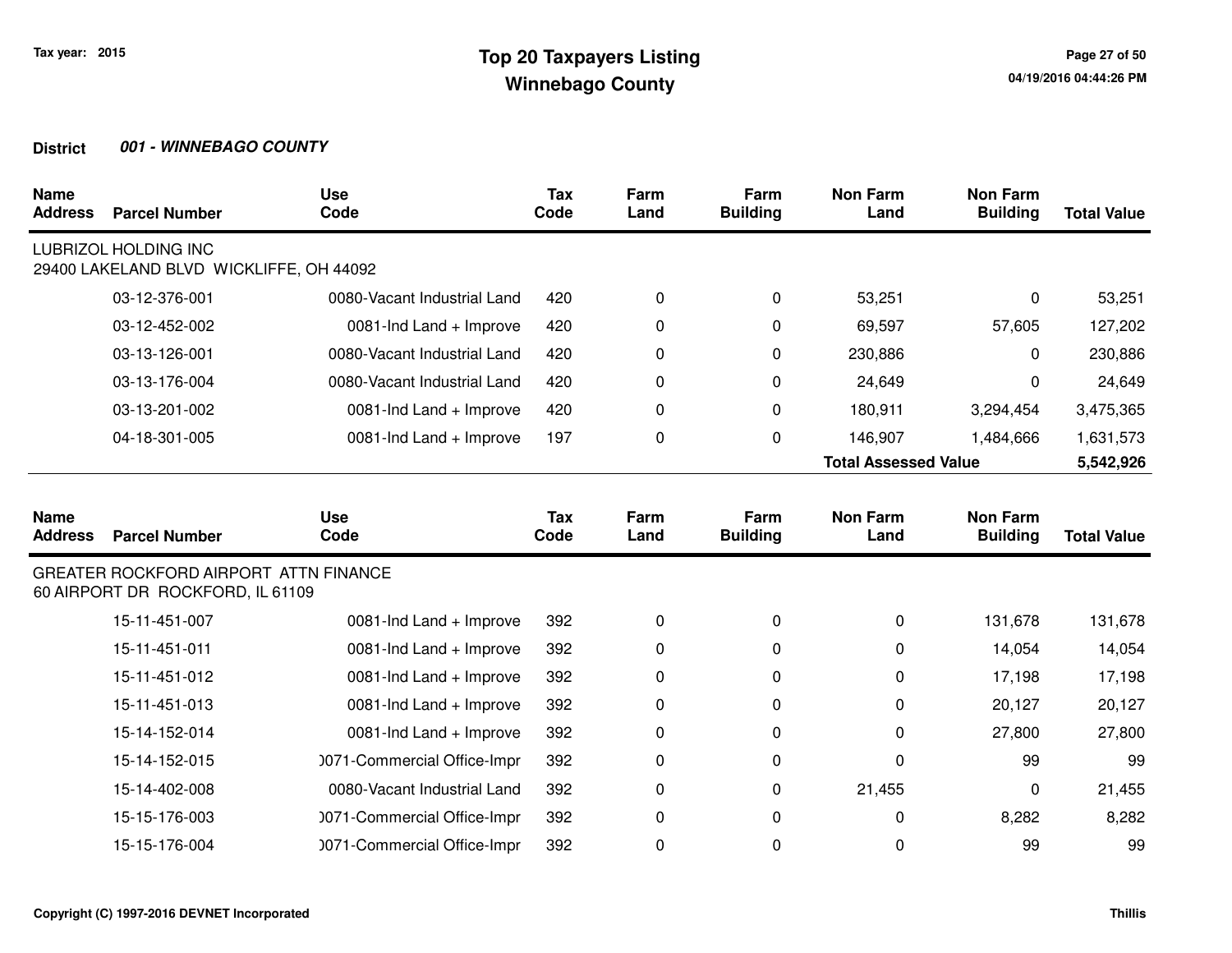| <b>Name</b><br><b>Address</b> | <b>Parcel Number</b>                                                      | <b>Use</b><br>Code                                | <b>Tax</b><br>Code | Farm<br>Land | Farm<br><b>Building</b> | <b>Non Farm</b><br>Land     | <b>Non Farm</b><br><b>Building</b> | <b>Total Value</b> |
|-------------------------------|---------------------------------------------------------------------------|---------------------------------------------------|--------------------|--------------|-------------------------|-----------------------------|------------------------------------|--------------------|
|                               | GREATER ROCKFORD AIRPORT ATTN FINANCE<br>60 AIRPORT DR ROCKFORD, IL 61109 |                                                   |                    |              |                         |                             |                                    |                    |
|                               | 15-15-401-002                                                             | 0081-Ind Land + Improve                           | 392                | 0            | 0                       | 0                           | 4,509,446                          | 4,509,446          |
|                               |                                                                           |                                                   |                    |              |                         | <b>Total Assessed Value</b> |                                    | 4,750,238          |
| <b>Name</b><br><b>Address</b> | <b>Parcel Number</b>                                                      | <b>Use</b><br>Code                                | Tax<br>Code        | Farm<br>Land | Farm<br><b>Building</b> | <b>Non Farm</b><br>Land     | <b>Non Farm</b><br><b>Building</b> | <b>Total Value</b> |
|                               | <b>CBL CHERRYVALE I LLC</b>                                               | 2030 HAMILTON PL BLVD #5000 CHATTANOOGA, TN 37421 |                    |              |                         |                             |                                    |                    |
|                               | 12-35-301-001                                                             | 1-Commercial Business-Impr                        | 378                | 0            | 0                       | 138,681                     | 1,226,068                          | 1,364,749          |
|                               | 12-35-301-002                                                             | 1-Commercial Business-Impr                        | 378                | 0            | 0                       | 45,930                      | 1,679,614                          | 1,725,544          |
|                               | 12-35-326-001                                                             | 1-Commercial Business-Impr                        | 378                | 0            | $\pmb{0}$               | 336,041                     | 1,232,635                          | 1,568,676          |
|                               |                                                                           |                                                   |                    |              |                         | <b>Total Assessed Value</b> |                                    | 4,658,969          |
| <b>Name</b><br><b>Address</b> | <b>Parcel Number</b>                                                      | <b>Use</b><br>Code                                | Tax<br>Code        | Farm<br>Land | Farm<br><b>Building</b> | <b>Non Farm</b><br>Land     | <b>Non Farm</b><br><b>Building</b> | <b>Total Value</b> |
|                               | TWO STAR PROPERTY CO INC<br>1639 N ALPINE RD SUITE 201 ROCKFORD, IL 61107 |                                                   |                    |              |                         |                             |                                    |                    |
|                               | 08-29-378-003                                                             | 1-Commercial Business-Impr                        | 006                | 0            | 0                       | 543,133                     | 1,915,838                          | 2,458,971          |
|                               | 12-22-376-001                                                             | 1-Commercial Business-Impr                        | 001                | 0            | 0                       | 425,853                     | 1,676,173                          | 2,102,026          |
|                               |                                                                           |                                                   |                    |              |                         | <b>Total Assessed Value</b> |                                    | 4,560,997          |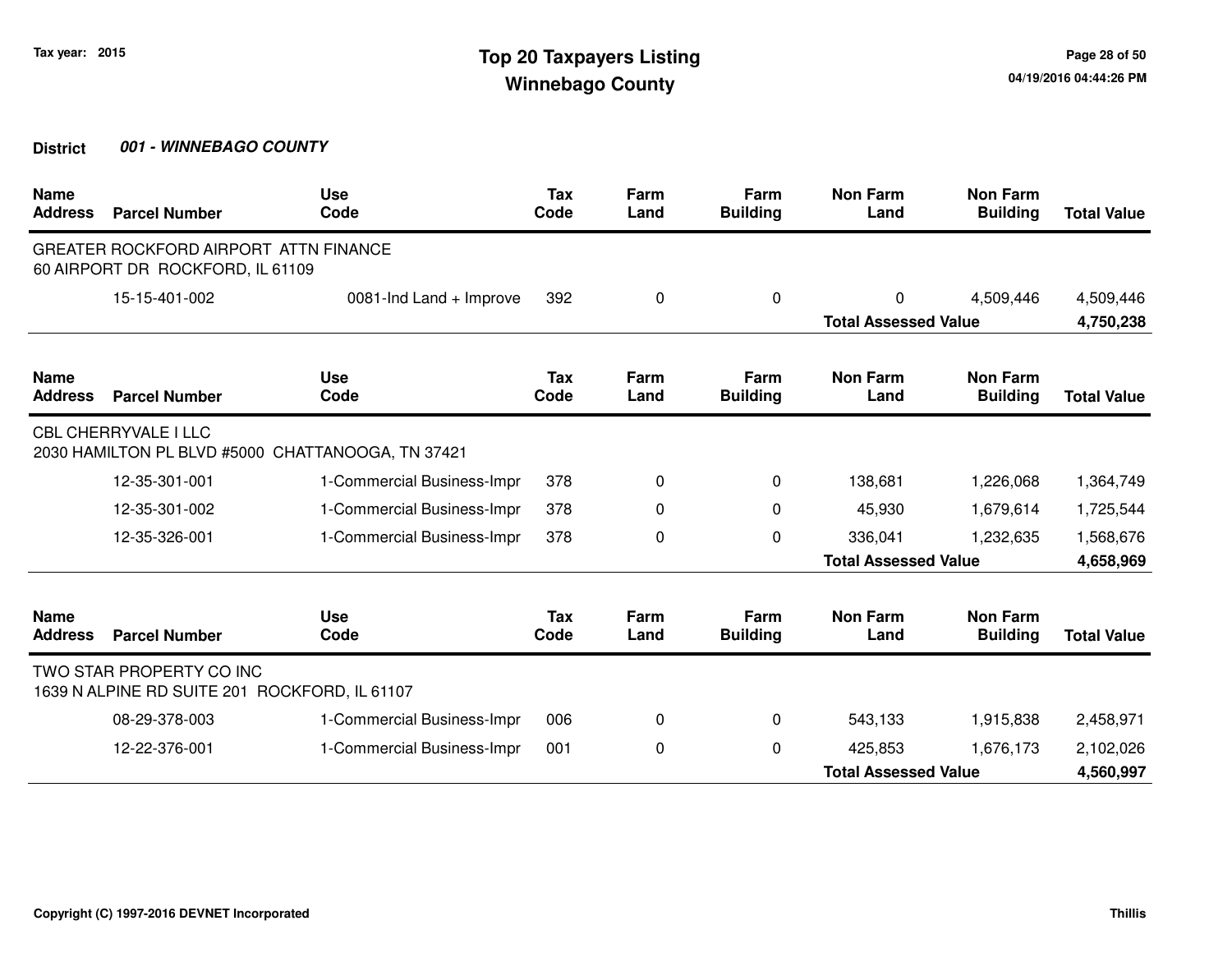| <b>Name</b><br><b>Address</b> | <b>Parcel Number</b>             | <b>Use</b><br>Code           | <b>Tax</b><br>Code | Farm<br>Land | Farm<br><b>Building</b> | <b>Non Farm</b><br>Land | <b>Non Farm</b><br><b>Building</b> | <b>Total Value</b> |
|-------------------------------|----------------------------------|------------------------------|--------------------|--------------|-------------------------|-------------------------|------------------------------------|--------------------|
| PETRY JEFFREY                 | 5382 SWANSON RD ROSCOE, IL 61073 |                              |                    |              |                         |                         |                                    |                    |
|                               | 04-04-404-003                    | 031-Single Family Residence  | 175                | 0            | 0                       | 9,070                   | 31,888                             | 40,958             |
|                               | 04-04-426-012                    | 031-Single Family Residence  | 175                | 0            | 0                       | 9,070                   | 33,209                             | 42,279             |
|                               | 04-04-426-014                    | 031-Single Family Residence  | 175                | 0            | 0                       | 9,070                   | 31,888                             | 40,958             |
|                               | 04-04-451-019                    | 031-Single Family Residence  | 175                | 0            | 0                       | 9,070                   | 32,784                             | 41,854             |
|                               | 04-04-452-013                    | 031-Single Family Residence  | 175                | 0            | 0                       | 9,070                   | 31,888                             | 40,958             |
|                               | 04-04-452-019                    | 031-Single Family Residence  | 175                | 0            | 0                       | 9,070                   | 31,888                             | 40,958             |
|                               | 04-04-453-025                    | 031-Single Family Residence  | 175                | 0            | 0                       | 9,070                   | 34,809                             | 43,879             |
|                               | 04-18-176-016                    | 031-Single Family Residence  | 201                | 0            | 0                       | 7,598                   | 25,058                             | 32,656             |
|                               | 04-18-179-016                    | 031-Single Family Residence  | 201                | 0            | 0                       | 7,598                   | 25,058                             | 32,656             |
|                               | 04-18-182-005                    | 031-Single Family Residence  | 201                | 0            | 0                       | 7,598                   | 25,058                             | 32,656             |
|                               | 07-24-101-002                    | 0020-Vacant Farmland - assd  | 156                | 2,621        | $\pmb{0}$               | 0                       | 0                                  | 2,621              |
|                               | 07-24-102-001                    | -Farm+Improve-assd/w/H&S     | 156                | 40,157       | $\mathbf{1}$            | 0                       | 0                                  | 40,158             |
|                               | 07-24-201-001                    | 0020-Vacant Farmland - assd  | 156                | 6,063        | 0                       | 0                       | 0                                  | 6,063              |
|                               | 07-36-327-001                    | 0081-Ind Land + Improve      | 146                | 0            | 0                       | 145,899                 | 233,748                            | 379,647            |
|                               | 07-36-327-002                    | 0080-Vacant Industrial Land  | 146                | 0            | 0                       | 53,999                  | 0                                  | 53,999             |
|                               | 07-36-376-001                    | 0080-Vacant Industrial Land  | 146                | 0            | 0                       | 19,218                  | 0                                  | 19,218             |
|                               | 08-15-126-002                    | 031-Single Family Residence  | 109                | 0            | 0                       | 6,915                   | 40,778                             | 47,693             |
|                               | 08-15-126-003                    | 031-Single Family Residence  | 109                | 0            | 0                       | 6,915                   | 40,778                             | 47,693             |
|                               | 08-15-126-004                    | 031-Single Family Residence  | 109                | 0            | 0                       | 6,915                   | 38,821                             | 45,736             |
|                               | 08-15-126-010                    | 031-Single Family Residence  | 109                | 0            | 0                       | 6,915                   | 40,009                             | 46,924             |
|                               | 08-15-126-011                    | 031-Single Family Residence  | 109                | 0            | 0                       | 6,915                   | 32,868                             | 39,783             |
|                               | 08-15-175-003                    | 0030-Vacant Residential Land | 109                | 0            | $\pmb{0}$               | 3,038                   | 0                                  | 3,038              |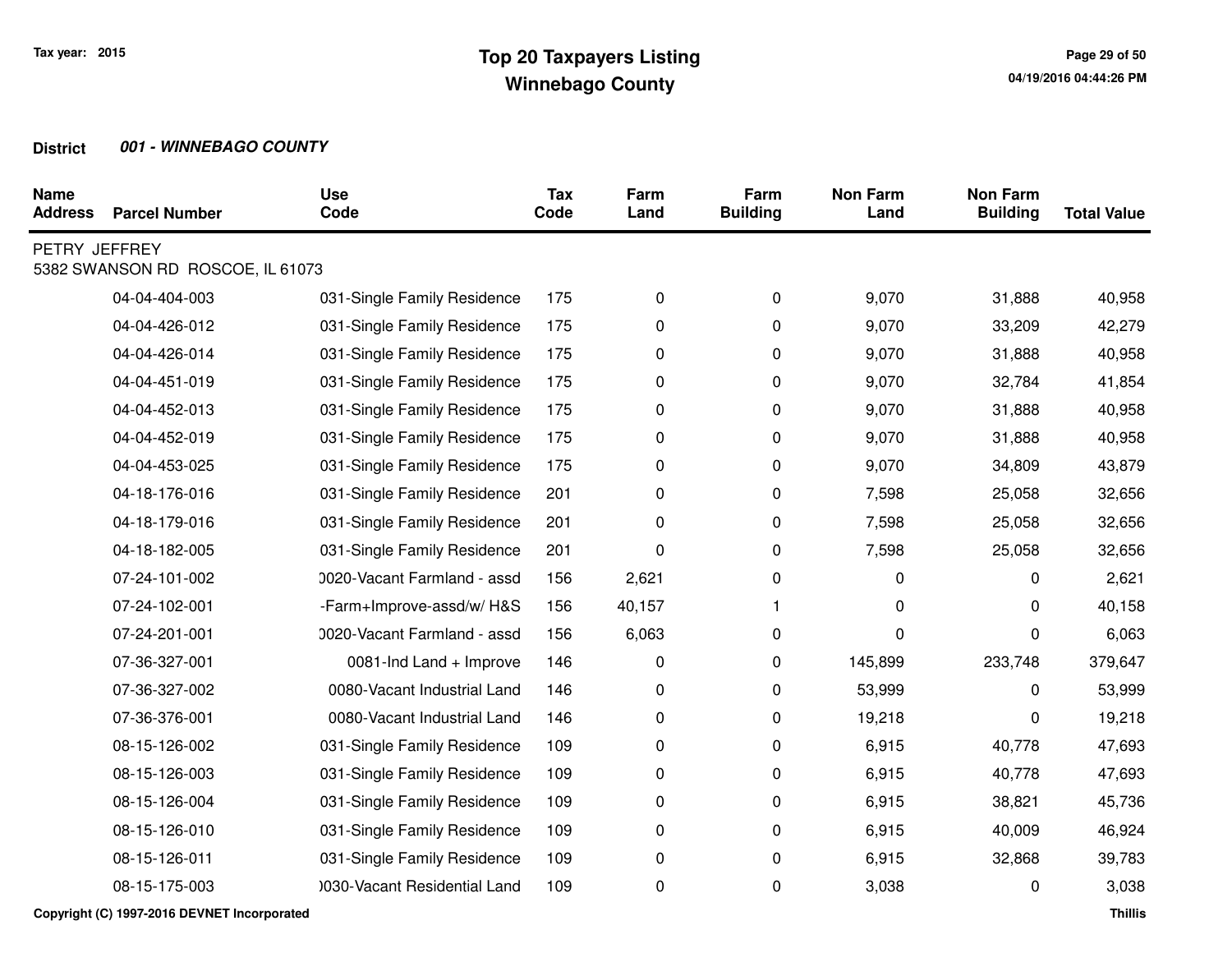| <b>Name</b><br><b>Address</b> | <b>Parcel Number</b>             | <b>Use</b><br>Code           | <b>Tax</b><br>Code | Farm<br>Land | Farm<br><b>Building</b> | <b>Non Farm</b><br>Land | <b>Non Farm</b><br><b>Building</b> | <b>Total Value</b> |
|-------------------------------|----------------------------------|------------------------------|--------------------|--------------|-------------------------|-------------------------|------------------------------------|--------------------|
| PETRY JEFFREY                 | 5382 SWANSON RD ROSCOE, IL 61073 |                              |                    |              |                         |                         |                                    |                    |
|                               | 08-15-175-004                    | 1030-Vacant Residential Land | 109                | 0            | 0                       | 3,038                   | 0                                  | 3,038              |
|                               | 08-15-175-009                    | 1030-Vacant Residential Land | 109                | 0            | 0                       | 3,038                   | 0                                  | 3,038              |
|                               | 08-15-175-012                    | 0030-Vacant Residential Land | 109                | 0            | 0                       | 3,038                   | 0                                  | 3,038              |
|                               | 08-15-175-013                    | 0030-Vacant Residential Land | 109                | 0            | 0                       | 3,038                   | 0                                  | 3,038              |
|                               | 08-15-175-014                    | 0030-Vacant Residential Land | 109                | 0            | 0                       | 3,038                   | 0                                  | 3,038              |
|                               | 08-15-175-015                    | 1030-Vacant Residential Land | 109                | 0            | 0                       | 3,038                   | 0                                  | 3,038              |
|                               | 08-15-178-002                    | 0030-Vacant Residential Land | 109                | 0            | 0                       | 3,038                   | 0                                  | 3,038              |
|                               | 08-15-178-005                    | 0032-Two Family Residence    | 109                | 0            | 0                       | 6,915                   | 46,730                             | 53,645             |
|                               | 08-15-178-006                    | 0032-Two Family Residence    | 109                | 0            | 0                       | 6,915                   | 46,730                             | 53,645             |
|                               | 08-15-201-005                    | 031-Single Family Residence  | 109                | 0            | 0                       | 6,915                   | 37,658                             | 44,573             |
|                               | 08-15-201-007                    | 031-Single Family Residence  | 109                | 0            | 0                       | 6,915                   | 38,393                             | 45,308             |
|                               | 08-15-201-008                    | 031-Single Family Residence  | 109                | 0            | 0                       | 6,915                   | 37,908                             | 44,823             |
|                               | 08-15-251-005                    | 031-Single Family Residence  | 109                | 0            | 0                       | 6,915                   | 36,224                             | 43,139             |
|                               | 08-15-251-012                    | 031-Single Family Residence  | 109                | 0            | 0                       | 6,915                   | 40,514                             | 47,429             |
|                               | 08-15-251-013                    | 031-Single Family Residence  | 109                | 0            | $\pmb{0}$               | 6,915                   | 38,997                             | 45,912             |
|                               | 08-15-251-018                    | 031-Single Family Residence  | 109                | 0            | 0                       | 6,915                   | 36,557                             | 43,472             |
|                               | 08-15-251-020                    | 031-Single Family Residence  | 109                | 0            | 0                       | 6,915                   | 37,607                             | 44,522             |
|                               | 08-15-251-023                    | 031-Single Family Residence  | 109                | 0            | 0                       | 6,915                   | 38,918                             | 45,833             |
|                               | 08-15-251-024                    | 031-Single Family Residence  | 109                | 0            | 0                       | 6,915                   | 38,653                             | 45,568             |
|                               | 08-15-251-026                    | 031-Single Family Residence  | 109                | 0            | 0                       | 6,915                   | 33,468                             | 40,383             |
|                               | 08-15-251-027                    | 031-Single Family Residence  | 109                | 0            | 0                       | 6,915                   | 38,679                             | 45,594             |
|                               | 08-15-251-028                    | 031-Single Family Residence  | 109                | 0            | $\pmb{0}$               | 6,915                   | 38,678                             | 45,593             |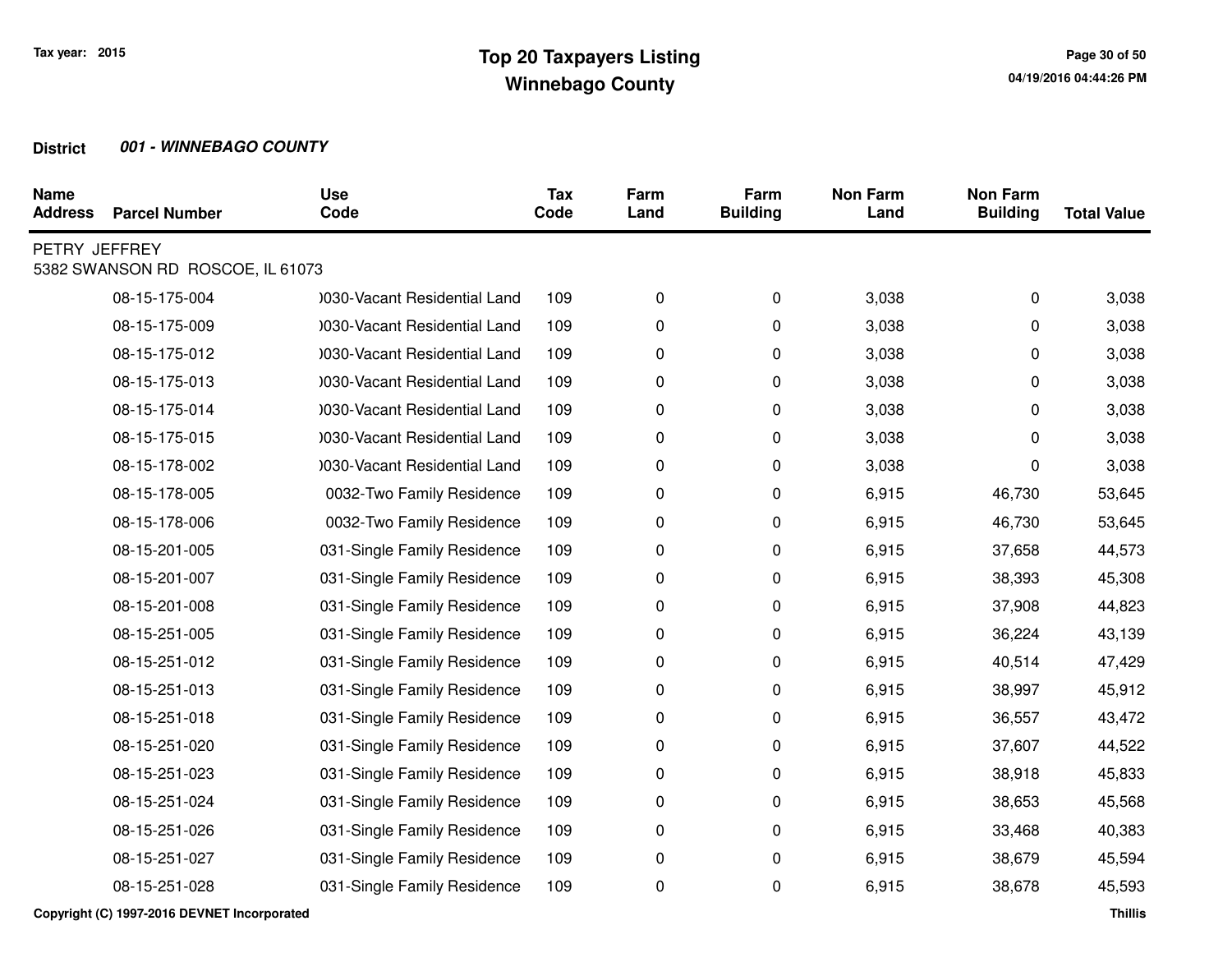| <b>Name</b><br><b>Address</b> | <b>Parcel Number</b>             | <b>Use</b><br>Code           | <b>Tax</b><br>Code | Farm<br>Land | Farm<br><b>Building</b> | <b>Non Farm</b><br>Land | <b>Non Farm</b><br><b>Building</b> | <b>Total Value</b> |
|-------------------------------|----------------------------------|------------------------------|--------------------|--------------|-------------------------|-------------------------|------------------------------------|--------------------|
| PETRY JEFFREY                 | 5382 SWANSON RD ROSCOE, IL 61073 |                              |                    |              |                         |                         |                                    |                    |
|                               | 08-15-251-030                    | 031-Single Family Residence  | 109                | 0            | 0                       | 6,915                   | 41,331                             | 48,246             |
|                               | 08-15-251-031                    | 031-Single Family Residence  | 109                | 0            | 0                       | 6,915                   | 44,752                             | 51,667             |
|                               | 08-15-251-032                    | 031-Single Family Residence  | 109                | 0            | 0                       | 6,915                   | 38,772                             | 45,687             |
|                               | 08-15-251-033                    | 031-Single Family Residence  | 109                | 0            | 0                       | 6,915                   | 38,322                             | 45,237             |
|                               | 08-15-251-034                    | 031-Single Family Residence  | 109                | 0            | 0                       | 6,915                   | 38,533                             | 45,448             |
|                               | 08-15-251-035                    | 031-Single Family Residence  | 109                | 0            | 0                       | 6,915                   | 38,533                             | 45,448             |
|                               | 08-15-251-036                    | 031-Single Family Residence  | 109                | 0            | 0                       | 6,915                   | 38,772                             | 45,687             |
|                               | 08-15-251-037                    | 031-Single Family Residence  | 109                | 0            | 0                       | 6,915                   | 37,731                             | 44,646             |
|                               | 08-15-251-038                    | 031-Single Family Residence  | 109                | 0            | 0                       | 6,915                   | 38,771                             | 45,686             |
|                               | 08-15-251-039                    | 031-Single Family Residence  | 109                | 0            | 0                       | 6,915                   | 38,533                             | 45,448             |
|                               | 08-15-251-042                    | 0030-Vacant Residential Land | 109                | 0            | 0                       | 3,038                   | 0                                  | 3,038              |
|                               | 08-15-251-043                    | 0030-Vacant Residential Land | 109                | 0            | 0                       | 3,038                   | 0                                  | 3,038              |
|                               | 08-15-252-001                    | 031-Single Family Residence  | 109                | 0            | 0                       | 6,915                   | 24,481                             | 31,396             |
|                               | 08-15-252-002                    | 031-Single Family Residence  | 109                | 0            | 0                       | 6,915                   | 24,481                             | 31,396             |
|                               | 08-15-252-003                    | 031-Single Family Residence  | 109                | 0            | 0                       | 6,915                   | 24,481                             | 31,396             |
|                               | 08-15-252-004                    | 031-Single Family Residence  | 109                | 0            | 0                       | 6,915                   | 24,481                             | 31,396             |
|                               | 08-15-252-005                    | 031-Single Family Residence  | 109                | 0            | 0                       | 6,915                   | 24,481                             | 31,396             |
|                               | 08-15-252-006                    | 031-Single Family Residence  | 109                | 0            | 0                       | 6,915                   | 24,642                             | 31,557             |
|                               | 08-15-252-007                    | 031-Single Family Residence  | 109                | 0            | 0                       | 6,915                   | 24,481                             | 31,396             |
|                               | 08-15-252-008                    | 031-Single Family Residence  | 109                | 0            | 0                       | 6,915                   | 24,481                             | 31,396             |
|                               | 08-15-252-009                    | 031-Single Family Residence  | 109                | 0            | 0                       | 6,915                   | 24,481                             | 31,396             |
|                               | 08-15-252-010                    | 031-Single Family Residence  | 109                | 0            | 0                       | 6,915                   | 24,481                             | 31,396             |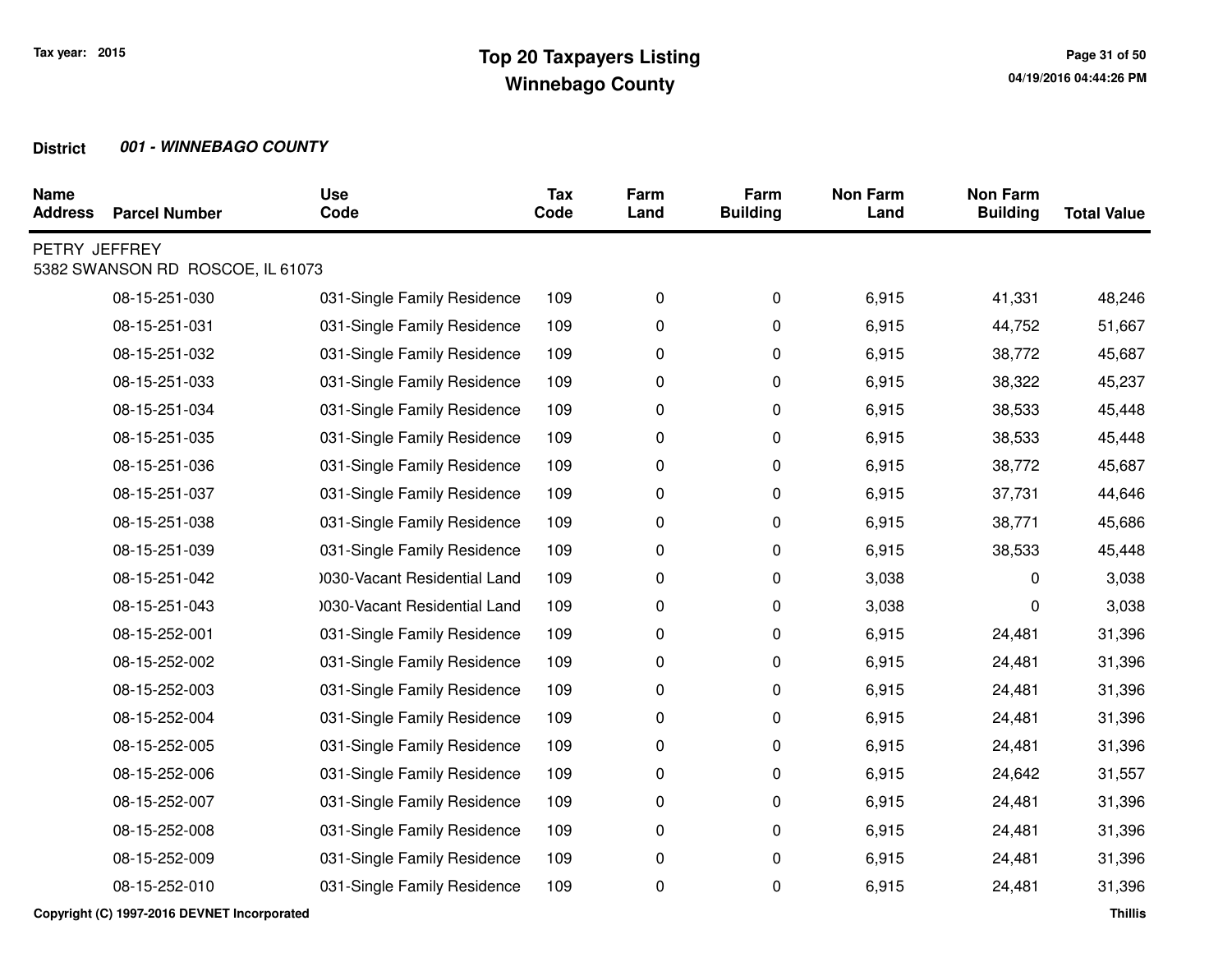| <b>Name</b><br><b>Address</b> | <b>Parcel Number</b>             | <b>Use</b><br>Code           | <b>Tax</b><br>Code | Farm<br>Land | Farm<br><b>Building</b> | <b>Non Farm</b><br>Land | <b>Non Farm</b><br><b>Building</b> | <b>Total Value</b> |
|-------------------------------|----------------------------------|------------------------------|--------------------|--------------|-------------------------|-------------------------|------------------------------------|--------------------|
| PETRY JEFFREY                 | 5382 SWANSON RD ROSCOE, IL 61073 |                              |                    |              |                         |                         |                                    |                    |
|                               | 08-15-252-011                    | 031-Single Family Residence  | 109                | 0            | 0                       | 6,915                   | 24,481                             | 31,396             |
|                               | 08-15-252-014                    | 031-Single Family Residence  | 109                | 0            | 0                       | 6,915                   | 24,644                             | 31,559             |
|                               | 08-15-252-018                    | 0030-Vacant Residential Land | 109                | 0            | 0                       | 3,038                   | 0                                  | 3,038              |
|                               | 08-15-252-021                    | 0030-Vacant Residential Land | 109                | 0            | 0                       | 3,038                   | 0                                  | 3,038              |
|                               | 08-15-252-022                    | 0030-Vacant Residential Land | 109                | 0            | 0                       | 3,038                   | 0                                  | 3,038              |
|                               | 08-15-252-023                    | 0030-Vacant Residential Land | 109                | 0            | 0                       | 3,038                   | 0                                  | 3,038              |
|                               | 08-15-252-024                    | 0030-Vacant Residential Land | 109                | 0            | 0                       | 3,038                   | 0                                  | 3,038              |
|                               | 08-15-252-025                    | 1030-Vacant Residential Land | 109                | 0            | 0                       | 3,038                   | 0                                  | 3,038              |
|                               | 08-15-252-026                    | 0030-Vacant Residential Land | 109                | 0            | 0                       | 3,038                   | 0                                  | 3,038              |
|                               | 08-15-252-027                    | 0030-Vacant Residential Land | 109                | 0            | 0                       | 3,038                   | 0                                  | 3,038              |
|                               | 08-15-252-040                    | 0032-Two Family Residence    | 109                | 0            | 0                       | 6,915                   | 54,821                             | 61,736             |
|                               | 08-15-301-001                    | 0030-Vacant Residential Land | 109                | 0            | 0                       | 3,038                   | 0                                  | 3,038              |
|                               | 08-15-301-002                    | 0030-Vacant Residential Land | 109                | 0            | 0                       | 3,038                   | 0                                  | 3,038              |
|                               | 08-15-301-003                    | 0030-Vacant Residential Land | 109                | 0            | 0                       | 3,038                   | 0                                  | 3,038              |
|                               | 08-15-302-012                    | 0030-Vacant Residential Land | 109                | 0            | 0                       | 3,038                   | 0                                  | 3,038              |
|                               | 08-15-326-011                    | 031-Single Family Residence  | 109                | 0            | 0                       | 6,915                   | 34,516                             | 41,431             |
|                               | 08-15-326-012                    | 031-Single Family Residence  | 109                | 0            | 0                       | 6,915                   | 29,652                             | 36,567             |
|                               | 08-15-326-015                    | 031-Single Family Residence  | 109                | 0            | 0                       | 6,915                   | 34,516                             | 41,431             |
|                               | 08-15-326-022                    | 031-Single Family Residence  | 109                | 0            | 0                       | 6,915                   | 34,516                             | 41,431             |
|                               | 08-15-327-002                    | 031-Single Family Residence  | 109                | 0            | 0                       | 6,915                   | 34,516                             | 41,431             |
|                               | 08-15-327-008                    | 031-Single Family Residence  | 109                | 0            | 0                       | 6,915                   | 34,516                             | 41,431             |
|                               | 08-15-329-013                    | 031-Single Family Residence  | 109                | 0            | 0                       | 6,915                   | 30,167                             | 37,082             |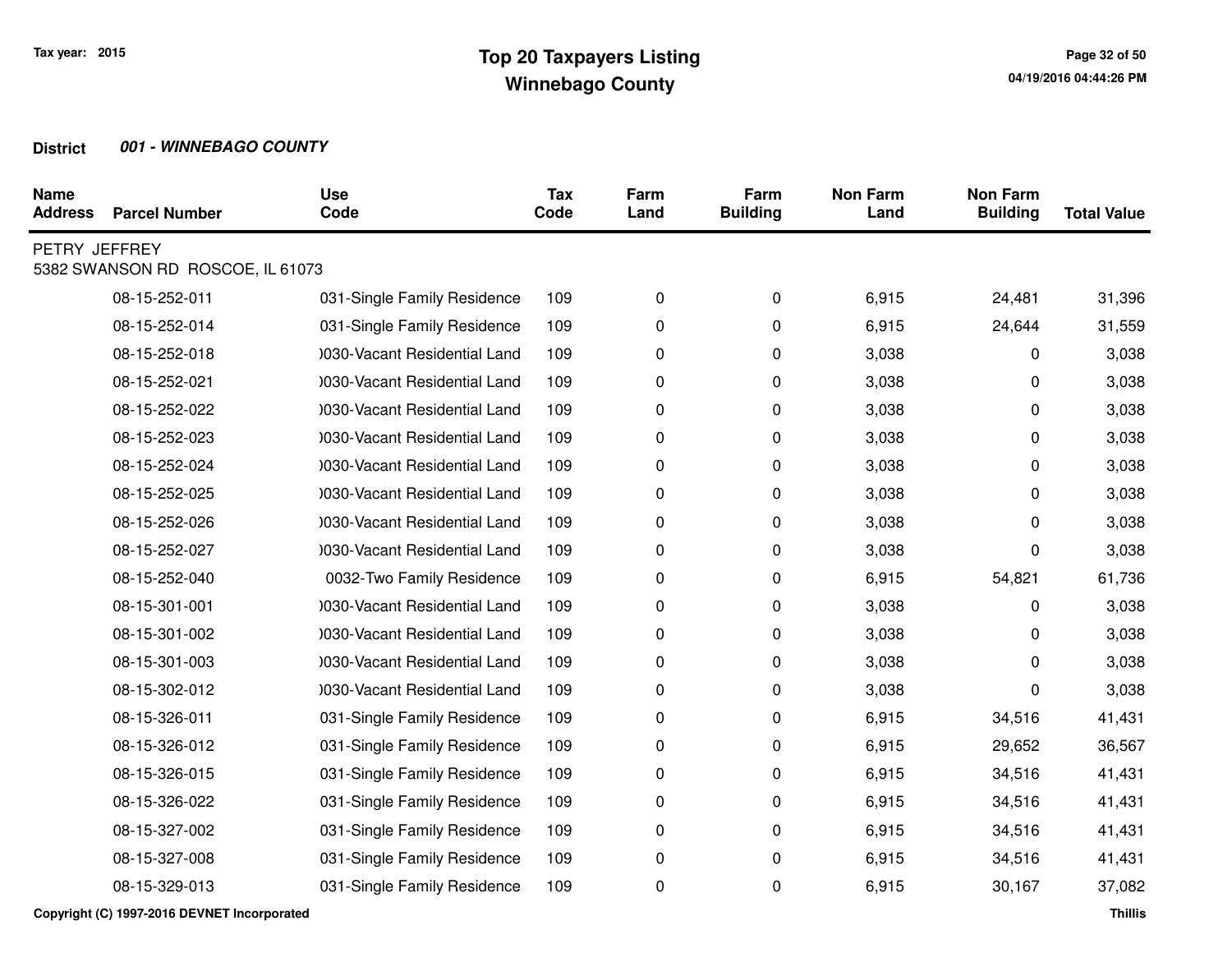| <b>Name</b><br><b>Address</b> | <b>Parcel Number</b>             | <b>Use</b><br>Code           | <b>Tax</b><br>Code | Farm<br>Land | Farm<br><b>Building</b> | <b>Non Farm</b><br>Land | <b>Non Farm</b><br><b>Building</b> | <b>Total Value</b> |
|-------------------------------|----------------------------------|------------------------------|--------------------|--------------|-------------------------|-------------------------|------------------------------------|--------------------|
| PETRY JEFFREY                 | 5382 SWANSON RD ROSCOE, IL 61073 |                              |                    |              |                         |                         |                                    |                    |
|                               | 08-15-329-014                    | 031-Single Family Residence  | 109                | 0            | 0                       | 6,915                   | 30,167                             | 37,082             |
|                               | 08-15-329-015                    | 031-Single Family Residence  | 109                | 0            | 0                       | 6,915                   | 30,167                             | 37,082             |
|                               | 08-15-329-019                    | 031-Single Family Residence  | 109                | 0            | 0                       | 6,915                   | 30,167                             | 37,082             |
|                               | 08-15-331-001                    | 031-Single Family Residence  | 109                | 0            | 0                       | 6,915                   | 30,167                             | 37,082             |
|                               | 08-15-331-003                    | 031-Single Family Residence  | 109                | 0            | 0                       | 6,915                   | 30,167                             | 37,082             |
|                               | 08-15-351-002                    | 0030-Vacant Residential Land | 109                | 0            | 0                       | 3,038                   | 0                                  | 3,038              |
|                               | 08-15-351-003                    | 0030-Vacant Residential Land | 109                | 0            | 0                       | 3,038                   | 0                                  | 3,038              |
|                               | 08-15-356-001                    | 1030-Vacant Residential Land | 109                | 0            | 0                       | 3,038                   | 0                                  | 3,038              |
|                               | 08-15-356-018                    | 1030-Vacant Residential Land | 109                | 0            | 0                       | 3,038                   | 0                                  | 3,038              |
|                               | 08-15-356-019                    | 0030-Vacant Residential Land | 109                | 0            | 0                       | 3,038                   | 0                                  | 3,038              |
|                               | 08-15-356-020                    | 0030-Vacant Residential Land | 109                | 0            | 0                       | 3,038                   | 0                                  | 3,038              |
|                               | 08-15-356-021                    | 0030-Vacant Residential Land | 109                | 0            | 0                       | 3,038                   | 0                                  | 3,038              |
|                               | 08-15-356-022                    | 0030-Vacant Residential Land | 109                | 0            | 0                       | 3,038                   | 0                                  | 3,038              |
|                               | 08-15-356-023                    | 0030-Vacant Residential Land | 109                | 0            | 0                       | 3,038                   | 0                                  | 3,038              |
|                               | 08-15-356-024                    | 1030-Vacant Residential Land | 109                | 0            | 0                       | 3,038                   | 0                                  | 3,038              |
|                               | 08-15-356-025                    | 0030-Vacant Residential Land | 109                | 0            | 0                       | 3,038                   | 0                                  | 3,038              |
|                               | 08-15-356-026                    | 0030-Vacant Residential Land | 109                | 0            | 0                       | 3,038                   | 0                                  | 3,038              |
|                               | 08-15-356-027                    | 0030-Vacant Residential Land | 109                | 0            | 0                       | 3,038                   | 0                                  | 3,038              |
|                               | 08-15-356-029                    | 0030-Vacant Residential Land | 109                | 0            | 0                       | 3,038                   | 0                                  | 3,038              |
|                               | 08-15-356-030                    | 0030-Vacant Residential Land | 109                | 0            | 0                       | 3,038                   | 0                                  | 3,038              |
|                               | 08-15-356-031                    | 0030-Vacant Residential Land | 109                | 0            | 0                       | 3,038                   | 0                                  | 3,038              |
|                               | 08-15-356-032                    | 1030-Vacant Residential Land | 109                | 0            | 0                       | 3,038                   | 0                                  | 3,038              |
|                               |                                  |                              |                    |              |                         |                         |                                    |                    |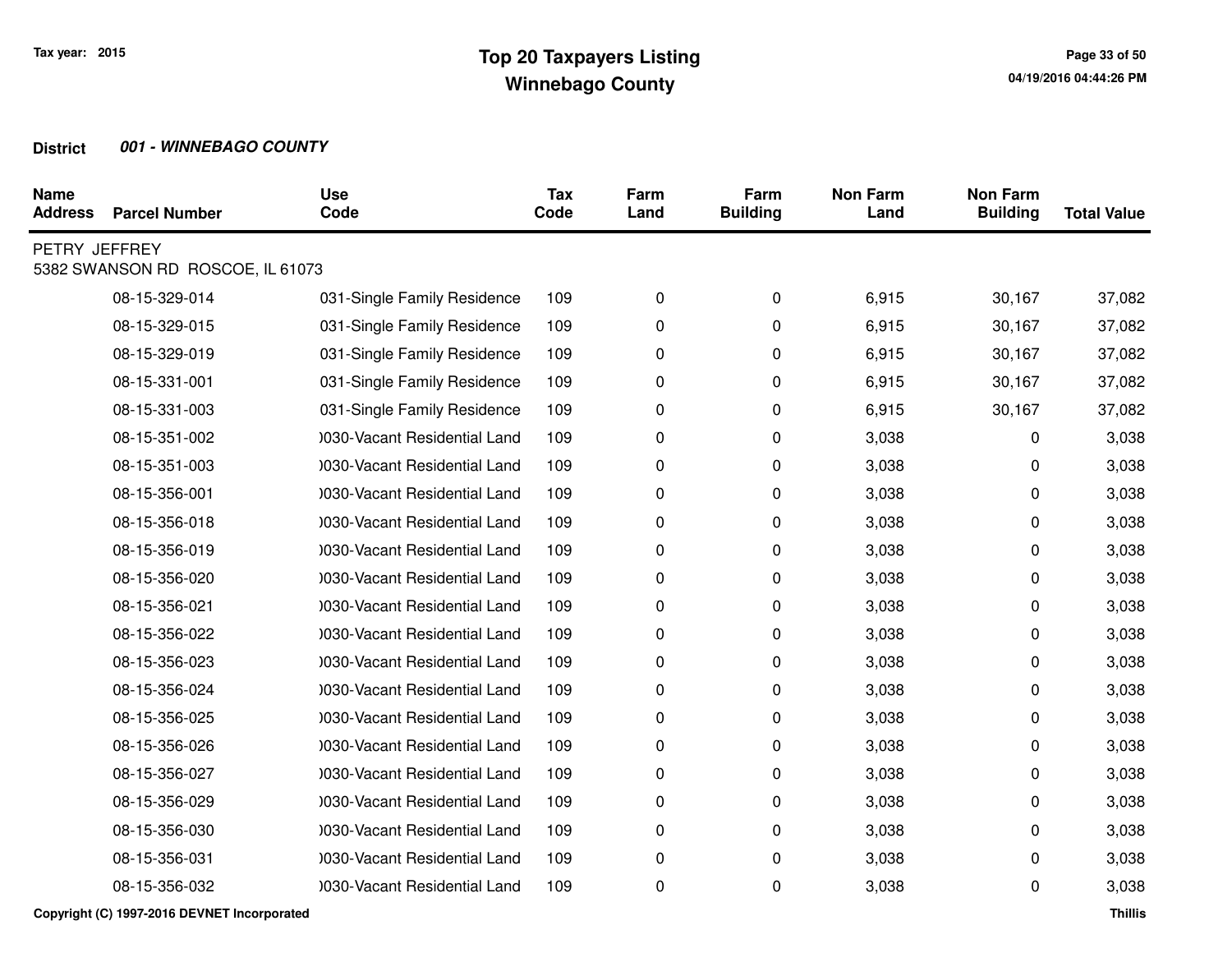| <b>Name</b><br><b>Address</b> | <b>Parcel Number</b>             | <b>Use</b><br>Code           | <b>Tax</b><br>Code | Farm<br>Land | Farm<br><b>Building</b> | <b>Non Farm</b><br>Land | <b>Non Farm</b><br><b>Building</b> | <b>Total Value</b> |
|-------------------------------|----------------------------------|------------------------------|--------------------|--------------|-------------------------|-------------------------|------------------------------------|--------------------|
| PETRY JEFFREY                 | 5382 SWANSON RD ROSCOE, IL 61073 |                              |                    |              |                         |                         |                                    |                    |
|                               | 08-15-356-033                    | 0030-Vacant Residential Land | 109                | 0            | 0                       | 3,038                   | 0                                  | 3,038              |
|                               | 08-15-356-034                    | 0030-Vacant Residential Land | 109                | 0            | 0                       | 3,038                   | 0                                  | 3,038              |
|                               | 08-15-356-035                    | 0030-Vacant Residential Land | 109                | 0            | 0                       | 3,038                   | 0                                  | 3,038              |
|                               | 08-15-376-005                    | 031-Single Family Residence  | 109                | 0            | 0                       | 6,915                   | 30,167                             | 37,082             |
|                               | 08-15-376-017                    | 031-Single Family Residence  | 109                | 0            | 0                       | 6,915                   | 30,167                             | 37,082             |
|                               | 08-15-376-018                    | 031-Single Family Residence  | 109                | 0            | 0                       | 6,915                   | 30,167                             | 37,082             |
|                               | 08-15-376-020                    | 031-Single Family Residence  | 109                | 0            | 0                       | 6,915                   | 30,167                             | 37,082             |
|                               | 08-15-376-021                    | 031-Single Family Residence  | 109                | 0            | 0                       | 6,915                   | 31,875                             | 38,790             |
|                               | 08-15-376-022                    | 031-Single Family Residence  | 109                | 0            | 0                       | 6,915                   | 30,167                             | 37,082             |
|                               | 08-15-376-023                    | 031-Single Family Residence  | 109                | 0            | 0                       | 6,915                   | 33,612                             | 40,527             |
|                               | 08-15-376-024                    | 031-Single Family Residence  | 109                | 0            | 0                       | 6,915                   | 30,167                             | 37,082             |
|                               | 08-15-376-025                    | 031-Single Family Residence  | 109                | 0            | 0                       | 6,915                   | 30,167                             | 37,082             |
|                               | 08-15-377-005                    | 031-Single Family Residence  | 109                | 0            | 0                       | 6,915                   | 25,215                             | 32,130             |
|                               | 08-15-377-006                    | 031-Single Family Residence  | 109                | 0            | 0                       | 6,915                   | 30,167                             | 37,082             |
|                               | 08-15-377-007                    | 031-Single Family Residence  | 109                | 0            | 0                       | 6,915                   | 30,167                             | 37,082             |
|                               | 08-15-377-008                    | 031-Single Family Residence  | 109                | 0            | 0                       | 6,915                   | 30,167                             | 37,082             |
|                               | 08-15-377-009                    | 031-Single Family Residence  | 109                | 0            | 0                       | 6,915                   | 30,167                             | 37,082             |
|                               | 08-15-377-010                    | 031-Single Family Residence  | 109                | 0            | 0                       | 6,915                   | 30,167                             | 37,082             |
|                               | 08-15-380-015                    | 031-Single Family Residence  | 109                | 0            | 0                       | 6,915                   | 30,716                             | 37,631             |
|                               | 08-15-380-017                    | 031-Single Family Residence  | 109                | 0            | 0                       | 6,915                   | 29,559                             | 36,474             |
|                               | 08-15-380-020                    | 031-Single Family Residence  | 109                | 0            | 0                       | 6,915                   | 30,716                             | 37,631             |
|                               | 08-15-381-003                    | 031-Single Family Residence  | 109                | 0            | 0                       | 6,915                   | 27,533                             | 34,448             |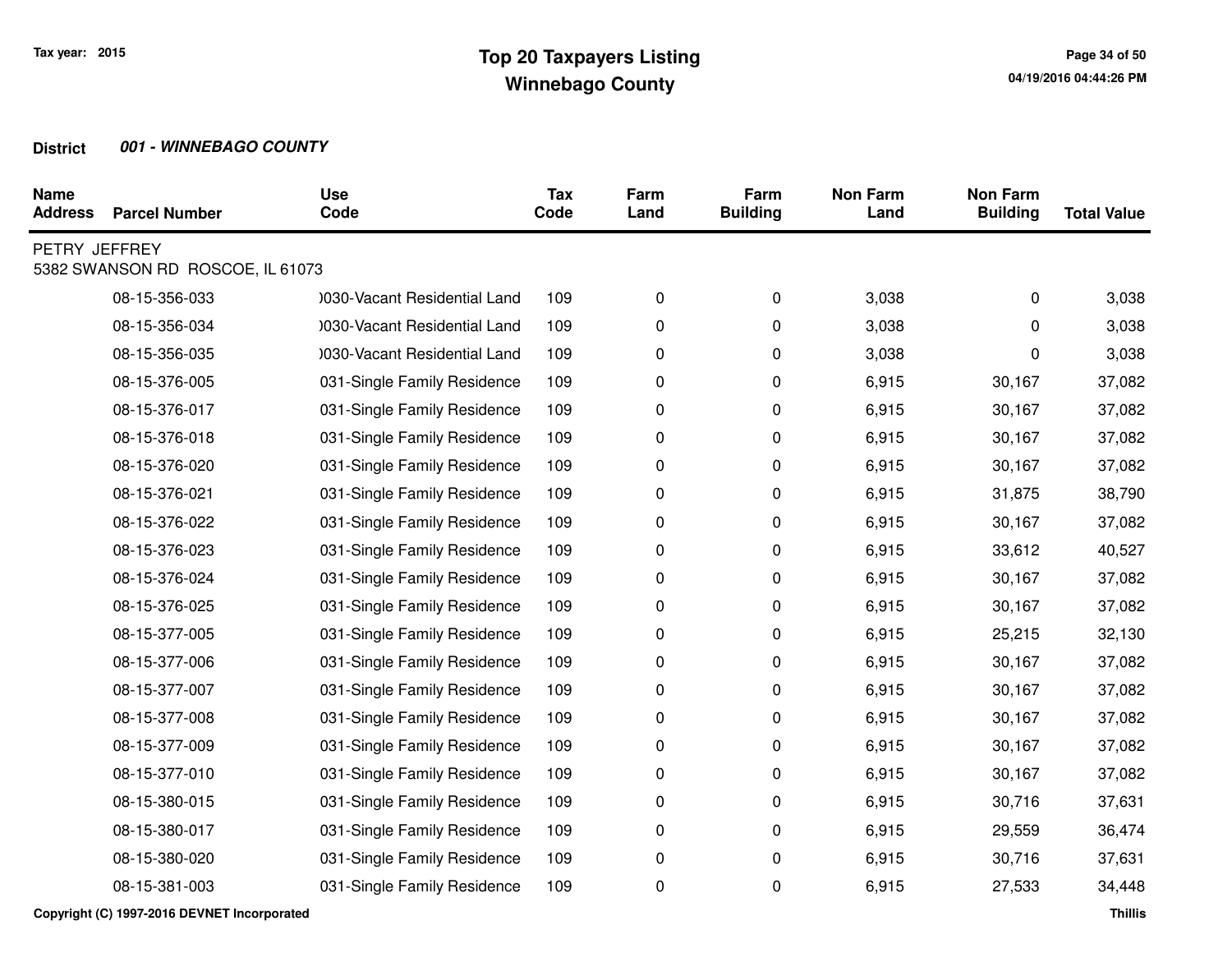| <b>Name</b><br><b>Address</b> | <b>Parcel Number</b>             | <b>Use</b><br>Code           | <b>Tax</b><br>Code | Farm<br>Land | Farm<br><b>Building</b> | <b>Non Farm</b><br>Land | <b>Non Farm</b><br><b>Building</b> | <b>Total Value</b> |
|-------------------------------|----------------------------------|------------------------------|--------------------|--------------|-------------------------|-------------------------|------------------------------------|--------------------|
| PETRY JEFFREY                 | 5382 SWANSON RD ROSCOE, IL 61073 |                              |                    |              |                         |                         |                                    |                    |
|                               | 08-15-381-004                    | 031-Single Family Residence  | 109                | 0            | 0                       | 6,915                   | 28,228                             | 35,143             |
|                               | 08-15-381-006                    | 031-Single Family Residence  | 109                | 0            | 0                       | 6,915                   | 28,322                             | 35,237             |
|                               | 08-15-383-013                    | 031-Single Family Residence  | 109                | 0            | 0                       | 6,915                   | 31,875                             | 38,790             |
|                               | 08-15-383-015                    | 031-Single Family Residence  | 109                | 0            | 0                       | 6,915                   | 31,875                             | 38,790             |
|                               | 08-15-383-016                    | 031-Single Family Residence  | 109                | 0            | 0                       | 6,915                   | 30,167                             | 37,082             |
|                               | 08-16-476-030                    | 0030-Vacant Residential Land | 133                | 0            | 0                       | 3,038                   | 0                                  | 3,038              |
|                               | 08-16-476-031                    | 0030-Vacant Residential Land | 133                | 0            | 0                       | 3,038                   | 0                                  | 3,038              |
|                               | 08-22-126-001                    | 031-Single Family Residence  | 109                | 0            | 0                       | 6,915                   | 28,322                             | 35,237             |
|                               | 11-17-402-003                    | 39-Pref Asd Res(not1/3)10-30 | 048                | 0            | 0                       | 305                     | 0                                  | 305                |
|                               | 11-17-402-004                    | 39-Pref Asd Res(not1/3)10-30 | 048                | 0            | 0                       | 305                     | 0                                  | 305                |
|                               | 11-17-402-006                    | 39-Pref Asd Res(not1/3)10-30 | 048                | 0            | 0                       | 305                     | 0                                  | 305                |
|                               | 11-17-402-007                    | 39-Pref Asd Res(not1/3)10-30 | 048                | 0            | 0                       | 305                     | 0                                  | 305                |
|                               | 11-17-402-008                    | 39-Pref Asd Res(not1/3)10-30 | 048                | 0            | 0                       | 305                     | 0                                  | 305                |
|                               | 11-17-402-009                    | 39-Pref Asd Res(not1/3)10-30 | 048                | 0            | 0                       | 305                     | 0                                  | 305                |
|                               | 11-17-402-010                    | 39-Pref Asd Res(not1/3)10-30 | 048                | 0            | 0                       | 305                     | 0                                  | 305                |
|                               | 11-17-403-001                    | 39-Pref Asd Res(not1/3)10-30 | 048                | 0            | 0                       | 305                     | 0                                  | 305                |
|                               | 11-17-403-002                    | 39-Pref Asd Res(not1/3)10-30 | 048                | 0            | 0                       | 305                     | 0                                  | 305                |
|                               | 11-17-403-003                    | 39-Pref Asd Res(not1/3)10-30 | 048                | 0            | 0                       | 305                     | 0                                  | 305                |
|                               | 11-17-403-004                    | 39-Pref Asd Res(not1/3)10-30 | 048                | 0            | 0                       | 305                     | 0                                  | 305                |
|                               | 11-17-403-005                    | 39-Pref Asd Res(not1/3)10-30 | 048                | 0            | 0                       | 305                     | 0                                  | 305                |
|                               | 11-17-403-006                    | 39-Pref Asd Res(not1/3)10-30 | 048                | 0            | 0                       | 305                     | 0                                  | 305                |
|                               | 11-17-403-007                    | 39-Pref Asd Res(not1/3)10-30 | 048                | 0            | 0                       | 305                     | 0                                  | 305                |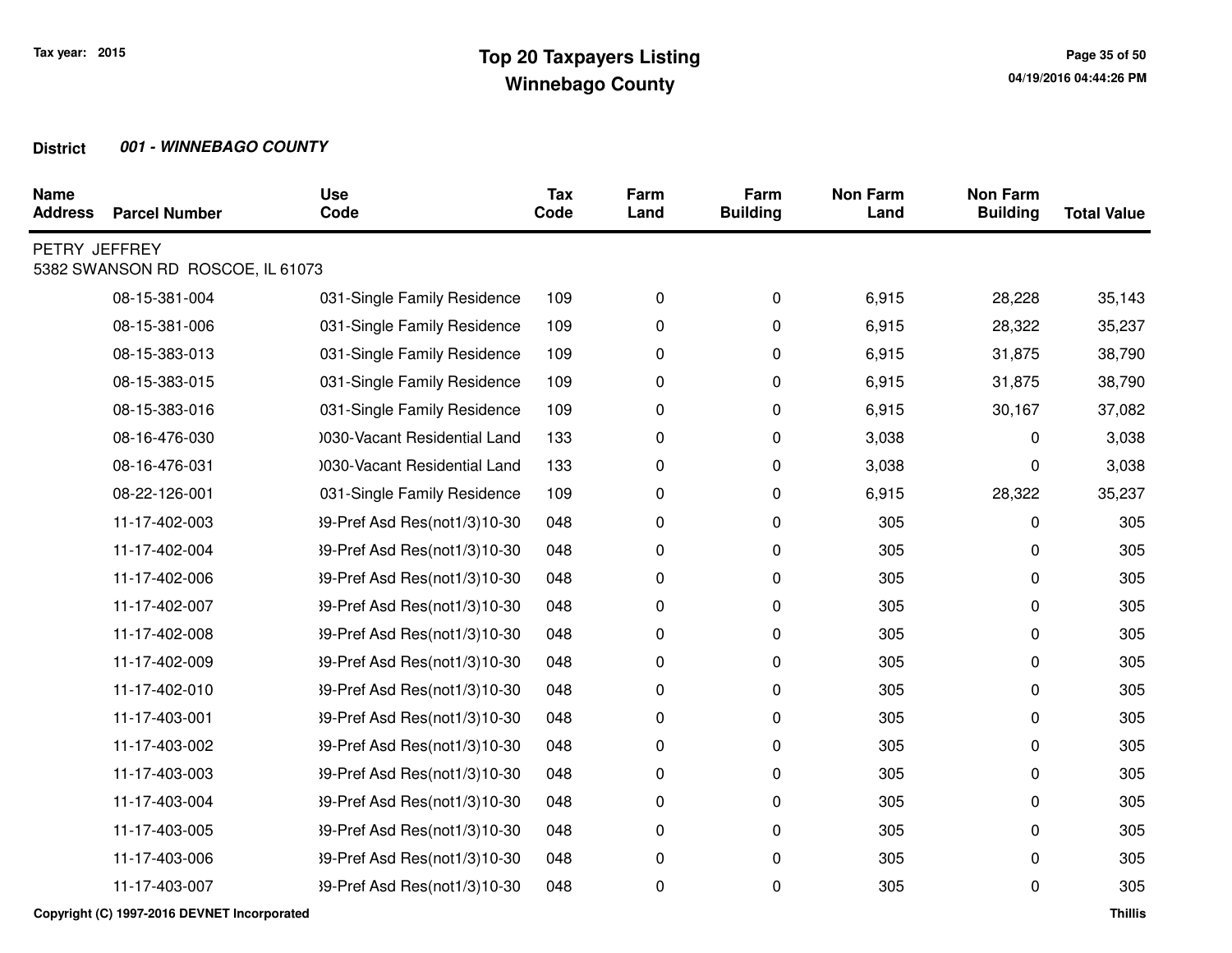| <b>Name</b><br><b>Address</b> | <b>Parcel Number</b>             | <b>Use</b><br>Code           | <b>Tax</b><br>Code | Farm<br>Land | Farm<br><b>Building</b> | <b>Non Farm</b><br>Land | <b>Non Farm</b><br><b>Building</b> | <b>Total Value</b> |
|-------------------------------|----------------------------------|------------------------------|--------------------|--------------|-------------------------|-------------------------|------------------------------------|--------------------|
| PETRY JEFFREY                 | 5382 SWANSON RD ROSCOE, IL 61073 |                              |                    |              |                         |                         |                                    |                    |
|                               | 11-17-403-008                    | 39-Pref Asd Res(not1/3)10-30 | 048                | 0            | 0                       | 305                     | $\Omega$                           | 305                |
|                               | 11-17-404-001                    | 031-Single Family Residence  | 048                | 0            | 0                       | 1,850                   | 22,816                             | 24,666             |
|                               | 11-17-404-002                    | 39-Pref Asd Res(not1/3)10-30 | 048                | 0            | 0                       | 305                     | 0                                  | 305                |
|                               | 11-17-404-003                    | 39-Pref Asd Res(not1/3)10-30 | 048                | 0            | 0                       | 305                     | 0                                  | 305                |
|                               | 11-17-404-004                    | 031-Single Family Residence  | 048                | 0            | 0                       | 1,173                   | 23,105                             | 24,278             |
|                               | 11-17-404-005                    | 39-Pref Asd Res(not1/3)10-30 | 048                | 0            | 0                       | 305                     | 0                                  | 305                |
|                               | 11-17-404-008                    | 39-Pref Asd Res(not1/3)10-30 | 048                | 0            | 0                       | 305                     | 0                                  | 305                |
|                               | 11-17-404-010                    | 39-Pref Asd Res(not1/3)10-30 | 048                | 0            | 0                       | 305                     | 0                                  | 305                |
|                               | 11-17-404-011                    | 39-Pref Asd Res(not1/3)10-30 | 048                | 0            | 0                       | 305                     | 0                                  | 305                |
|                               | 11-17-404-012                    | 39-Pref Asd Res(not1/3)10-30 | 048                | 0            | 0                       | 305                     | 0                                  | 305                |
|                               | 11-17-404-015                    | 39-Pref Asd Res(not1/3)10-30 | 048                | 0            | 0                       | 305                     | 0                                  | 305                |
|                               | 11-17-404-016                    | 39-Pref Asd Res(not1/3)10-30 | 048                | 0            | 0                       | 305                     | 0                                  | 305                |
|                               | 11-17-404-017                    | 39-Pref Asd Res(not1/3)10-30 | 048                | 0            | 0                       | 305                     | 0                                  | 305                |
|                               | 11-17-454-003                    | 031-Single Family Residence  | 048                | 0            | 0                       | 1,433                   | 22,630                             | 24,063             |
|                               | 11-17-455-006                    | 39-Pref Asd Res(not1/3)10-30 | 048                | 0            | 0                       | 305                     | 0                                  | 305                |
|                               | 11-17-455-007                    | 39-Pref Asd Res(not1/3)10-30 | 048                | 0            | 0                       | 305                     | 0                                  | 305                |
|                               | 11-17-455-008                    | 39-Pref Asd Res(not1/3)10-30 | 048                | 0            | 0                       | 305                     | 0                                  | 305                |
|                               | 11-17-455-009                    | 39-Pref Asd Res(not1/3)10-30 | 048                | 0            | 0                       | 305                     | 0                                  | 305                |
|                               | 11-17-455-010                    | 39-Pref Asd Res(not1/3)10-30 | 048                | 0            | 0                       | 305                     | $\Omega$                           | 305                |
|                               | 11-17-455-011                    | 031-Single Family Residence  | 048                | 0            | 0                       | 1,594                   | 22,916                             | 24,510             |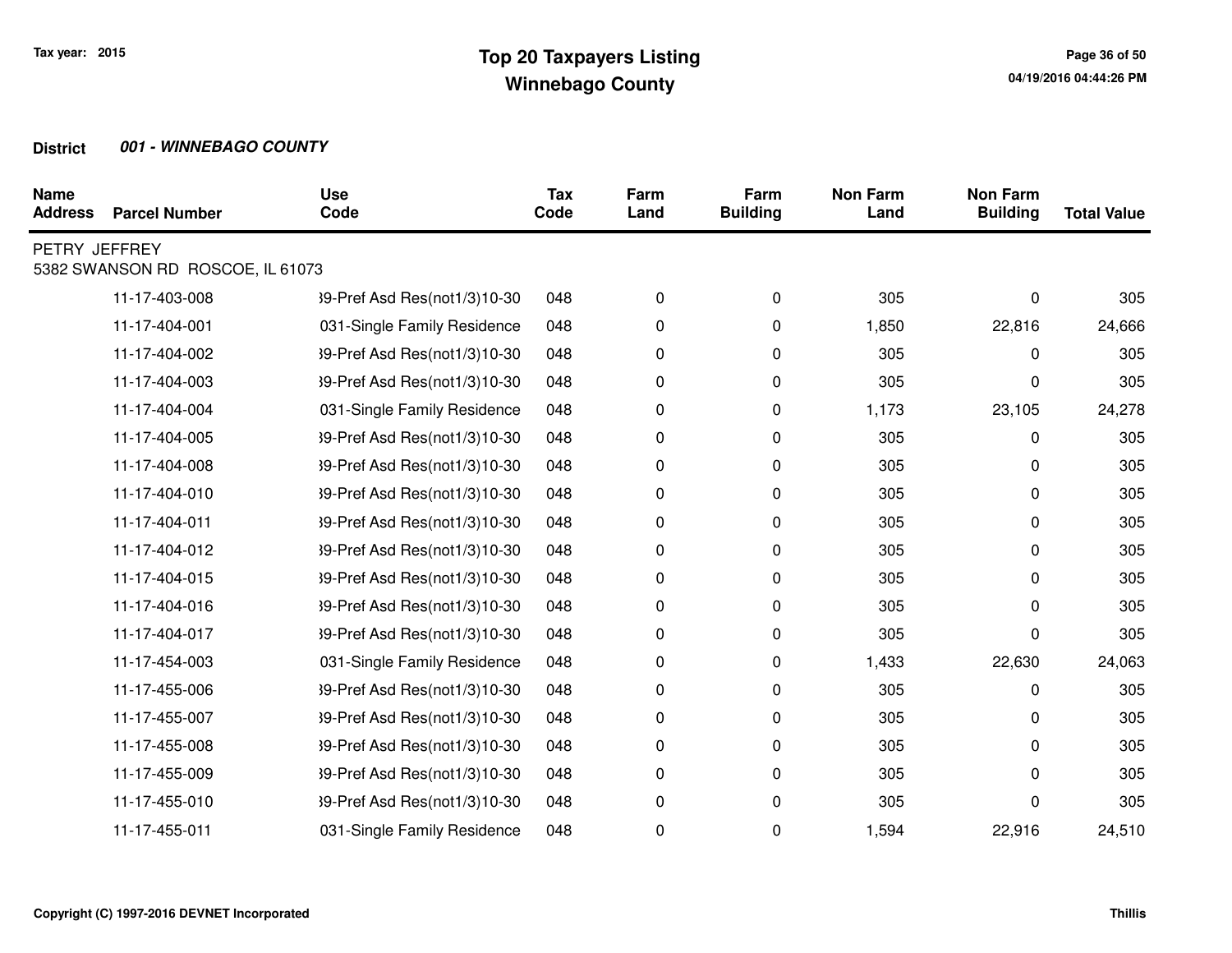| <b>Name</b><br><b>Address</b> | <b>Parcel Number</b>                                                  | <b>Use</b><br>Code          | <b>Tax</b><br>Code | Farm<br>Land | Farm<br><b>Building</b> | <b>Non Farm</b><br>Land     | <b>Non Farm</b><br><b>Building</b> | <b>Total Value</b> |
|-------------------------------|-----------------------------------------------------------------------|-----------------------------|--------------------|--------------|-------------------------|-----------------------------|------------------------------------|--------------------|
| PETRY JEFFREY                 | 5382 SWANSON RD ROSCOE, IL 61073                                      |                             |                    |              |                         |                             |                                    |                    |
|                               | 11-29-376-001                                                         | 0020-Vacant Farmland - assd | 381                | 8,253        | 0                       | 0                           | $\Omega$                           | 8,253              |
|                               |                                                                       |                             |                    |              |                         | <b>Total Assessed Value</b> |                                    | 4,348,498          |
| <b>Name</b><br><b>Address</b> | <b>Parcel Number</b>                                                  | <b>Use</b><br>Code          | Tax<br>Code        | Farm<br>Land | Farm<br><b>Building</b> | <b>Non Farm</b><br>Land     | <b>Non Farm</b><br><b>Building</b> | <b>Total Value</b> |
|                               | ANDERSON ROCKFORD PROPERTIES LLC<br>PO BOX 10289 LOVES PARK, IL 61131 |                             |                    |              |                         |                             |                                    |                    |
|                               | 12-03-276-005                                                         | 1-Commercial Business-Impr  | 008                | 0            | 0                       | 238,887                     | 762,461                            | 1,001,348          |
|                               | 12-23-152-003                                                         | 1-Commercial Business-Impr  | 001                | 0            | $\Omega$                | 138,096                     | 384,041                            | 522,137            |
|                               | 12-23-301-013                                                         | 1-Commercial Business-Impr  | 001                | 0            | 0                       | 215,528                     | 354,102                            | 569,630            |
|                               | 12-27-202-009                                                         | 1-Commercial Business-Impr  | 001                | 0            | 0                       | 272,347                     | 333,440                            | 605,787            |
|                               | 12-27-202-010                                                         | 0050-Vac Commercial Land    | 001                | 0            | 0                       | 30,648                      | 0                                  | 30,648             |
|                               | 12-28-227-001                                                         | 1-Commercial Business-Impr  | 451                | 0            | 0                       | 220,449                     | 308,515                            | 528,964            |
|                               | 12-29-128-004                                                         | 1-Commercial Business-Impr  | 117                | 0            | $\Omega$                | 49,412                      | 156,819                            | 206,231            |
|                               | 12-29-128-005                                                         | 1-Commercial Business-Impr  | 117                | 0            | 0                       | 221,119                     | 484,025                            | 705,144            |
|                               | 12-29-128-006                                                         | 1-Commercial Business-Impr  | 117                | 0            | 0                       | 22,986                      | 32,998                             | 55,984             |
|                               | 12-29-128-018                                                         | 1-Commercial Business-Impr  | 117                | 0            | 0                       | 40,133                      | 53,588                             | 93,721             |
|                               |                                                                       |                             |                    |              |                         | <b>Total Assessed Value</b> |                                    | 4,319,594          |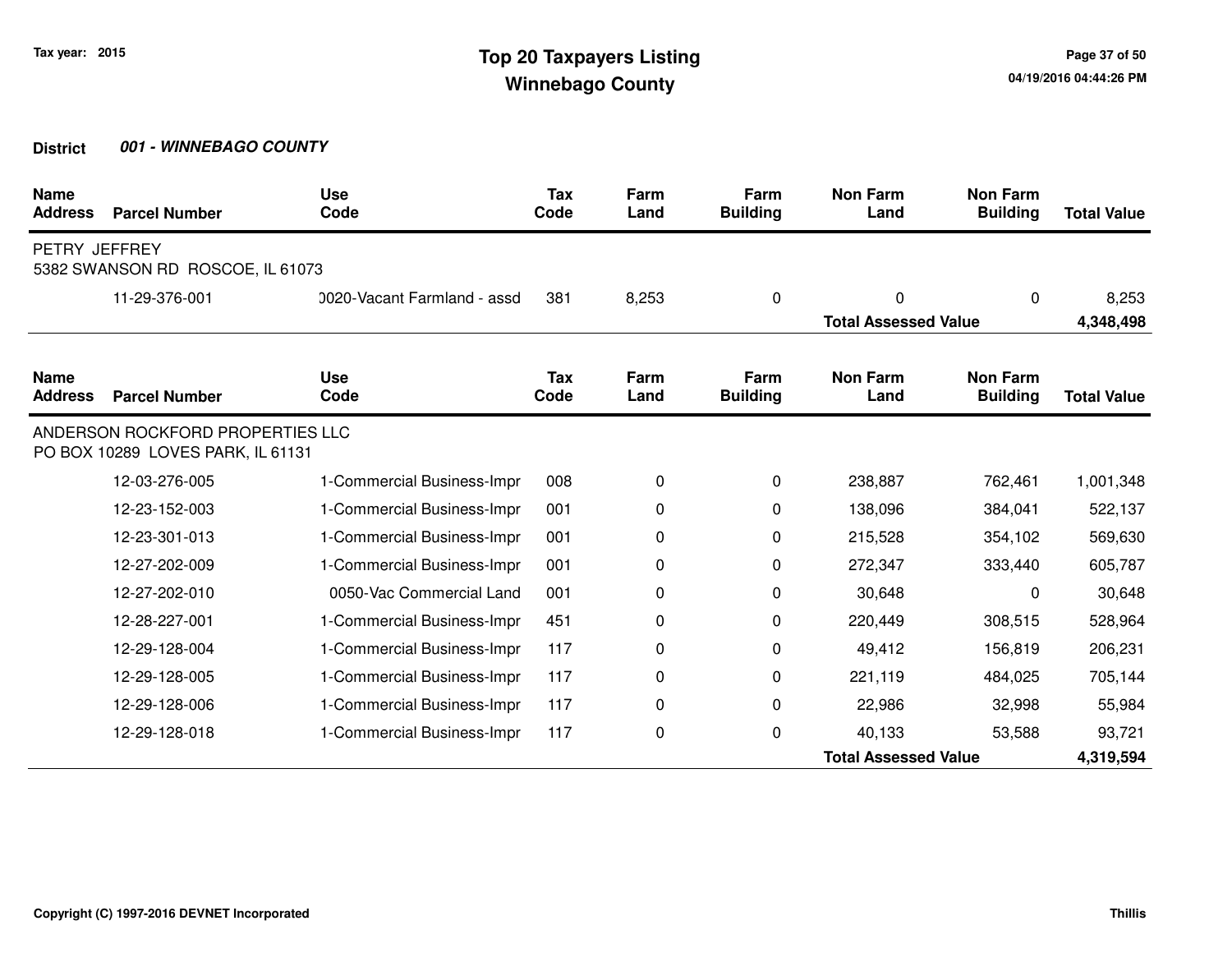| <b>Name</b><br><b>Address</b> | <b>Parcel Number</b>                                                      | <b>Use</b><br>Code                                       | <b>Tax</b><br>Code | Farm<br>Land | Farm<br><b>Building</b> | <b>Non Farm</b><br>Land     | <b>Non Farm</b><br><b>Building</b> | <b>Total Value</b> |
|-------------------------------|---------------------------------------------------------------------------|----------------------------------------------------------|--------------------|--------------|-------------------------|-----------------------------|------------------------------------|--------------------|
|                               | EDWARD ROSE ASSOCIATES INC<br>PO BOX 2012 BLOOMFIELD HILLS, MI 48303-2012 |                                                          |                    |              |                         |                             |                                    |                    |
|                               | 16-09-301-002                                                             | )51-Comm Res (6+units)-Imp                               | 110                | 0            | 0                       | 87,722                      | 4,095,972                          | 4,183,694          |
|                               |                                                                           |                                                          |                    |              |                         | <b>Total Assessed Value</b> |                                    | 4,183,694          |
| <b>Name</b><br><b>Address</b> | <b>Parcel Number</b>                                                      | <b>Use</b><br>Code                                       | Tax<br>Code        | Farm<br>Land | Farm<br><b>Building</b> | <b>Non Farm</b><br>Land     | <b>Non Farm</b><br><b>Building</b> | <b>Total Value</b> |
| <b>MENARD INC</b>             |                                                                           | CORPORATE ACCOUNTING 4777 MENARD DRIVEEAU CLAIRE, WI 5   |                    |              |                         |                             |                                    |                    |
|                               | 08-20-126-004                                                             | 1-Commercial Business-Impr                               | 118                | 0            | 0                       | 462,760                     | 1,262,910                          | 1,725,670          |
|                               | 12-34-277-012                                                             | 0050-Vac Commercial Land                                 | 018                | 0            | 0                       | 6,058                       | $\mathbf{0}$                       | 6,058              |
|                               | 12-34-277-013                                                             | 1-Commercial Business-Impr                               | 018                | 0            | $\Omega$                | 97,674                      | 113,608                            | 211,282            |
|                               | 12-34-426-012                                                             | 1-Commercial Business-Impr                               | 378                | 0            | 0                       | 345,452                     | 1,860,994                          | 2,206,446          |
|                               |                                                                           |                                                          |                    |              |                         | <b>Total Assessed Value</b> |                                    | 4,149,456          |
| <b>Name</b><br><b>Address</b> | <b>Parcel Number</b>                                                      | <b>Use</b><br>Code                                       | <b>Tax</b><br>Code | Farm<br>Land | Farm<br><b>Building</b> | <b>Non Farm</b><br>Land     | <b>Non Farm</b><br><b>Building</b> | <b>Total Value</b> |
|                               | <b>COMMONWEALTH EDISON</b>                                                | ATTN: REAL ESTATE 3 LINCOLN CENTEROAKBROOK TERRACE, IL 6 |                    |              |                         |                             |                                    |                    |
|                               | 03-18-300-011                                                             | 0050-Vac Commercial Land                                 | 210                | 0            | 0                       | 7,610                       | 0                                  | 7,610              |
|                               | 06-35-400-007                                                             | 0020-Vacant Farmland - assd                              | 247                | 1,434        | 0                       | 0                           | 0                                  | 1,434              |
|                               | 07-19-301-002                                                             | 0020-Vacant Farmland - assd                              | 167                | 1,716        | $\Omega$                | 0                           | 0                                  | 1,716              |
|                               | 07-19-400-004                                                             | 0020-Vacant Farmland - assd                              | 156                | 1,057        | 0                       | 0                           | 0                                  | 1,057              |
|                               | 07-20-300-002                                                             | 0020-Vacant Farmland - assd                              | 167                | 1,303        | 0                       | 0                           | 0                                  | 1,303              |
|                               | 07-20-400-002                                                             | 0020-Vacant Farmland - assd                              | 167                | 453          | 0                       | 0                           | $\Omega$                           | 453                |
|                               | Copyright (C) 1997-2016 DEVNET Incorporated                               |                                                          |                    |              |                         |                             |                                    | <b>Thillis</b>     |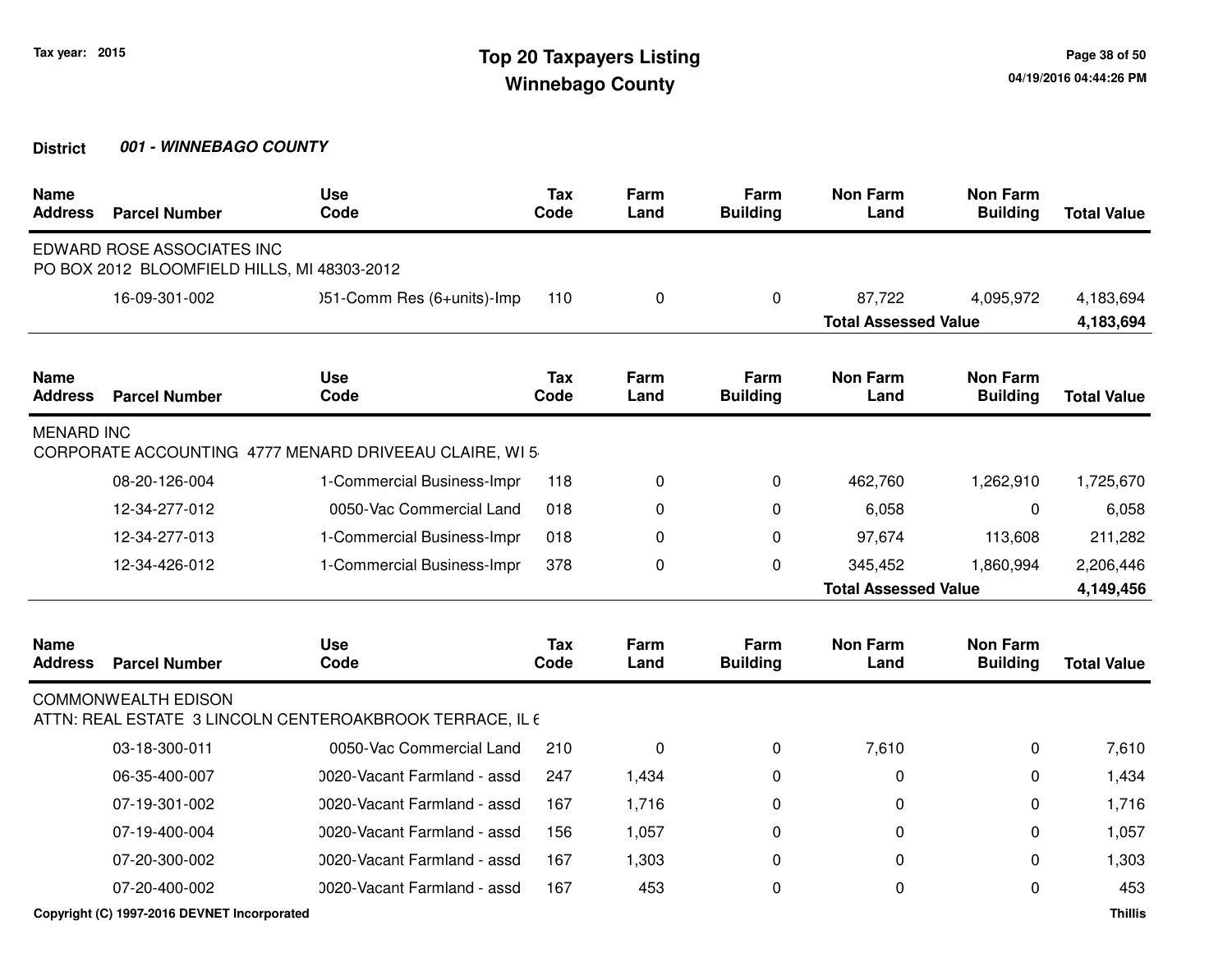| <b>Name</b><br><b>Address</b> | <b>Parcel Number</b>       | <b>Use</b><br>Code                                       | <b>Tax</b><br>Code | Farm<br>Land | Farm<br><b>Building</b> | <b>Non Farm</b><br>Land | <b>Non Farm</b><br><b>Building</b> | <b>Total Value</b> |
|-------------------------------|----------------------------|----------------------------------------------------------|--------------------|--------------|-------------------------|-------------------------|------------------------------------|--------------------|
|                               | <b>COMMONWEALTH EDISON</b> | ATTN: REAL ESTATE 3 LINCOLN CENTEROAKBROOK TERRACE, IL 6 |                    |              |                         |                         |                                    |                    |
|                               | 07-20-400-005              | 0020-Vacant Farmland - assd                              | 167                | 692          | $\mathbf 0$             | 0                       | 0                                  | 692                |
|                               | 07-21-300-003              | 0020-Vacant Farmland - assd                              | 362                | 733          | 0                       | 0                       | 0                                  | 733                |
|                               | 07-21-300-004              | 0020-Vacant Farmland - assd                              | 362                | 7,322        | 0                       | 0                       | $\Omega$                           | 7,322              |
|                               | 07-22-100-003              | 0020-Vacant Farmland - assd                              | 161                | 1,205        | 0                       | 0                       | $\Omega$                           | 1,205              |
|                               | 07-22-300-001              | 0020-Vacant Farmland - assd                              | 362                | 3,356        | 0                       | 0                       | $\Omega$                           | 3,356              |
|                               | 07-22-400-001              | 0020-Vacant Farmland - assd                              | 167                | 308          | 0                       | 0                       | $\Omega$                           | 308                |
|                               | 07-22-400-002              | 0020-Vacant Farmland - assd                              | 167                | 344          | 0                       | 0                       | 0                                  | 344                |
|                               | 07-23-300-001              | 0020-Vacant Farmland - assd                              | 167                | 1,871        | 0                       | 0                       | 0                                  | 1,871              |
|                               | 07-23-300-003              | 0020-Vacant Farmland - assd                              | 167                | 2            | 0                       | 0                       | $\Omega$                           | $\overline{2}$     |
|                               | 07-23-300-004              | 0020-Vacant Farmland - assd                              | 167                | 319          | 0                       | 0                       | 0                                  | 319                |
|                               | 07-23-400-001              | 0020-Vacant Farmland - assd                              | 167                | 1,488        | 0                       | 0                       | 0                                  | 1,488              |
|                               | 07-23-400-002              | 0020-Vacant Farmland - assd                              | 167                |              | 0                       | 0                       | 0                                  |                    |
|                               | 07-24-151-002              | 0020-Vacant Farmland - assd                              | 156                | 1,887        | 0                       | $\mathbf 0$             | 0                                  | 1,887              |
|                               | 07-24-177-003              | 0010-Vacant Rural Prop                                   | 156                | 0            | 0                       | 670                     | $\Omega$                           | 670                |
|                               | 07-24-251-003              | 0020-Vacant Farmland - assd                              | 156                | 1,158        | 0                       | 0                       | 0                                  | 1,158              |
|                               | 07-24-277-002              | 0020-Vacant Farmland - assd                              | 156                | 277          | 0                       | 0                       | $\Omega$                           | 277                |
|                               | 07-24-302-001              | 0080-Vacant Industrial Land                              | 156                | 0            | 0                       | 14,273                  | 0                                  | 14,273             |
|                               | 07-24-426-002              | 0080-Vacant Industrial Land                              | 169                | 0            | 0                       | 3,116                   | 0                                  | 3,116              |
|                               | 07-26-100-002              | 0080-Vacant Industrial Land                              | 156                | 0            | 0                       | 5,386                   | 0                                  | 5,386              |
|                               | 07-26-100-009              | 0080-Vacant Industrial Land                              | 156                | 0            | 0                       | 3,855                   | 0                                  | 3,855              |
|                               | 07-26-100-010              | 0080-Vacant Industrial Land                              | 156                | 0            | 0                       | 1,779                   | 0                                  | 1,779              |
|                               | 07-26-300-002              | 0080-Vacant Industrial Land                              | 167                | 0            | 0                       | 2,694                   | 0                                  | 2,694              |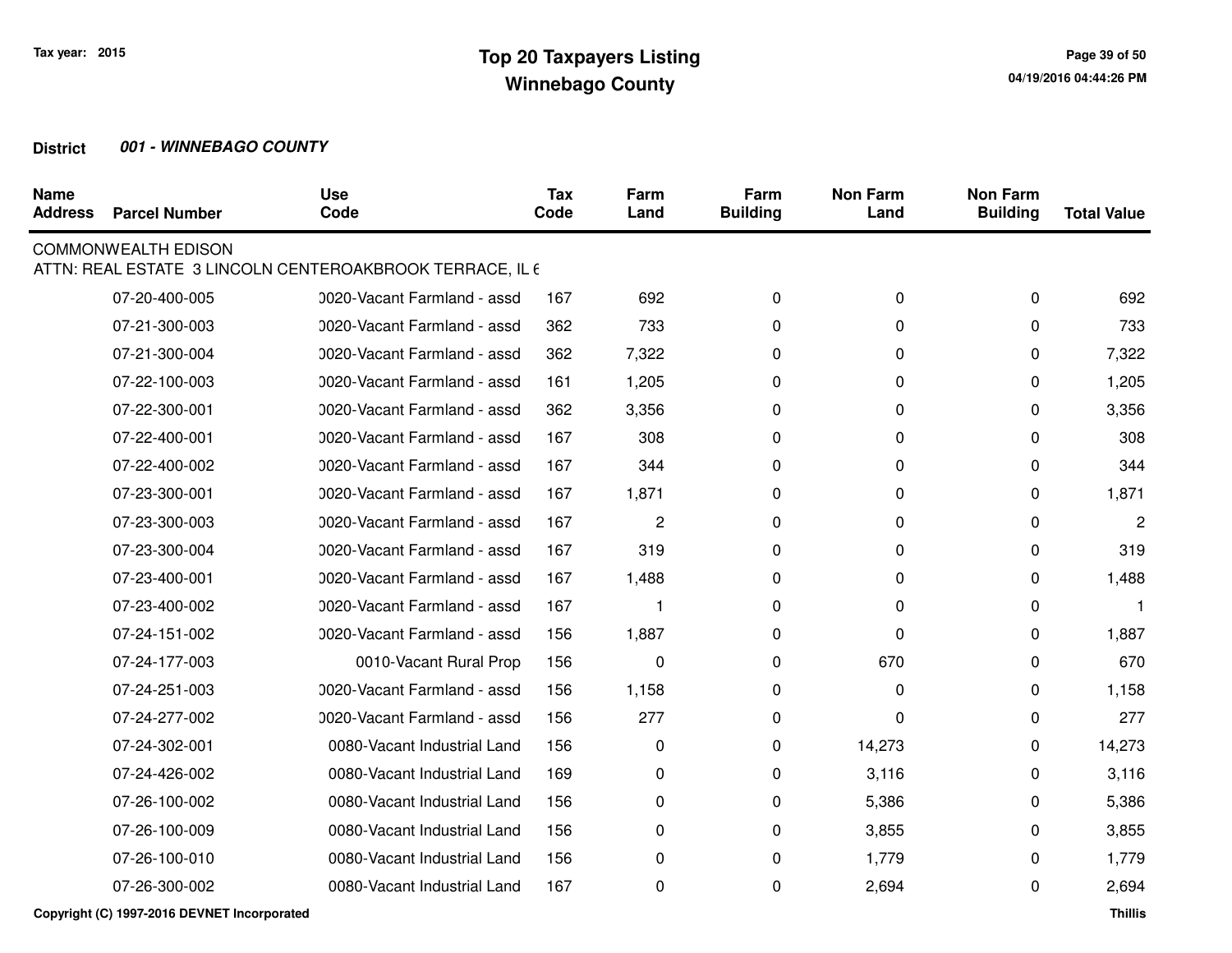| <b>Name</b><br><b>Address</b> | <b>Parcel Number</b>       | <b>Use</b><br>Code                                       | <b>Tax</b><br>Code | Farm<br>Land | Farm<br><b>Building</b> | <b>Non Farm</b><br>Land | <b>Non Farm</b><br><b>Building</b> | <b>Total Value</b> |
|-------------------------------|----------------------------|----------------------------------------------------------|--------------------|--------------|-------------------------|-------------------------|------------------------------------|--------------------|
|                               | <b>COMMONWEALTH EDISON</b> | ATTN: REAL ESTATE 3 LINCOLN CENTEROAKBROOK TERRACE, IL 6 |                    |              |                         |                         |                                    |                    |
|                               | 07-26-300-008              | 0080-Vacant Industrial Land                              | 167                | 0            | 0                       | 8,085                   | 0                                  | 8,085              |
|                               | 07-35-300-003              | 0020-Vacant Farmland - assd                              | 146                | 1,479        | 0                       | 0                       | 0                                  | 1,479              |
|                               | 07-35-451-002              | 0020-Vacant Farmland - assd                              | 146                | 295          | 0                       | 0                       | 0                                  | 295                |
|                               | 08-14-300-001              | 0010-Vacant Rural Prop                                   | 135                | 0            | 0                       | 8,309                   | 0                                  | 8,309              |
|                               | 08-14-300-002              | 0020-Vacant Farmland - assd                              | 432                | 880          | 0                       | 0                       | 0                                  | 880                |
|                               | 08-14-400-001              | 0020-Vacant Farmland - assd                              | 432                | 1,226        | 0                       | 0                       | 0                                  | 1,226              |
|                               | 08-15-300-001              | 0020-Vacant Farmland - assd                              | 135                | 205          | 0                       | 0                       | 0                                  | 205                |
|                               | 08-15-300-003              | 0020-Vacant Farmland - assd                              | 135                | 687          | 0                       | 0                       | 0                                  | 687                |
|                               | 08-15-400-001              | 0010-Vacant Rural Prop                                   | 135                | $\mathbf 0$  | 0                       | 16,730                  | 0                                  | 16,730             |
|                               | 08-16-377-005              | 0020-Vacant Farmland - assd                              | 133                | 518          | 0                       | 0                       | 0                                  | 518                |
|                               | 08-19-301-001              | 0020-Vacant Farmland - assd                              | 156                | 46           | $\mathbf 0$             | 0                       | 0                                  | 46                 |
|                               | 08-19-301-002              | 0010-Vacant Rural Prop                                   | 169                | 0            | 0                       | 3,144                   | 0                                  | 3,144              |
|                               | 08-19-326-001              | 0081-Ind Land + Improve                                  | 414                | 0            | 0                       | 17,674                  | 20,781                             | 38,455             |
|                               | 08-19-326-002              | 1030-Vacant Residential Land                             | 133                | 0            | 0                       | 4,695                   | 0                                  | 4,695              |
|                               | 08-19-401-001              | 0080-Vacant Industrial Land                              | 137                | 0            | 0                       | 9,866                   | 0                                  | 9,866              |
|                               | 08-19-426-001              | 1030-Vacant Residential Land                             | 414                | 0            | 0                       | 1,147                   | 0                                  | 1,147              |
|                               | 08-19-426-002              | 1030-Vacant Residential Land                             | 414                | 0            | 0                       | 1,147                   | 0                                  | 1,147              |
|                               | 08-19-427-001              | 1030-Vacant Residential Land                             | 413                | 0            | 0                       | 752                     | 0                                  | 752                |
|                               | 08-20-301-001              | 0030-Vacant Residential Land                             | 133                | 0            | 0                       | 8,906                   | 0                                  | 8,906              |
|                               | 08-20-401-001              | 0020-Vacant Farmland - assd                              | 152                | 130          | 0                       | 0                       | 0                                  | 130                |
|                               | 08-20-426-001              | 0010-Vacant Rural Prop                                   | 007                | 0            | 0                       | 6,757                   | 0                                  | 6,757              |
|                               | 08-21-176-002              | 0010-Vacant Rural Prop                                   | 163                | 0            | 0                       | 292                     | 0                                  | 292                |

**Copyright (C) 1997-2016 DEVNET Incorporated**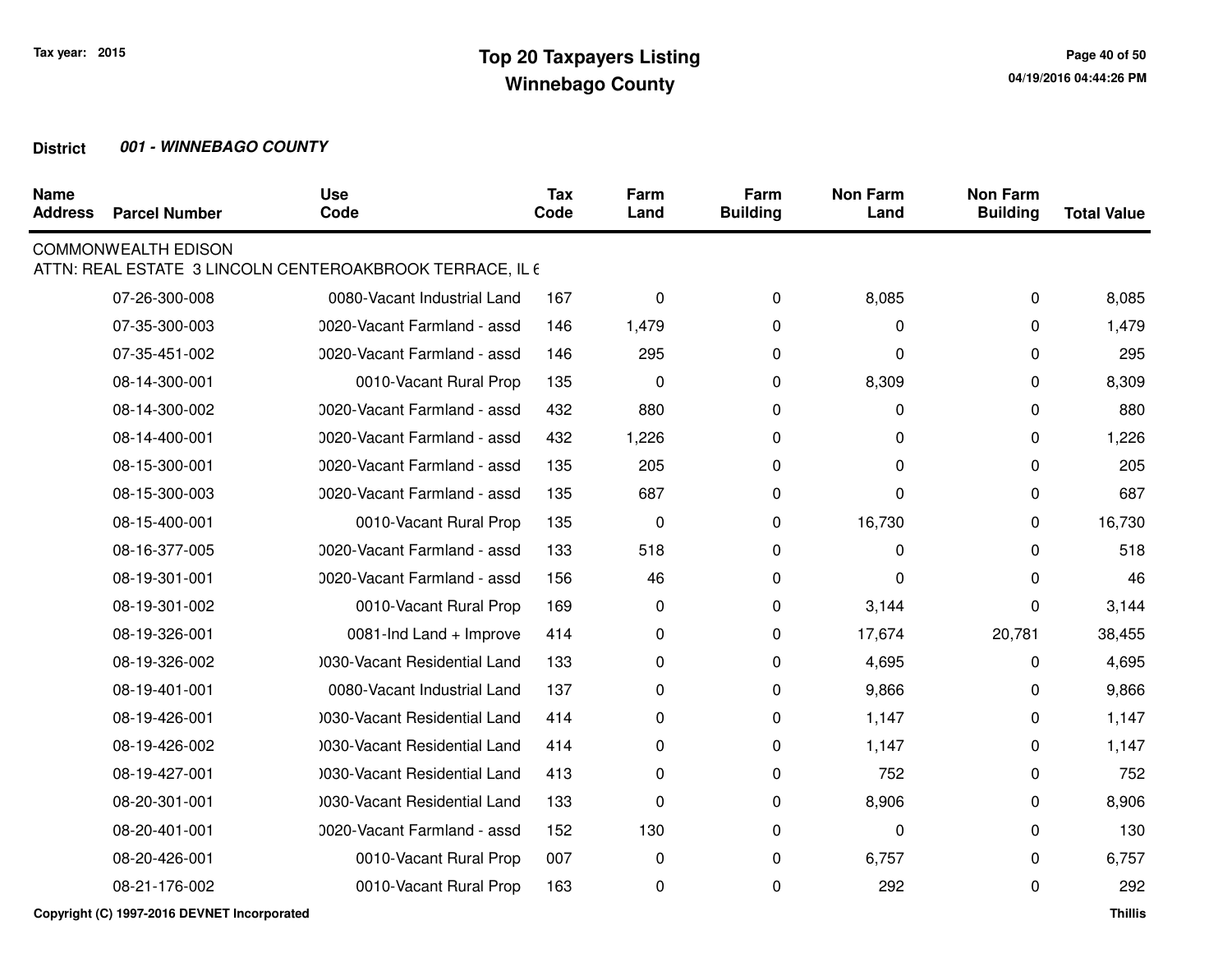| <b>Name</b><br><b>Address</b> | <b>Parcel Number</b>       | <b>Use</b><br>Code                                       | <b>Tax</b><br>Code | Farm<br>Land | Farm<br><b>Building</b> | <b>Non Farm</b><br>Land | <b>Non Farm</b><br><b>Building</b> | <b>Total Value</b> |
|-------------------------------|----------------------------|----------------------------------------------------------|--------------------|--------------|-------------------------|-------------------------|------------------------------------|--------------------|
|                               | <b>COMMONWEALTH EDISON</b> | ATTN: REAL ESTATE 3 LINCOLN CENTEROAKBROOK TERRACE, IL 6 |                    |              |                         |                         |                                    |                    |
|                               | 08-21-326-001              | 0010-Vacant Rural Prop                                   | 007                | 0            | 0                       | 28,631                  | 0                                  | 28,631             |
|                               | 08-24-300-002              | Farm+Improve+Non Farm AV                                 | 135                | 3,719        | 0                       | 7,406                   | 0                                  | 11,125             |
|                               | 08-24-451-002              | 0010-Vacant Rural Prop                                   | 135                | $\mathbf 0$  | 0                       | 8,999                   | 0                                  | 8,999              |
|                               | 08-25-204-001              | 0020-Vacant Farmland - assd                              | 145                | 382          | 0                       | 0                       | 0                                  | 382                |
|                               | 08-25-400-002              | 0010-Vacant Rural Prop                                   | 145                | 0            | 0                       | 16,598                  | 0                                  | 16,598             |
|                               | 08-32-426-001              | 0030-Vacant Residential Land                             | 006                | 0            | 0                       | 2,257                   | 0                                  | 2,257              |
|                               | 08-33-105-012              | 0030-Vacant Residential Land                             | 006                | 0            | 0                       | 3,037                   | 0                                  | 3,037              |
|                               | 08-36-200-002              | 0020-Vacant Farmland - assd                              | 145                | 1,457        | 0                       | 0                       | 0                                  | 1,457              |
|                               | 08-36-200-005              | 0020-Vacant Farmland - assd                              | 145                | 2,147        | 0                       | 0                       | 0                                  | 2,147              |
|                               | 08-36-400-005              | 0010-Vacant Rural Prop                                   | 145                | 0            | 0                       | 21,693                  | 0                                  | 21,693             |
|                               | 09-16-300-001              | 0081-Ind Land + Improve                                  | 281                | 0            | 0                       | 4,240                   | 2,746                              | 6,986              |
|                               | 09-28-107-006              | 0080-Vacant Industrial Land                              | 286                | 0            | 0                       | 5,256                   | 0                                  | 5,256              |
|                               | 09-28-177-007              | 0080-Vacant Industrial Land                              | 286                | 0            | 0                       | 7,564                   | 0                                  | 7,564              |
|                               | 09-28-400-003              | 0080-Vacant Industrial Land                              | 281                | 0            | 0                       | 11,969                  | 0                                  | 11,969             |
|                               | 09-29-102-002              | 0080-Vacant Industrial Land                              | 281                | 0            | 0                       | 10,781                  | 0                                  | 10,781             |
|                               | 09-29-229-012              | 0080-Vacant Industrial Land                              | 286                | 0            | 0                       | 10,091                  | 0                                  | 10,091             |
|                               | 09-29-251-005              | 0080-Vacant Industrial Land                              | 286                | 0            | 0                       | 4,374                   | 0                                  | 4,374              |
|                               | 09-29-254-011              | 0080-Vacant Industrial Land                              | 286                | 0            | 0                       | 4,374                   | 0                                  | 4,374              |
|                               | 09-30-100-002              | 0080-Vacant Industrial Land                              | 281                | 0            | 0                       | 41,033                  | 0                                  | 41,033             |
|                               | 09-33-226-003              | 0080-Vacant Industrial Land                              | 281                | 0            | 0                       | 5,301                   | 0                                  | 5,301              |
|                               | 09-34-200-004              | 0080-Vacant Industrial Land                              | 281                | 0            | 0                       | 48,804                  | 0                                  | 48,804             |
|                               | 09-35-300-003              | 0080-Vacant Industrial Land                              | 281                | 0            | 0                       | 15,780                  | 0                                  | 15,780             |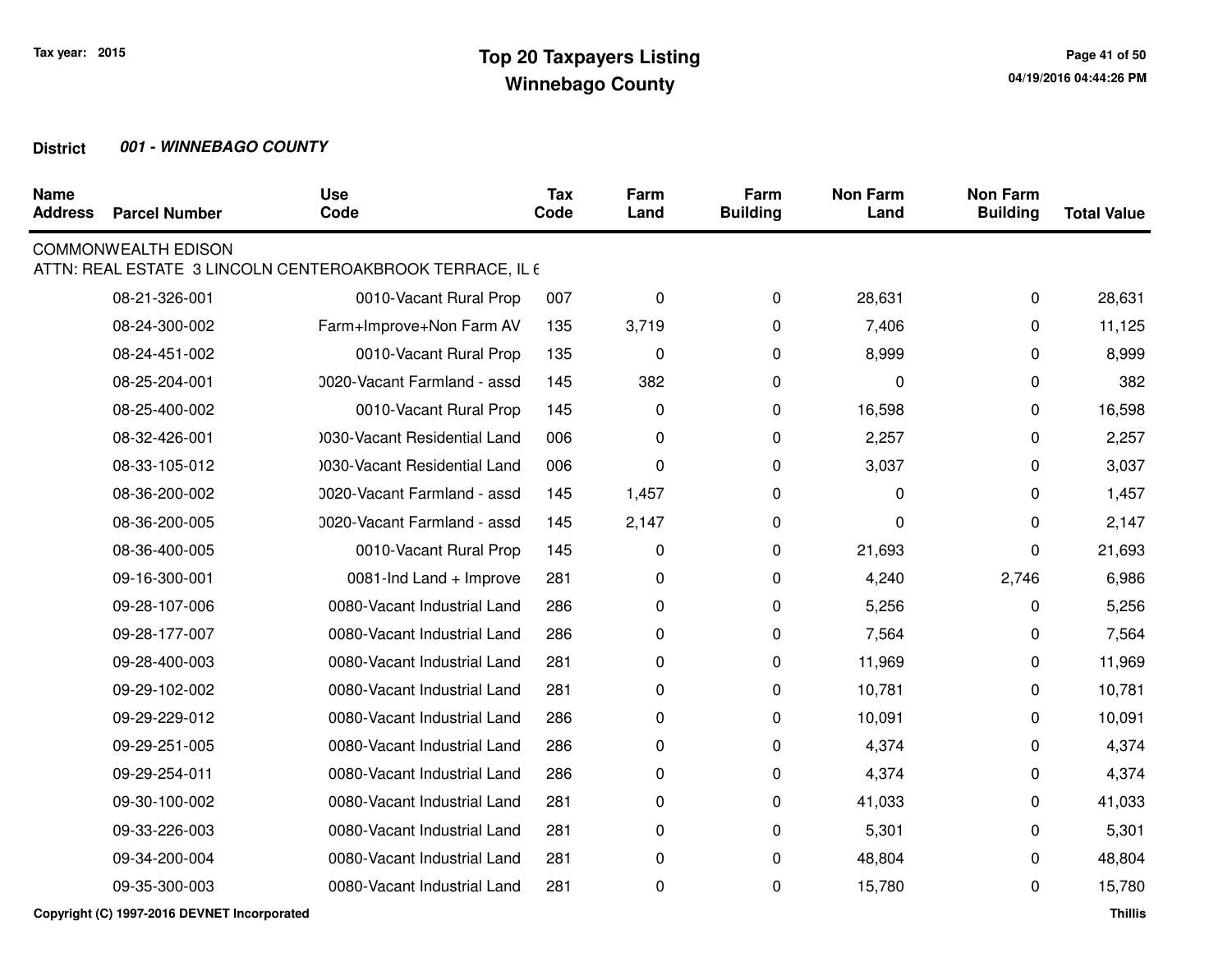| <b>Name</b><br><b>Address</b> | <b>Parcel Number</b>       | <b>Use</b><br>Code                                       | <b>Tax</b><br>Code | Farm<br>Land | Farm<br><b>Building</b> | <b>Non Farm</b><br>Land | <b>Non Farm</b><br><b>Building</b> | <b>Total Value</b> |
|-------------------------------|----------------------------|----------------------------------------------------------|--------------------|--------------|-------------------------|-------------------------|------------------------------------|--------------------|
|                               | <b>COMMONWEALTH EDISON</b> | ATTN: REAL ESTATE 3 LINCOLN CENTEROAKBROOK TERRACE, IL 6 |                    |              |                         |                         |                                    |                    |
|                               | 09-35-300-006              | 0081-Ind Land + Improve                                  | 281                | 0            | $\mathbf 0$             | 10,913                  | 11,611                             | 22,524             |
|                               | 10-02-200-004              | 0020-Vacant Farmland - assd                              | 260                | 1,581        | 0                       | $\pmb{0}$               | 0                                  | 1,581              |
|                               | 10-02-400-006              | 0020-Vacant Farmland - assd                              | 260                | 1,469        | 0                       | 0                       | $\Omega$                           | 1,469              |
|                               | 10-11-200-003              | 0020-Vacant Farmland - assd                              | 260                | 888          | 0                       | 0                       | $\Omega$                           | 888                |
|                               | 10-11-200-012              | 0020-Vacant Farmland - assd                              | 260                | 1,365        | 0                       | 0                       | 0                                  | 1,365              |
|                               | 10-11-200-014              | 0020-Vacant Farmland - assd                              | 260                | 1,091        | 0                       | 0                       | $\Omega$                           | 1,091              |
|                               | 10-11-200-015              | 0020-Vacant Farmland - assd                              | 260                | 453          | 0                       | 0                       | 0                                  | 453                |
|                               | 10-11-400-003              | 0020-Vacant Farmland - assd                              | 260                | 2,335        | 0                       | 0                       | 0                                  | 2,335              |
|                               | 10-12-100-004              | 0020-Vacant Farmland - assd                              | 260                | 836          | $\Omega$                | $\Omega$                | $\Omega$                           | 836                |
|                               | 10-12-100-005              | 0020-Vacant Farmland - assd                              | 260                | 1,057        | $\mathbf 0$             | 0                       | $\Omega$                           | 1,057              |
|                               | 10-14-100-003              | 0020-Vacant Farmland - assd                              | 266                | 1,826        | 0                       | 0                       | $\Omega$                           | 1,826              |
|                               | 10-14-200-003              | Farm+Improve+Non Farm AV                                 | 266                | 998          | 0                       | 40,808                  | 174,538                            | 216,344            |
|                               | 10-14-200-004              | 0020-Vacant Farmland - assd                              | 260                | 1,283        | 0                       | $\pmb{0}$               | 0                                  | 1,283              |
|                               | 10-23-400-007              | 0020-Vacant Farmland - assd                              | 260                | 1,026        | 0                       | 0                       | 0                                  | 1,026              |
|                               | 10-26-200-003              | 0020-Vacant Farmland - assd                              | 260                | 2,159        | 0                       | $\mathbf{0}$            | $\Omega$                           | 2,159              |
|                               | 10-35-400-006              | 0020-Vacant Farmland - assd                              | 266                | 1,478        | 0                       | 0                       | 0                                  | 1,478              |
|                               | 11-01-326-001              | 0050-Vac Commercial Land                                 | 002                | 0            | 0                       | 6,744                   | 0                                  | 6,744              |
|                               | 11-02-126-002              | 0080-Vacant Industrial Land                              | 050                | 0            | 0                       | 23,924                  | 0                                  | 23,924             |
|                               | 11-02-176-003              | 0080-Vacant Industrial Land                              | 050                | 0            | 0                       | 7,379                   | 0                                  | 7,379              |
|                               | 11-02-176-004              | 0080-Vacant Industrial Land                              | 050                | 0            | 0                       | 16,987                  | $\Omega$                           | 16,987             |
|                               | 11-02-326-012              | 0081-Ind Land + Improve                                  | 001                | 0            | 0                       | 20,874                  | 22,523                             | 43,397             |
|                               | 11-10-328-017              | 0081-Ind Land + Improve                                  | 001                | 0            | 0                       | 6,773                   | 313                                | 7,086              |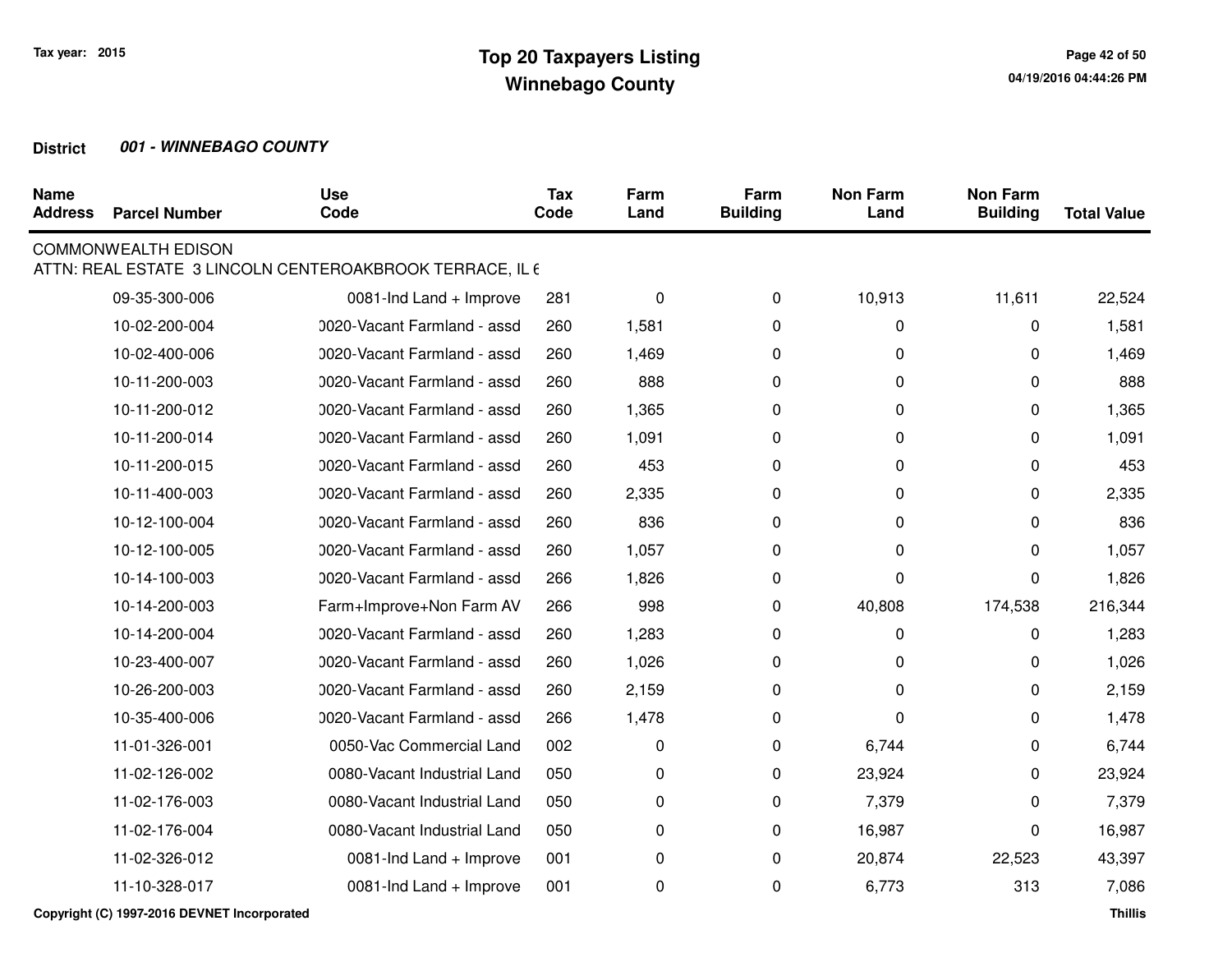| <b>Parcel Number</b> | <b>Use</b><br>Code          | <b>Tax</b><br>Code | Farm<br>Land                                             | Farm<br><b>Building</b> | <b>Non Farm</b><br>Land | <b>Non Farm</b><br><b>Building</b> | <b>Total Value</b> |
|----------------------|-----------------------------|--------------------|----------------------------------------------------------|-------------------------|-------------------------|------------------------------------|--------------------|
|                      |                             |                    |                                                          |                         |                         |                                    |                    |
| 11-12-351-014        | 0081-Ind Land + Improve     | 001                | $\pmb{0}$                                                | 0                       | 2,045                   | 4,252                              | 6,297              |
| 11-15-280-003        | 0081-Ind Land + Improve     | 001                | 0                                                        | 0                       | 2,416                   | 549                                | 2,965              |
| 11-21-228-001        | 0081-Ind Land + Improve     | 085                | 0                                                        | 0                       | 569                     | 781                                | 1,350              |
| 11-21-408-001        | 0081-Ind Land + Improve     | 126                | 0                                                        | 0                       | 2,597                   | 580                                | 3,177              |
| 11-21-476-002        | 0080-Vacant Industrial Land | 126                | 0                                                        | 0                       | 17,926                  | 0                                  | 17,926             |
| 11-23-103-011        | 0081-Ind Land + Improve     | 001                | 0                                                        | 0                       | 539                     | 158                                | 697                |
| 11-23-331-002        | 0081-Ind Land + Improve     | 424                | 0                                                        | $\mathbf 0$             | 854                     | 173                                | 1,027              |
| 11-23-426-001        | 0081-Ind Land + Improve     | 001                | 0                                                        | $\mathbf 0$             | 1,025                   | 281                                | 1,306              |
| 11-25-410-006        | 0081-Ind Land + Improve     | 001                | 0                                                        | $\pmb{0}$               | 1,317                   | 472                                | 1,789              |
| 11-26-101-001        | 0081-Ind Land + Improve     | 424                | 0                                                        | 0                       | 30                      | 48,283                             | 48,313             |
| 11-26-104-001        | 0081-Ind Land + Improve     | 424                | 0                                                        | 0                       | 23,762                  | 37,917                             | 61,679             |
| 11-26-255-005        | 0081-Ind Land + Improve     | 034                | 0                                                        | 0                       | 1,312                   | 540                                | 1,852              |
| 11-27-229-001        | 0080-Vacant Industrial Land | 014                | 0                                                        | 0                       | 142                     | 0                                  | 142                |
| 11-27-230-010        | 0081-Ind Land + Improve     | 014                | 0                                                        | 0                       | 17                      | 48,283                             | 48,300             |
| 11-27-380-016        | 0081-Ind Land + Improve     | 001                | 0                                                        | 0                       | 1,679                   | 312                                | 1,991              |
| 11-28-101-004        | 0080-Vacant Industrial Land | 057                | 0                                                        | 0                       | 14,588                  | 0                                  | 14,588             |
| 11-28-127-005        | 0080-Vacant Industrial Land | 057                | 0                                                        | 0                       | 9,799                   | 0                                  | 9,799              |
| 11-28-201-001        | 0080-Vacant Industrial Land | 066                | 0                                                        | 0                       | 1,609                   | 0                                  | 1,609              |
| 11-29-151-004        | 0080-Vacant Industrial Land | 057                | 0                                                        | $\mathbf 0$             | 11,856                  | 0                                  | 11,856             |
| 11-29-151-005        | 0080-Vacant Industrial Land | 057                | 0                                                        | $\pmb{0}$               | 842                     | 0                                  | 842                |
| 11-29-204-004        | 0080-Vacant Industrial Land | 057                | 0                                                        | 0                       | 3,919                   | 0                                  | 3,919              |
| 11-29-204-005        | 0080-Vacant Industrial Land | 057                | 0                                                        | 0                       | 4,733                   | 0                                  | 4,733              |
|                      | <b>COMMONWEALTH EDISON</b>  |                    | ATTN: REAL ESTATE 3 LINCOLN CENTEROAKBROOK TERRACE, IL 6 |                         |                         |                                    |                    |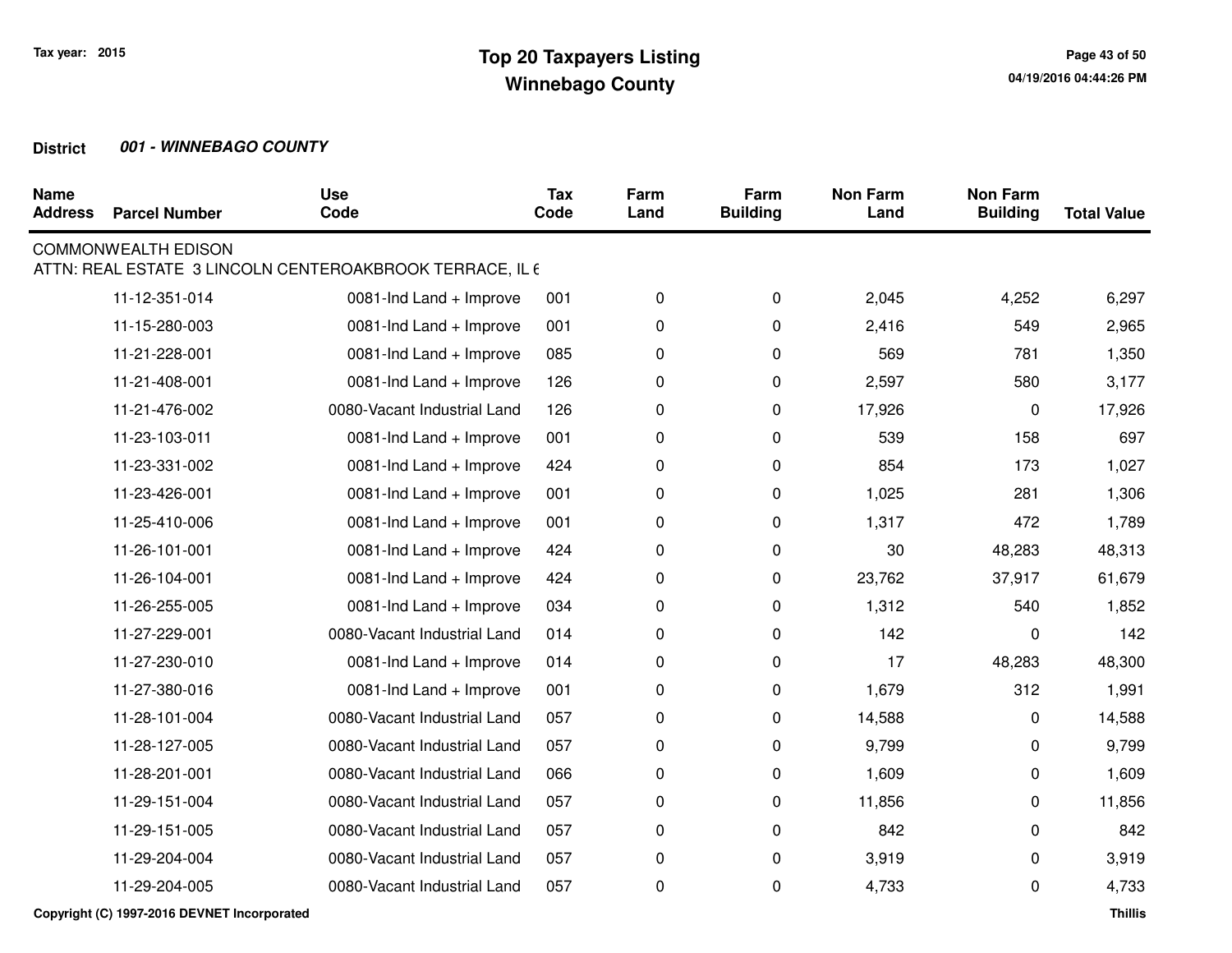| <b>Name</b><br><b>Address</b> | <b>Parcel Number</b>       | <b>Use</b><br>Code                                       | <b>Tax</b><br>Code | Farm<br>Land | Farm<br><b>Building</b> | <b>Non Farm</b><br>Land | <b>Non Farm</b><br><b>Building</b> | <b>Total Value</b> |
|-------------------------------|----------------------------|----------------------------------------------------------|--------------------|--------------|-------------------------|-------------------------|------------------------------------|--------------------|
|                               | <b>COMMONWEALTH EDISON</b> | ATTN: REAL ESTATE 3 LINCOLN CENTEROAKBROOK TERRACE, IL 6 |                    |              |                         |                         |                                    |                    |
|                               | 11-29-204-006              | 0080-Vacant Industrial Land                              | 057                | 0            | 0                       | 10,582                  | 0                                  | 10,582             |
|                               | 11-29-276-004              | 0081-Ind Land + Improve                                  | 057                | 0            | 0                       | 10,894                  | 9,089                              | 19,983             |
|                               | 11-30-151-001              | 0080-Vacant Industrial Land                              | 058                | 0            | 0                       | 17,789                  | 0                                  | 17,789             |
|                               | 11-30-276-002              | 0080-Vacant Industrial Land                              | 058                | 0            | 0                       | 11,881                  | 0                                  | 11,881             |
|                               | 11-32-251-002              | 0080-Vacant Industrial Land                              | 069                | 0            | 0                       | 8,075                   | 0                                  | 8,075              |
|                               | 11-32-403-001              | 0020-Vacant Farmland - assd                              | 071                | 341          | 0                       | 0                       | $\Omega$                           | 341                |
|                               | 11-34-127-002              | 0080-Vacant Industrial Land                              | 001                | 0            | 0                       | 58                      | 0                                  | 58                 |
|                               | 11-35-279-001              | 0081-Ind Land + Improve                                  | 001                | 0            | 0                       | 2,262                   | 196                                | 2,458              |
|                               | 11-35-351-010              | 0080-Vacant Industrial Land                              | 001                | 0            | $\pmb{0}$               | 19,360                  | $\Omega$                           | 19,360             |
|                               | 11-36-276-014              | 0080-Vacant Industrial Land                              | 001                | 0            | 0                       | 1,486                   | 0                                  | 1,486              |
|                               | 11-36-276-015              | 0081-Ind Land + Improve                                  | 001                | 0            | 0                       | 1,486                   | 281                                | 1,767              |
|                               | 11-36-402-005              | 0081-Ind Land + Improve                                  | 001                | 0            | $\pmb{0}$               | 9,923                   | 2,440                              | 12,363             |
|                               | 12-01-202-002              | 0050-Vac Commercial Land                                 | 040                | 0            | 0                       | 28,872                  | 0                                  | 28,872             |
|                               | 12-01-252-002              | 0050-Vac Commercial Land                                 | 040                | 0            | 0                       | 41,634                  | $\Omega$                           | 41,634             |
|                               | 12-01-401-002              | 0020-Vacant Farmland - assd                              | 013                | 4,396        | 0                       | $\pmb{0}$               | $\Omega$                           | 4,396              |
|                               | 12-05-151-005              | 0081-Ind Land + Improve                                  | 002                | 0            | 0                       | 23,071                  | 5,354                              | 28,425             |
|                               | 12-12-201-003              | 0020-Vacant Farmland - assd                              | 031                | 3,706        | 0                       | 0                       | $\Omega$                           | 3,706              |
|                               | 12-12-401-002              | 0020-Vacant Farmland - assd                              | 031                | 3,096        | 0                       | 0                       | 0                                  | 3,096              |
|                               | 12-13-201-003              | 0020-Vacant Farmland - assd                              | 005                | 1,705        | 0                       | 0                       | 0                                  | 1,705              |
|                               | 12-13-251-010              | 0020-Vacant Farmland - assd                              | 005                | 70           | 0                       | 0                       | $\Omega$                           | 70                 |
|                               | 12-13-401-017              | 0020-Vacant Farmland - assd                              | 005                | 626          | $\mathbf 0$             | 0                       | $\Omega$                           | 626                |
|                               | 12-13-451-010              | 0020-Vacant Farmland - assd                              | 005                | 291          | 0                       | 0                       | 0                                  | 291                |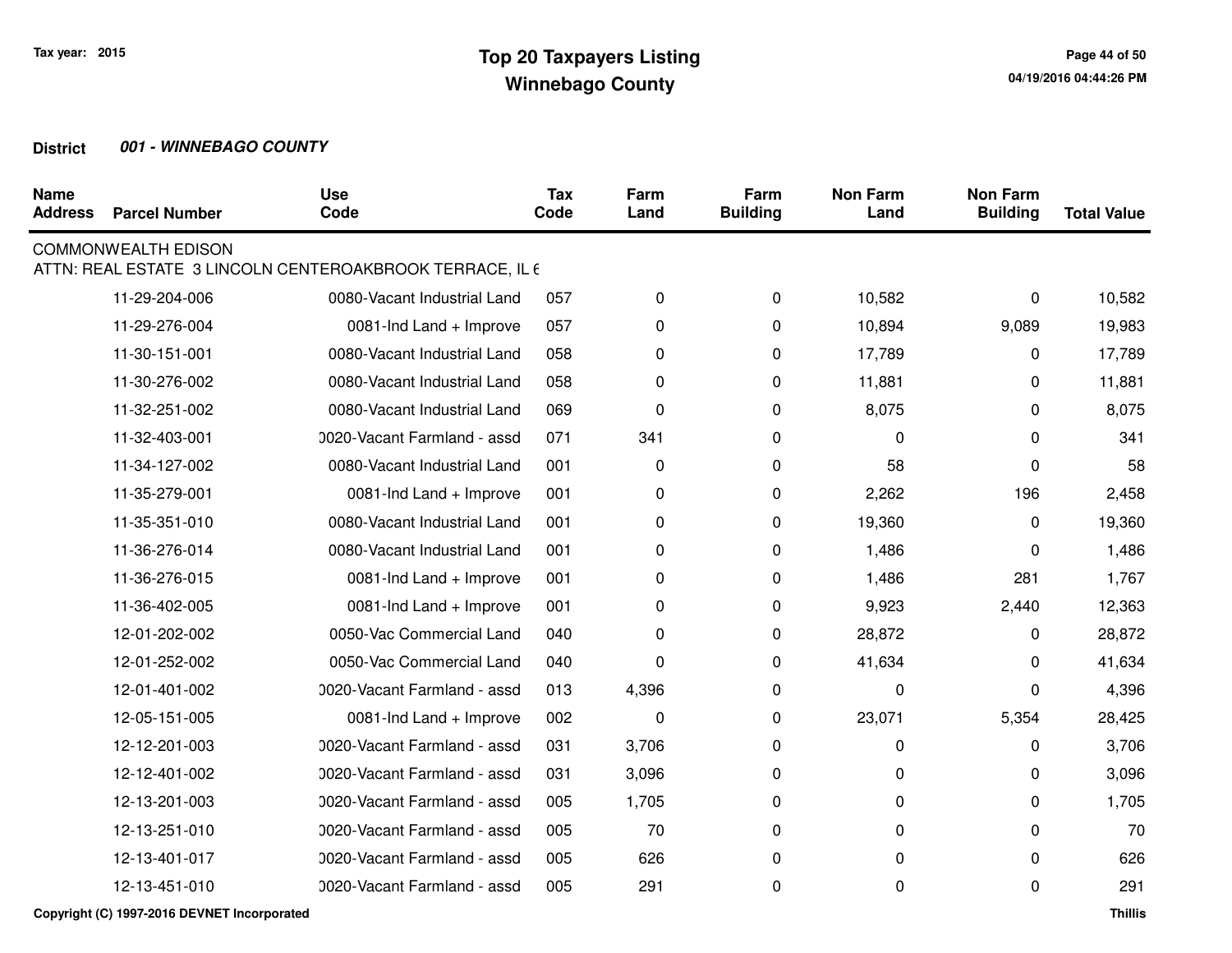| <b>Name</b><br><b>Address</b> | <b>Parcel Number</b>       | <b>Use</b><br>Code                                       | <b>Tax</b><br>Code | Farm<br>Land | Farm<br><b>Building</b> | <b>Non Farm</b><br>Land | <b>Non Farm</b><br><b>Building</b> | <b>Total Value</b> |
|-------------------------------|----------------------------|----------------------------------------------------------|--------------------|--------------|-------------------------|-------------------------|------------------------------------|--------------------|
|                               | <b>COMMONWEALTH EDISON</b> | ATTN: REAL ESTATE 3 LINCOLN CENTEROAKBROOK TERRACE, IL 6 |                    |              |                         |                         |                                    |                    |
|                               | 12-14-201-003              | 0081-Ind Land + Improve                                  | 005                | $\pmb{0}$    | 0                       | 45,343                  | 42,603                             | 87,946             |
|                               | 12-14-226-004              | 0020-Vacant Farmland - assd                              | 005                | 452          | 0                       | $\pmb{0}$               | 0                                  | 452                |
|                               | 12-24-226-001              | 0020-Vacant Farmland - assd                              | 005                | 400          | 0                       | 0                       | $\Omega$                           | 400                |
|                               | 12-24-476-001              | 0020-Vacant Farmland - assd                              | 003                | 1,580        | 0                       | 0                       | 0                                  | 1,580              |
|                               | 12-25-226-001              | 0080-Vacant Industrial Land                              | 017                | 0            | 0                       | 17,464                  | $\Omega$                           | 17,464             |
|                               | 12-28-152-002              | 0081-Ind Land + Improve                                  | 001                | 0            | 0                       | 13,350                  | 17,781                             | 31,131             |
|                               | 12-28-301-001              | 0081-Ind Land + Improve                                  | 001                | 0            | 0                       | 11,205                  | 940                                | 12,145             |
|                               | 12-29-255-002              | 1030-Vacant Residential Land                             | 001                | 0            | 0                       | 4,652                   | 0                                  | 4,652              |
|                               | 12-29-255-003              | 1030-Vacant Residential Land                             | 001                | 0            | 0                       | 1,372                   | 0                                  | 1,372              |
|                               | 12-29-255-007              | 1030-Vacant Residential Land                             | 001                | 0            | $\mathbf 0$             | 5,249                   | 0                                  | 5,249              |
|                               | 12-29-256-005              | 1030-Vacant Residential Land                             | 001                | 0            | 0                       | 2,147                   | 0                                  | 2,147              |
|                               | 12-29-256-011              | 0030-Vacant Residential Land                             | 001                | 0            | 0                       | 2,386                   | 0                                  | 2,386              |
|                               | 12-29-283-007              | 0080-Vacant Industrial Land                              | 001                | 0            | 0                       | 9,161                   | $\Omega$                           | 9,161              |
|                               | 12-30-255-011              | 1030-Vacant Residential Land                             | 001                | 0            | 0                       | 3,022                   | 0                                  | 3,022              |
|                               | 12-30-256-011              | 1030-Vacant Residential Land                             | 001                | 0            | 0                       | 2,992                   | 0                                  | 2,992              |
|                               | 12-30-256-022              | 1030-Vacant Residential Land                             | 001                | 0            | 0                       | 3,022                   | 0                                  | 3,022              |
|                               | 12-30-257-011              | 1030-Vacant Residential Land                             | 001                | 0            | 0                       | 3,178                   | 0                                  | 3,178              |
|                               | 12-30-257-022              | 0030-Vacant Residential Land                             | 001                | 0            | 0                       | 3,210                   | $\Omega$                           | 3,210              |
|                               | 12-30-258-019              | 1030-Vacant Residential Land                             | 001                | 0            | 0                       | 4,212                   | 0                                  | 4,212              |
|                               | 12-30-280-027              | 0030-Vacant Residential Land                             | 001                | 0            | 0                       | 4,068                   | 0                                  | 4,068              |
|                               | 12-30-281-008              | 1030-Vacant Residential Land                             | 001                | 0            | 0                       | 4,068                   | 0                                  | 4,068              |
|                               | 12-30-281-014              | 1030-Vacant Residential Land                             | 001                | 0            | 0                       | 3,932                   | 0                                  | 3,932              |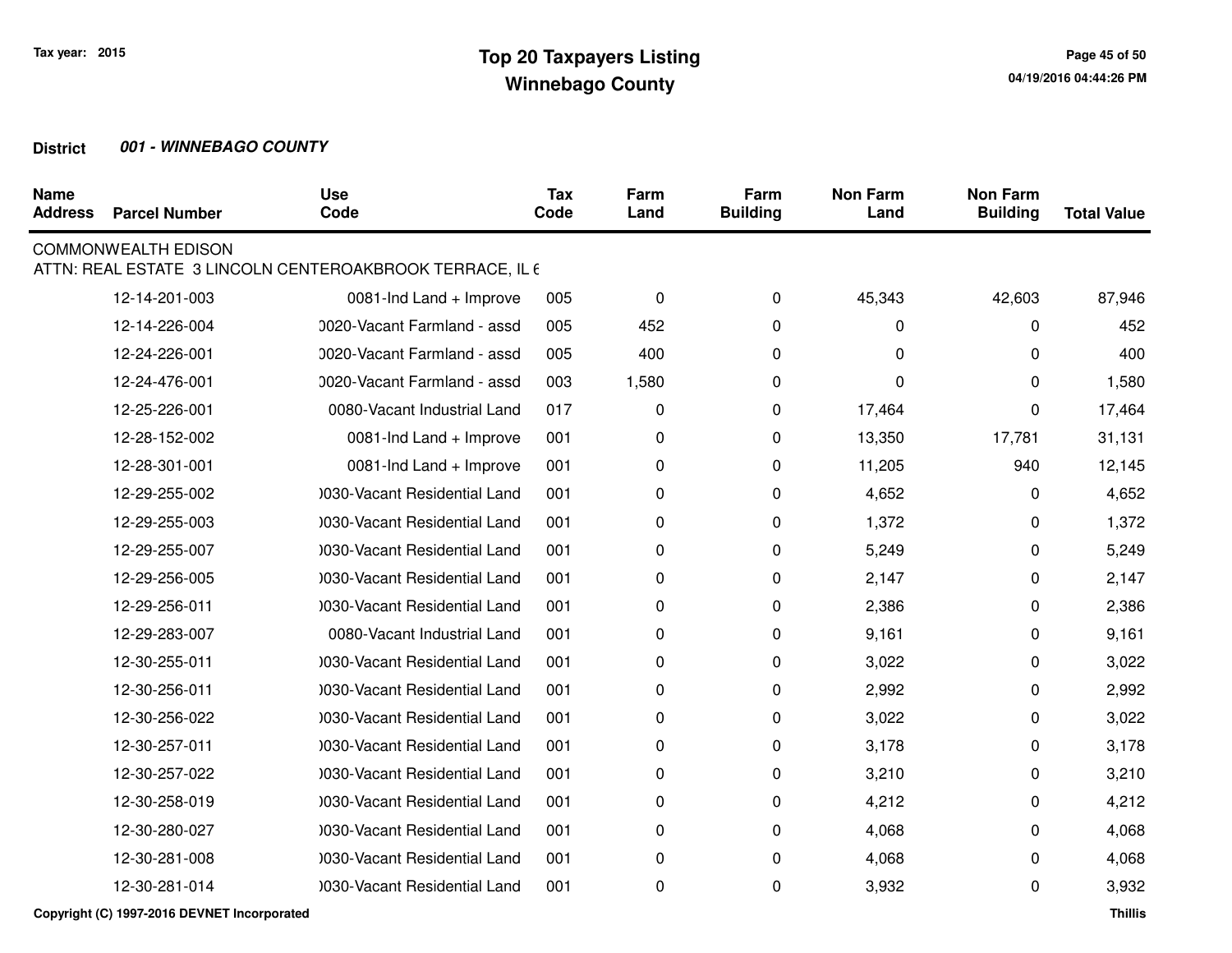| <b>Name</b><br><b>Address</b> | <b>Parcel Number</b>       | <b>Use</b><br>Code                                       | <b>Tax</b><br>Code | Farm<br>Land | Farm<br><b>Building</b> | <b>Non Farm</b><br>Land | <b>Non Farm</b><br><b>Building</b> | <b>Total Value</b> |
|-------------------------------|----------------------------|----------------------------------------------------------|--------------------|--------------|-------------------------|-------------------------|------------------------------------|--------------------|
|                               | <b>COMMONWEALTH EDISON</b> | ATTN: REAL ESTATE 3 LINCOLN CENTEROAKBROOK TERRACE, IL 6 |                    |              |                         |                         |                                    |                    |
|                               | 12-30-283-033              | 0030-Vacant Residential Land                             | 001                | 0            | 0                       | 5,784                   | 0                                  | 5,784              |
|                               | 12-30-326-004              | 0081-Ind Land + Improve                                  | 001                | 0            | 0                       | 25,637                  | 7,711                              | 33,348             |
|                               | 12-30-326-007              | 0080-Vacant Industrial Land                              | 001                | 0            | 0                       | 5,063                   | 0                                  | 5,063              |
|                               | 12-30-326-020              | 1-Commercial Business-Impr                               | 001                | 0            | 0                       | 29,107                  | 1,361                              | 30,468             |
|                               | 12-36-476-002              | 0080-Vacant Industrial Land                              | 003                | 0            | 0                       | 4,933                   | 0                                  | 4,933              |
|                               | 13-01-100-005              | 0010-Vacant Rural Prop                                   | 308                | 0            | 0                       | 23,626                  | 0                                  | 23,626             |
|                               | 13-01-400-002              | 0010-Vacant Rural Prop                                   | 306                | 0            | $\mathbf 0$             | 7,853                   | 0                                  | 7,853              |
|                               | 13-02-200-003              | 0010-Vacant Rural Prop                                   | 312                | 0            | 0                       | 12,037                  | 0                                  | 12,037             |
|                               | 13-23-400-003              | 0010-Vacant Rural Prop                                   | 310                | 0            | 0                       | 8,385                   | 0                                  | 8,385              |
|                               | 13-24-300-003              | 0050-Vac Commercial Land                                 | 311                | 0            | 0                       | 6,262                   | 0                                  | 6,262              |
|                               | 13-24-300-004              | 0010-Vacant Rural Prop                                   | 311                | 0            | 0                       | 24,705                  | 0                                  | 24,705             |
|                               | 13-27-400-003              | 0050-Vac Commercial Land                                 | 310                | 0            | 0                       | 13,134                  | 0                                  | 13,134             |
|                               | 14-02-100-001              | 0020-Vacant Farmland - assd                              | 326                | 2,643        | 0                       | 0                       | 0                                  | 2,643              |
|                               | 14-02-100-007              | 0020-Vacant Farmland - assd                              | 326                | 1,226        | 0                       | 0                       | 0                                  | 1,226              |
|                               | 14-02-200-001              | 0020-Vacant Farmland - assd                              | 324                | 722          | 0                       | 0                       | 0                                  | 722                |
|                               | 14-02-300-001              | 0080-Vacant Industrial Land                              | 324                | 0            | 0                       | 11,514                  | 0                                  | 11,514             |
|                               | 14-02-300-006              | 0080-Vacant Industrial Land                              | 326                | 0            | 0                       | 18,755                  | 0                                  | 18,755             |
|                               | 14-06-300-008              | 0010-Vacant Rural Prop                                   | 326                | 0            | $\mathbf 0$             | 26,897                  | 0                                  | 26,897             |
|                               | 14-07-200-008              | 0010-Vacant Rural Prop                                   | 326                | 0            | 0                       | 19,642                  | 0                                  | 19,642             |
|                               | 14-08-151-001              | 0010-Vacant Rural Prop                                   | 326                | 0            | 0                       | 44,963                  | 0                                  | 44,963             |
|                               | 14-08-429-002              | 0010-Vacant Rural Prop                                   | 325                | 0            | 0                       | 1,043                   | 0                                  | 1,043              |
|                               | 14-09-304-010              | 0010-Vacant Rural Prop                                   | 325                | 0            | 0                       | 2,377                   | 0                                  | 2,377              |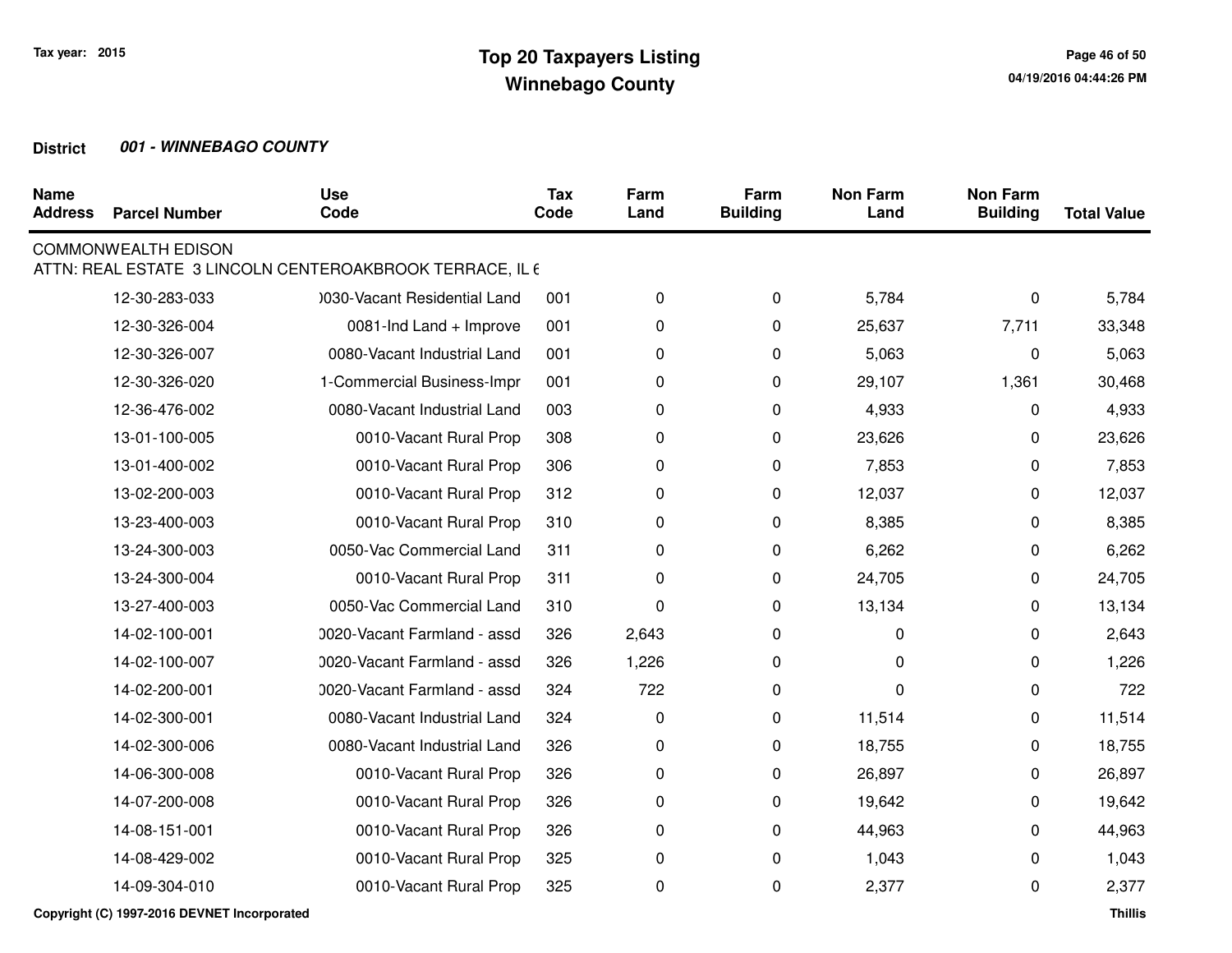| <b>Name</b><br><b>Address</b> | <b>Parcel Number</b>       | <b>Use</b><br>Code                                       | <b>Tax</b><br>Code | Farm<br>Land | Farm<br><b>Building</b> | <b>Non Farm</b><br>Land | <b>Non Farm</b><br><b>Building</b> | <b>Total Value</b> |
|-------------------------------|----------------------------|----------------------------------------------------------|--------------------|--------------|-------------------------|-------------------------|------------------------------------|--------------------|
|                               | <b>COMMONWEALTH EDISON</b> | ATTN: REAL ESTATE 3 LINCOLN CENTEROAKBROOK TERRACE, IL 6 |                    |              |                         |                         |                                    |                    |
|                               | 14-09-426-003              | 0010-Vacant Rural Prop                                   | 326                | 0            | 0                       | 1,923                   | 0                                  | 1,923              |
|                               | 14-10-300-008              | 0010-Vacant Rural Prop                                   | 326                | 0            | 0                       | 2,091                   | 0                                  | 2,091              |
|                               | 14-10-400-005              | 0010-Vacant Rural Prop                                   | 326                | 0            | 0                       | 2,091                   | 0                                  | 2,091              |
|                               | 14-11-101-001              | 0080-Vacant Industrial Land                              | 326                | 0            | 0                       | 3,518                   | 0                                  | 3,518              |
|                               | 14-11-301-001              | 0080-Vacant Industrial Land                              | 326                | 0            | 0                       | 42,235                  | 0                                  | 42,235             |
|                               | 14-11-376-003              | 0010-Vacant Rural Prop                                   | 326                | 0            | 0                       | 2,118                   | 0                                  | 2,118              |
|                               | 14-11-476-004              | 0010-Vacant Rural Prop                                   | 326                | 0            | 0                       | 2,136                   | 0                                  | 2,136              |
|                               | 14-12-300-015              | 0010-Vacant Rural Prop                                   | 326                | 0            | 0                       | 1,979                   | 0                                  | 1,979              |
|                               | 14-19-400-001              | 0050-Vac Commercial Land                                 | 326                | 0            | 0                       | 11,978                  | 0                                  | 11,978             |
|                               | 14-19-400-002              | 0080-Vacant Industrial Land                              | 326                | 0            | 0                       | 1,580                   | 0                                  | 1,580              |
|                               | 15-02-101-005              | 0081-Ind Land + Improve                                  | 001                | 0            | 0                       | 2,272                   | 45                                 | 2,317              |
|                               | 15-02-101-006              | 0081-Ind Land + Improve                                  | 001                | 0            | 0                       | 16,490                  | 45                                 | 16,535             |
|                               | 15-02-101-007              | 0081-Ind Land + Improve                                  | 001                | 0            | 0                       | 17,072                  | 45                                 | 17,117             |
|                               | 15-02-101-008              | 0081-Ind Land + Improve                                  | 001                | 0            | 0                       | 14,247                  | 45                                 | 14,292             |
|                               | 15-02-151-002              | 0081-Ind Land + Improve                                  | 001                | 0            | 0                       | 51,114                  | 8,946                              | 60,060             |
|                               | 15-02-251-003              | 0081-Ind Land + Improve                                  | 001                | 0            | 0                       | 3,594                   | 1,360                              | 4,954              |
|                               | 15-02-252-002              | 0080-Vacant Industrial Land                              | 001                | 0            | 0                       | 682                     | 0                                  | 682                |
|                               | 15-02-252-005              | 0050-Vac Commercial Land                                 | 001                | 0            | 0                       | 3,501                   | 0                                  | 3,501              |
|                               | 15-02-252-006              | 0050-Vac Commercial Land                                 | 001                | 0            | 0                       | 4,201                   | 0                                  | 4,201              |
|                               | 15-02-252-015              | 0030-Vacant Residential Land                             | 001                | 0            | 0                       | 372                     | 0                                  | 372                |
|                               | 15-02-252-016              | 1030-Vacant Residential Land                             | 001                | 0            | 0                       | 446                     | 0                                  | 446                |
|                               | 15-03-126-019              | 0080-Vacant Industrial Land                              | 066                | 0            | 0                       | 2,926                   | 0                                  | 2,926              |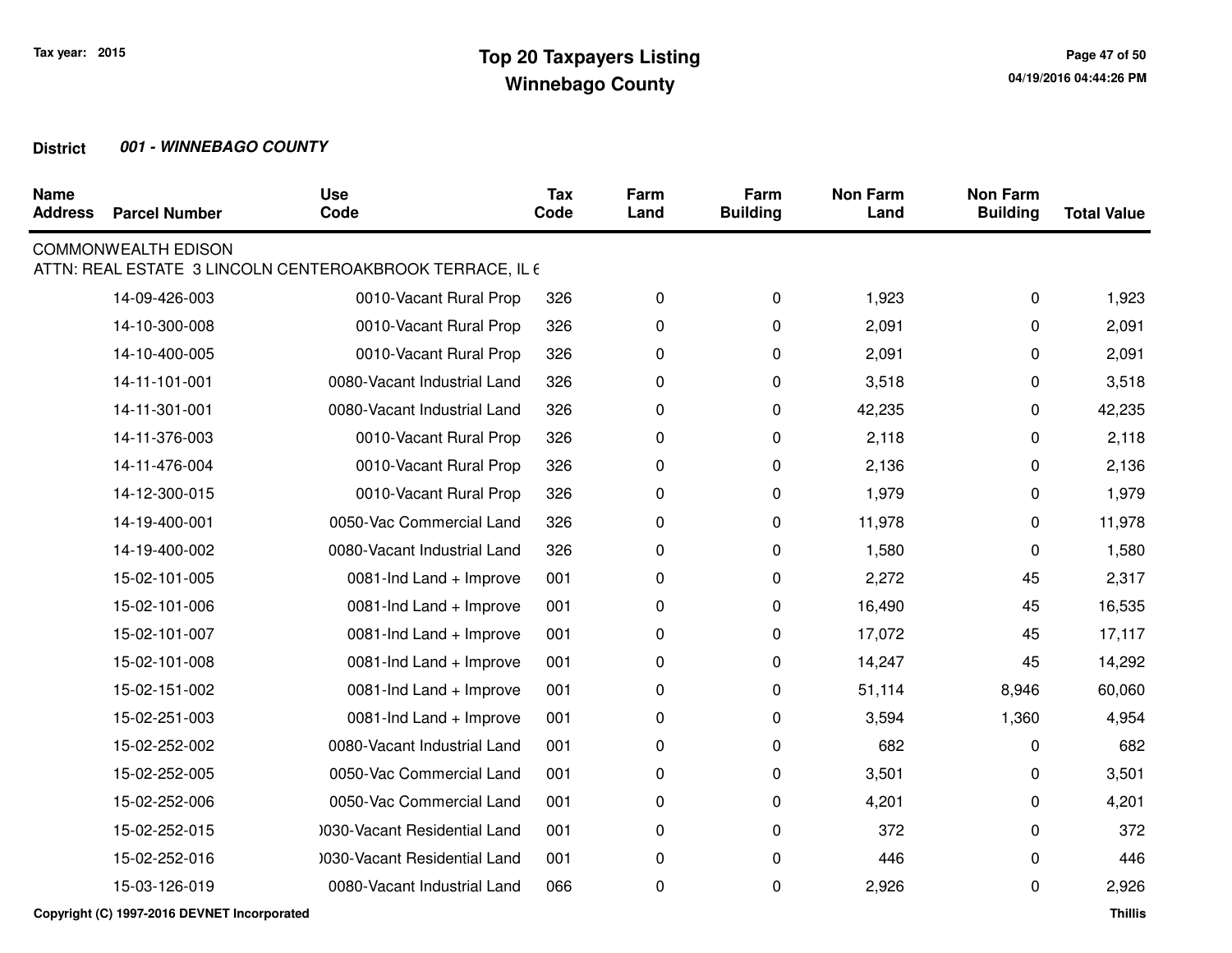| <b>Name</b><br><b>Address</b> | <b>Parcel Number</b>       | <b>Use</b><br>Code                                       | <b>Tax</b><br>Code | Farm<br>Land | Farm<br><b>Building</b> | <b>Non Farm</b><br>Land | <b>Non Farm</b><br><b>Building</b> | <b>Total Value</b> |
|-------------------------------|----------------------------|----------------------------------------------------------|--------------------|--------------|-------------------------|-------------------------|------------------------------------|--------------------|
|                               | <b>COMMONWEALTH EDISON</b> | ATTN: REAL ESTATE 3 LINCOLN CENTEROAKBROOK TERRACE, IL 6 |                    |              |                         |                         |                                    |                    |
|                               | 15-03-229-002              | 0071-Commercial Office-Impr                              | 001                | $\pmb{0}$    | 0                       | 436,829                 | 1,328,393                          | 1,765,222          |
|                               | 15-04-151-005              | 0020-Vacant Farmland - assd                              | 066                | 5            | 0                       | $\pmb{0}$               | 0                                  | 5                  |
|                               | 15-04-152-004              | 0020-Vacant Farmland - assd                              | 066                | 1,234        | 0                       | 0                       | 0                                  | 1,234              |
|                               | 15-24-126-003              | 0081-Ind Land + Improve                                  | 092                | 0            | 0                       | 35,349                  | 31,756                             | 67,105             |
|                               | 16-01-226-003              | 0010-Vacant Rural Prop                                   | 119                | 0            | 0                       | 1,203                   | 0                                  | 1,203              |
|                               | 16-01-276-008              | 0010-Vacant Rural Prop                                   | 119                | 0            | 0                       | 7,184                   | 0                                  | 7,184              |
|                               | 16-01-426-002              | Farm+Improve+Non Farm AV                                 | 119                | 517          | 0                       | 12,247                  | 0                                  | 12,764             |
|                               | 16-05-226-006              | 0081-Ind Land + Improve                                  | 127                | 0            | 0                       | 11,535                  | 2,166                              | 13,701             |
|                               | 16-07-151-001              | 0010-Vacant Rural Prop                                   | 115                | 0            | 0                       | 1,075                   | 0                                  | 1,075              |
|                               | 16-11-106-005              | 0010-Vacant Rural Prop                                   | 114                | 0            | 0                       | 144                     | 0                                  | 144                |
|                               | 16-11-176-001              | Farm+Improve+Non Farm AV                                 | 110                | 1,419        | 0                       | 8,806                   | 0                                  | 10,225             |
|                               | 16-11-251-001              | 0010-Vacant Rural Prop                                   | 110                | 0            | 0                       | 10,354                  | 0                                  | 10,354             |
|                               | 16-11-251-002              | 0010-Vacant Rural Prop                                   | 110                | 0            | 0                       | 6,212                   | 0                                  | 6,212              |
|                               | 16-11-300-001              | Farm+Improve+Non Farm AV                                 | 114                | 9,595        | 0                       | 50,081                  | 25,817                             | 85,493             |
|                               | 16-11-400-002              | 0010-Vacant Rural Prop                                   | 114                | 0            | 0                       | 10,715                  | 0                                  | 10,715             |
|                               | 16-11-400-003              | 0010-Vacant Rural Prop                                   | 114                | 0            | 0                       | 5,775                   | 0                                  | 5,775              |
|                               | 16-12-100-002              | 0020-Vacant Farmland - assd                              | 110                | 976          | 0                       | 0                       | 0                                  | 976                |
|                               | 16-12-201-001              | 0020-Vacant Farmland - assd                              | 110                | 126          | 0                       | 0                       | 0                                  | 126                |
|                               | 16-12-300-002              | 0020-Vacant Farmland - assd                              | 114                | 158          | 0                       | 0                       | 0                                  | 158                |
|                               | 16-13-100-005              | 0080-Vacant Industrial Land                              | 114                | $\pmb{0}$    | 0                       | 87                      | 0                                  | 87                 |
|                               | 16-13-200-001              | 0010-Vacant Rural Prop                                   | 366                | 0            | $\mathbf 0$             | 377                     | 0                                  | 377                |
|                               | 16-13-400-004              | 0010-Vacant Rural Prop                                   | 114                | 0            | 0                       | 668                     | 0                                  | 668                |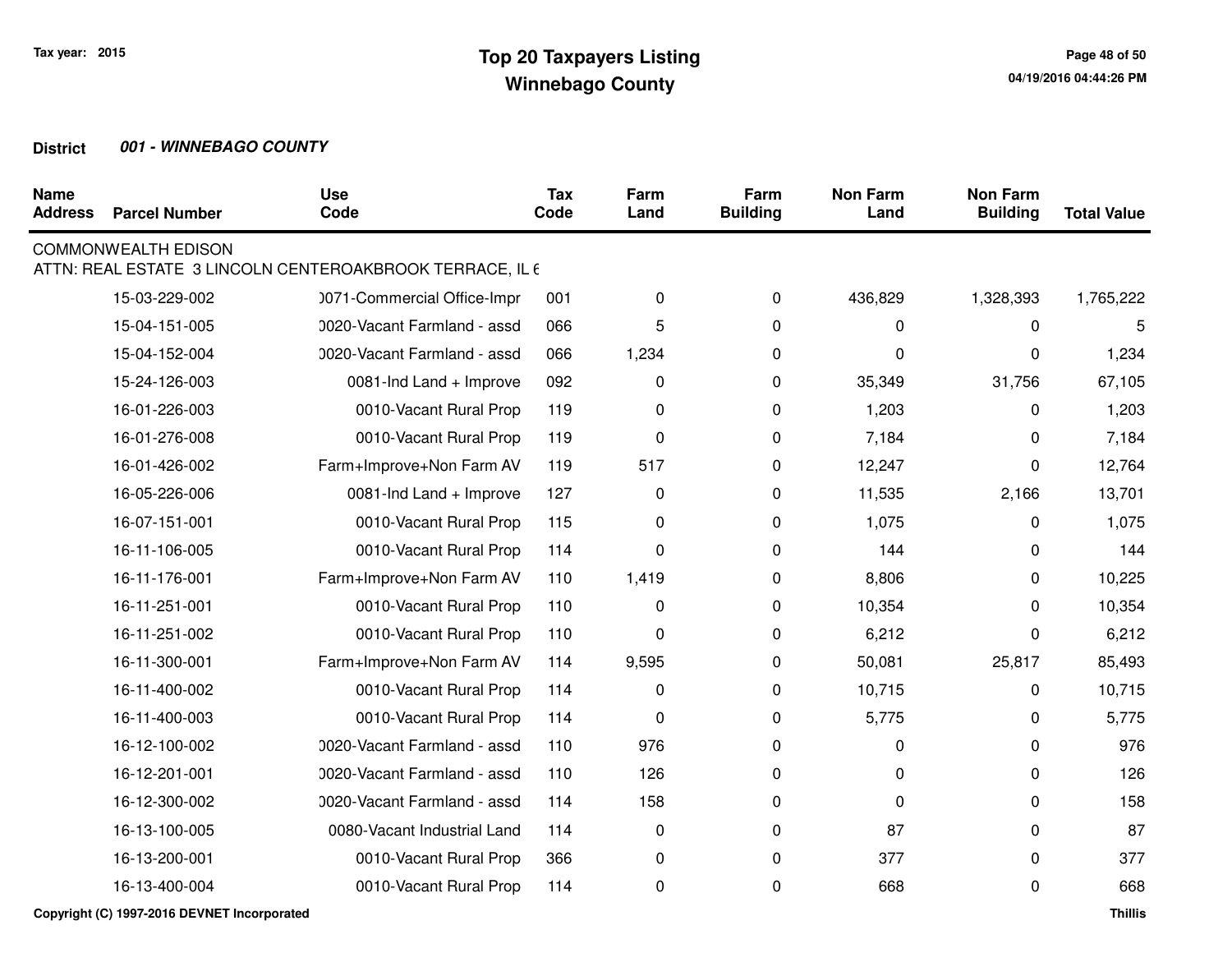| <b>Name</b><br><b>Address</b> | <b>Parcel Number</b>                                                               | <b>Use</b><br>Code                                       | <b>Tax</b><br>Code | Farm<br>Land | Farm<br><b>Building</b> | <b>Non Farm</b><br>Land     | <b>Non Farm</b><br><b>Building</b> | <b>Total Value</b> |
|-------------------------------|------------------------------------------------------------------------------------|----------------------------------------------------------|--------------------|--------------|-------------------------|-----------------------------|------------------------------------|--------------------|
|                               | <b>COMMONWEALTH EDISON</b>                                                         | ATTN: REAL ESTATE 3 LINCOLN CENTEROAKBROOK TERRACE, IL 6 |                    |              |                         |                             |                                    |                    |
|                               | 16-13-400-006                                                                      | 0010-Vacant Rural Prop                                   | 366                | 0            | 0                       | 680                         | 0                                  | 680                |
|                               | 16-31-351-002                                                                      | 0080-Vacant Industrial Land                              | 095                | 0            | $\Omega$                | 8,175                       | 0                                  | 8,175              |
|                               |                                                                                    |                                                          |                    |              |                         | <b>Total Assessed Value</b> |                                    | 3,998,931          |
| <b>Name</b><br><b>Address</b> | <b>Parcel Number</b>                                                               | <b>Use</b><br>Code                                       | <b>Tax</b><br>Code | Farm<br>Land | Farm<br><b>Building</b> | <b>Non Farm</b><br>Land     | <b>Non Farm</b><br><b>Building</b> | <b>Total Value</b> |
|                               | MB ROCKFORD STATE LLC<br>PO BOX 9271 HINSDALE, IL 60522-9271                       |                                                          |                    |              |                         |                             |                                    |                    |
|                               | 12-22-376-002                                                                      | 1-Commercial Business-Impr                               | 001                | 0            | $\mathbf 0$             | 479,804                     | 2,648,137                          | 3,127,941          |
|                               | 12-22-376-003                                                                      | 1-Commercial Business-Impr                               | 001                | $\Omega$     | $\Omega$                | 184,222                     | 569,635                            | 753,857            |
|                               |                                                                                    |                                                          |                    |              |                         | <b>Total Assessed Value</b> |                                    | 3,881,798          |
| <b>Name</b><br><b>Address</b> | <b>Parcel Number</b>                                                               | <b>Use</b><br>Code                                       | <b>Tax</b><br>Code | Farm<br>Land | Farm<br><b>Building</b> | <b>Non Farm</b><br>Land     | <b>Non Farm</b><br><b>Building</b> | <b>Total Value</b> |
|                               | <b>WAL-MART PROPERTY TAX DEPT</b><br>PO BOX 8050 MS 0555BENTONVILLE, AR 72712-8050 |                                                          |                    |              |                         |                             |                                    |                    |
|                               | 04-20-226-001                                                                      | 1-Commercial Business-Impr                               | 199                | 0            | 0                       | 848,278                     | 2,808,476                          | 3,656,754          |
|                               | 12-05-326-006                                                                      | 0050-Vac Commercial Land                                 | 021                | 0            | $\Omega$                | 6,825                       | 0                                  | 6,825              |
|                               | 12-23-379-001                                                                      | 1-Commercial Business-Impr                               | 001                | 0            | 0                       | 105,322                     | 89,253                             | 194,575            |
|                               | 12-26-102-004                                                                      | 0050-Vac Commercial Land                                 | 017                | 0            | 0                       | 12,257                      | $\Omega$                           | 12,257             |
|                               |                                                                                    |                                                          |                    |              |                         | <b>Total Assessed Value</b> |                                    |                    |